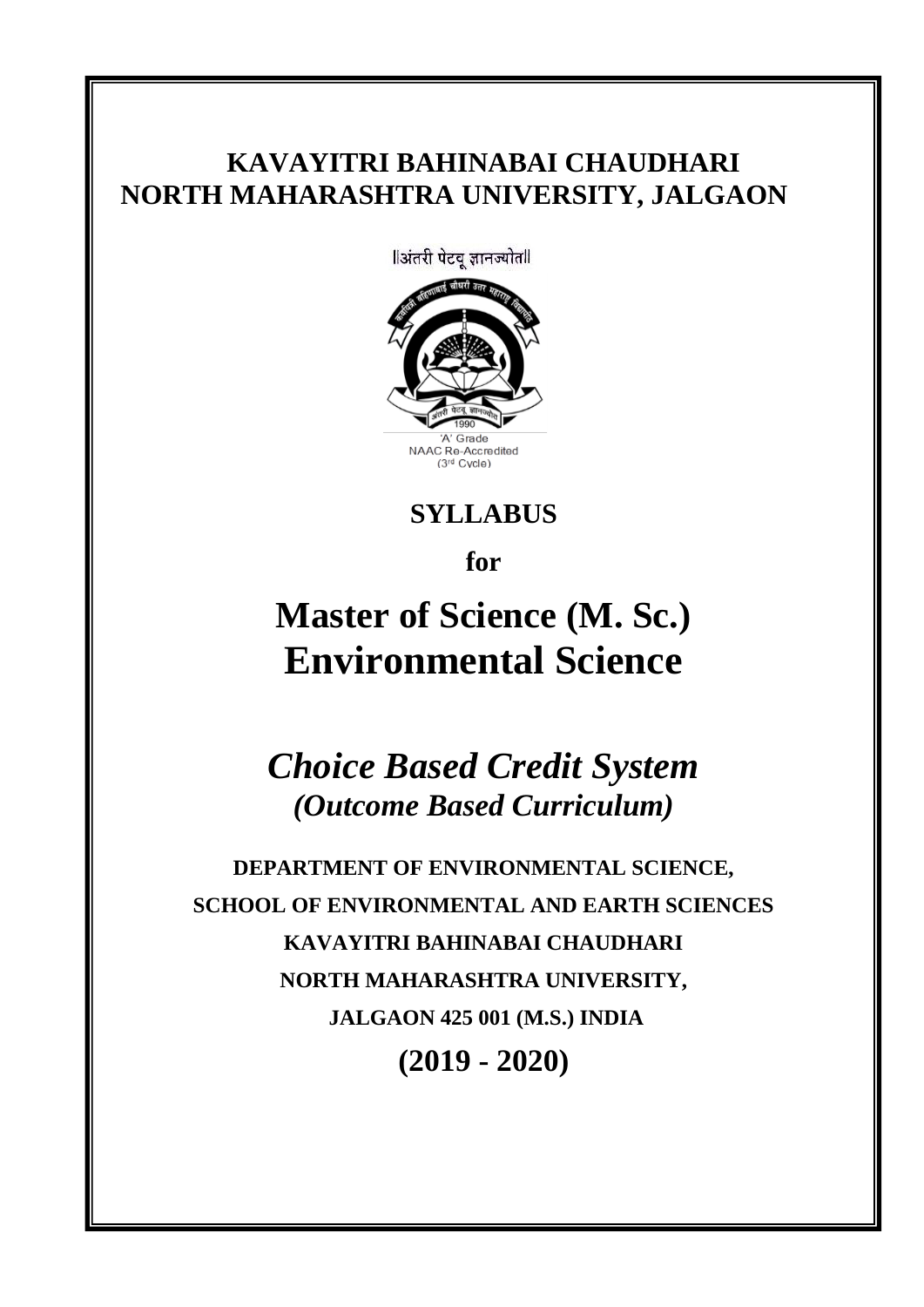# **Summary of Distribution of Credits under CBCS Scheme for**

# **M.Sc. Environmental Science**

**at** 

# **School of Environmental and Earth Sciences [at University Campus under Academic Flexibility** *w.e.f.* **2019-20]**

| Sr.<br>No | <b>Type of</b><br>course | <b>Sem I</b> | <b>Sem II</b> | <b>Sem III</b> | <b>Sem IV</b> |
|-----------|--------------------------|--------------|---------------|----------------|---------------|
| 01        | Core                     | 08           | 08            | 08             | 08            |
| 02        | Skill based              | 04           | 04            |                |               |
| 03        | School<br>Elective       | -            |               | 04             | 04            |
| 04        | Practical                | 08           | 08            | 08             | 08            |
| 05        | Audit                    | 02           | 02            | 02             | 02            |
|           | <b>Total Credits</b>     | 22           | 22            | 22             | 22            |

| <b>Subject Type</b> | Core | Skill<br><b>based</b> | <b>School</b><br><b>Elective</b> | <b>Practical</b> | <b>Audit</b> | <b>Total</b><br>Credits |
|---------------------|------|-----------------------|----------------------------------|------------------|--------------|-------------------------|
| Credits             | 32   | 08                    | 08                               | 32               | 08           | 88                      |

**Total Credits = 88**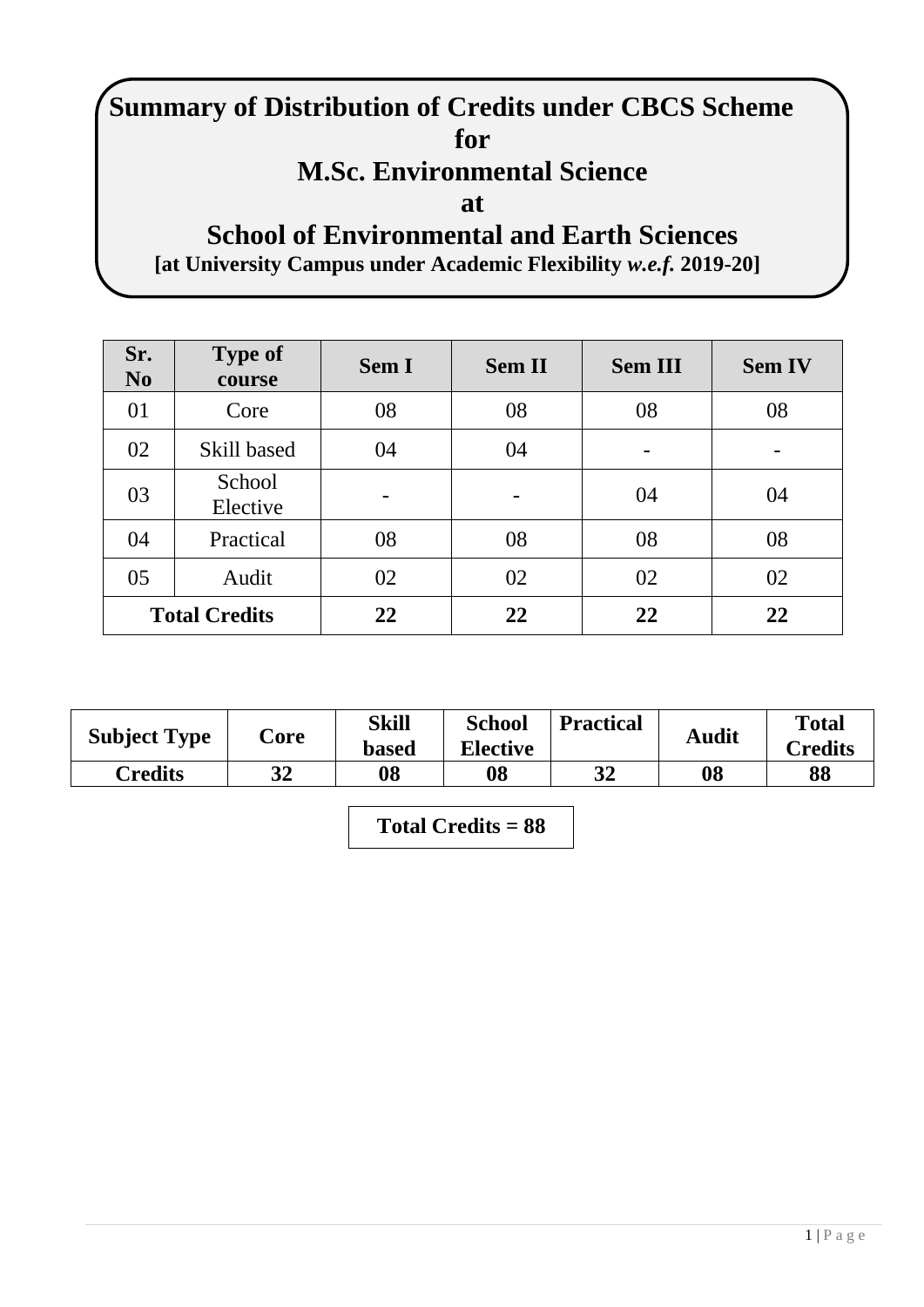# **SCHOOL OF ENVIRONMENTAL AND EARTH SCIENCES KAVAYITRI BAHINABAI CHAUDHARI NORTH MAHARASHTRA UNIVERSITY, JALGAON**

## **Syllabus under CBCS for M.Sc. (Environmental Science) Choice Based Credit System (Outcome Based Curriculum) with effect from 2019 -2020**

## *Course credit scheme*

|                                |                          | (A) Core Courses          |                                |                          | (B) Skill Based /<br><b>Elective Course</b> |                                | (C) Audit Course<br>(No Weightage in CGPA) | <b>Total</b>                   |                                |                             |
|--------------------------------|--------------------------|---------------------------|--------------------------------|--------------------------|---------------------------------------------|--------------------------------|--------------------------------------------|--------------------------------|--------------------------------|-----------------------------|
| <b>Semester</b>                | No. of<br><b>Courses</b> | <b>Credits</b><br>$(T+P)$ | <b>Total</b><br><b>Credits</b> | No. of<br><b>Courses</b> | <b>Credits</b><br>$(T+P)$                   | <b>Total</b><br><b>Credits</b> | No. of<br><b>Courses</b>                   | <b>Credits</b><br>(Practicals) | <b>Total</b><br><b>Credits</b> | <b>Credits</b><br>$(A+B+C)$ |
|                                | 4                        | $8 + 8$                   | 16                             |                          | $4 + 0$                                     | 4                              |                                            |                                | ◠                              | 22                          |
| П                              | 4                        | $8 + 8$                   | 16                             |                          | $4 + 0$                                     | 4                              |                                            |                                | 2                              | 22                          |
| Ш                              | 4                        | $8 + 8$                   | 16                             |                          | $4 + 0$                                     | 4                              |                                            |                                | ◠                              | 22                          |
| IV                             | 4                        | $8 + 8$                   | 16                             |                          | $4 + 0$                                     | 4                              |                                            |                                | 2                              | 22                          |
| <b>Total</b><br><b>Credits</b> |                          | 64                        |                                | 16<br>8                  |                                             |                                |                                            |                                | 88                             |                             |

### *Structure of Curriculum*

|              |                                                                           | <b>First Year</b> |                   |                |                                      |                | <b>Second Year</b>  |                |                           | <b>Total</b>  |
|--------------|---------------------------------------------------------------------------|-------------------|-------------------|----------------|--------------------------------------|----------------|---------------------|----------------|---------------------------|---------------|
|              |                                                                           |                   | <b>Semester I</b> |                | <b>Semester II</b>                   |                | <b>Semester III</b> |                | <b>Semester IV</b>        | <b>Credit</b> |
|              |                                                                           |                   | Credit   Course   | <b>Credit</b>  | <b>Course</b>                        | <b>Credit</b>  | Course              | <b>Credit</b>  | <b>Course</b>             | <b>Value</b>  |
|              |                                                                           |                   |                   |                | <b>Prerequisite and Core Courses</b> |                |                     |                |                           |               |
| (A)          | Theory                                                                    | 4                 | 2                 | 4              | 2                                    | 4              | 2                   | 4              | $\overline{2}$            | 36            |
|              | Practical                                                                 | 4                 | 2                 | 4              | $\overline{2}$                       | 4              | $\overline{2}$      | 4              | $\overline{2}$            | 24            |
| (B)          | <b>Skill Based / Subject Elective Courses</b>                             |                   |                   |                |                                      |                |                     |                |                           |               |
| 1            | Theory /Practical                                                         | 4                 |                   | 4              | 1                                    | 4              | 2<br>(Any 1)        | 4              | $\overline{2}$<br>(Any 1) | 20            |
| (C)          | <b>Audit Course (No weightage in CGPA calculations)</b>                   |                   |                   |                |                                      |                |                     |                |                           |               |
| $\mathbf{I}$ | <b>Practicing Cleanliness</b>                                             | 2                 |                   |                |                                      |                |                     |                |                           | $\mathbf{2}$  |
| 2            | Personality & and<br><b>Cultural Development</b><br><b>Related Course</b> |                   |                   | $\overline{2}$ |                                      |                |                     |                |                           |               |
| 3            | Technology Related +<br>Value Added Course                                |                   |                   |                |                                      | $\mathfrak{D}$ |                     |                |                           | າ             |
| 4            | Professional and Social +<br>Value Added Course                           |                   |                   |                |                                      |                |                     | $\overline{2}$ |                           | 2             |
|              | <b>Total Credit Value</b>                                                 | 22                | 6                 | 22             | 6                                    | 22             | 6                   | 22             | 6                         | 88            |

|                   | List of Audit Courses (Select any ONE course of Choice from Semester II; Semester III and Semester IV) |                                 |                        |                                       |                                  |                                  |                                 |             |                       |             |
|-------------------|--------------------------------------------------------------------------------------------------------|---------------------------------|------------------------|---------------------------------------|----------------------------------|----------------------------------|---------------------------------|-------------|-----------------------|-------------|
| <b>Semester I</b> |                                                                                                        | <b>Semester II</b> (Choose One) |                        |                                       | <b>Semester III</b> (Choose One) |                                  | <b>Semester IV</b> (Choose One) |             |                       |             |
| (Compulsory)      |                                                                                                        | <b>Personality and Cultural</b> |                        |                                       | $Technology +$                   | <b>Professional and Social +</b> |                                 |             |                       |             |
|                   |                                                                                                        | <b>Development</b>              |                        |                                       | <b>Value Added Course</b>        |                                  | <b>Value Added Course</b>       |             |                       |             |
| Course<br>Code    | Course<br><b>Title</b>                                                                                 | <b>Course</b><br>Code           | Course<br><b>Title</b> | Course<br><b>Course Title</b><br>Code |                                  | Course<br>Code                   | <b>Course Title</b>             |             |                       |             |
|                   |                                                                                                        | $AC-201(A)$                     | Soft Skills            | $AC-301(A)$                           | <b>Computer Skills</b>           | $AC-401(A)$                      | Human Rights                    |             |                       |             |
|                   |                                                                                                        | Practicing                      |                        |                                       |                                  | $AC-201(B)$                      | Sport<br><b>Activities</b>      | $AC-301(B)$ | <b>Cyber Security</b> | $AC-401(B)$ |
| $AC-101$          | <b>Cleanliness</b>                                                                                     | $AC-201(C)$                     | Yoga                   | $AC-301(C)$                           | Rainwater<br>Harvesting          | $AC-401(C)$                      | Green Audit                     |             |                       |             |
|                   |                                                                                                        | $AC-201$ (D)                    | Music                  | $AC-301(D)$                           | Ecotourism                       | $AC-401(D)$                      | Watershed<br>Management         |             |                       |             |

(T-Theory; P-Practical)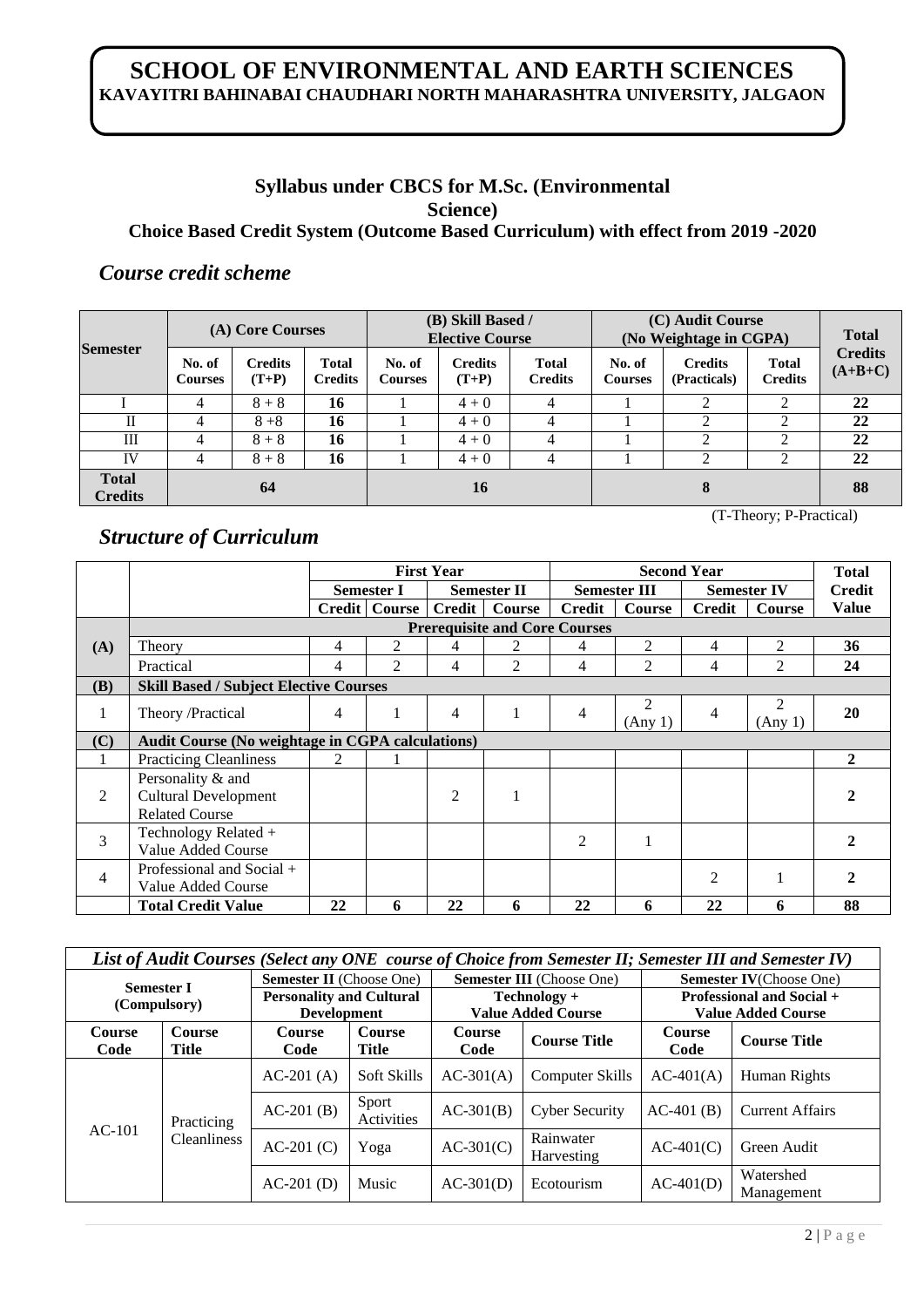# **Semester-wise Course Structure of M.Sc. Environmental Science**

| <b>Course</b> | <b>Course</b> | <b>Title of the Course</b>                               |           | <b>Contact</b><br><b>Hours/Week</b> |              |                 | <b>Distribution of Marks for Examination</b> |                 |                          |              |     | <b>Credits</b> |
|---------------|---------------|----------------------------------------------------------|-----------|-------------------------------------|--------------|-----------------|----------------------------------------------|-----------------|--------------------------|--------------|-----|----------------|
| Code          | <b>Type</b>   |                                                          |           |                                     |              | <b>Internal</b> |                                              | <b>External</b> |                          | <b>Total</b> |     |                |
|               |               |                                                          | <b>Th</b> | <b>Pr</b>                           | <b>Total</b> | Th              | Pr                                           | Th              | Pr                       | <b>Th</b>    | Pr  |                |
| EES-<br>101   | Core          | Environmental<br>Science: General<br>Perspectives        | 04        | $-$                                 | 04           | 40              | $-$                                          | 60              | $-$                      | 100          | $-$ | 04             |
| EES-<br>102   | Core          | Environment,<br>Ecology and<br><b>Ecosystem Dynamics</b> | 04        | $\sim$ $\sim$                       | 04           | 40              | $-$                                          | 60              | $\overline{\phantom{a}}$ | 100          | $-$ | 04             |
| EES-          | Skill         | <b>Environmental</b>                                     | 04        | --                                  | 04           | 40              | $-$                                          | 60              | $-$                      | 100          | $-$ | 04             |
| 103           | <b>Based</b>  | <b>Chemistry</b>                                         |           |                                     |              |                 |                                              |                 |                          |              |     |                |
| EES-<br>104   | Practical     | Practical Course on<br>Environmental<br>Chemistry        | $-$       | 08                                  | 08           | $-$             | 40                                           | $\sim$ $\sim$   | 60                       | $-$          | 100 | 04             |
| EES-<br>105   | Practical     | Practical Course on<br>Ecosystem                         | $-$       | 08                                  | 08           | $- -$           | 40                                           | $-$             | 60                       | $-$          | 100 | 04             |
| $AC-$         | Audit         | Practicing                                               |           | 0 <sub>2</sub>                      | 02           |                 | <b>100</b>                                   | --              | --                       | --           | 100 | 02             |
| 101           | Course        | <b>Cleanliness</b>                                       |           |                                     |              |                 |                                              |                 |                          |              |     |                |

#### **SEMESTER I**

#### **SEMESTER-II**

| Course        | <b>Course</b> | Title of the                   |                          | <b>Contact</b><br>Hours/Week |              |                          | <b>Distribution of Marks for Examination</b> |                          |                          |              |                          |                |  |
|---------------|---------------|--------------------------------|--------------------------|------------------------------|--------------|--------------------------|----------------------------------------------|--------------------------|--------------------------|--------------|--------------------------|----------------|--|
| Code          | <b>Type</b>   | <b>Course</b>                  |                          |                              |              | <b>Internal</b>          |                                              | <b>External</b>          |                          | <b>Total</b> |                          | <b>Credits</b> |  |
|               |               |                                | <b>Th</b>                | Pr                           | <b>Total</b> | <b>Th</b>                | Pr                                           | <b>Th</b>                | Pr                       | Th           | Pr                       |                |  |
| EES-          | <b>Skill</b>  | Air and Noise                  | 04                       |                              | 04           | 40                       |                                              | 60                       |                          | 100          |                          | 04             |  |
| 201           | <b>Based</b>  | Pollution                      |                          | $-$                          |              |                          | $\overline{a}$                               |                          | $\overline{\phantom{a}}$ |              | $\overline{\phantom{a}}$ |                |  |
| EES-          | Core          | <b>Water Pollution</b>         |                          |                              |              |                          |                                              |                          |                          |              |                          |                |  |
| 202           |               |                                | 04                       | $-$                          | 04           | 40                       | --                                           | 60                       | $-$                      | 100          | --                       | 04             |  |
| EES-          | Core          | Solid Waste                    |                          |                              |              |                          |                                              |                          |                          |              |                          |                |  |
| 203           |               | Pollution                      | 04                       | $-$                          | 04           | 40                       | $-$                                          | 60                       | $-$                      | 100          | $\frac{1}{2}$            | 04             |  |
| EES-          |               | Practical Course on            |                          |                              |              |                          |                                              |                          |                          |              |                          |                |  |
| 204           | Practical     | Air and Noise                  | $\overline{\phantom{m}}$ | 08                           | 08           | $\overline{\phantom{a}}$ | 40                                           | $-$                      | 60                       | $-$          | 100                      | 04             |  |
|               |               | Pollution                      |                          |                              |              |                          |                                              |                          |                          |              |                          |                |  |
|               |               | Practical Course on            |                          |                              |              |                          |                                              |                          |                          |              |                          |                |  |
| EES-          | Practical     | water and                      | $\overline{\phantom{m}}$ | 08                           | 08           | $\overline{\phantom{m}}$ | 40                                           | $-$                      | 60                       | --           | 100                      | 04             |  |
| 205           |               | Terrestrial                    |                          |                              |              |                          |                                              |                          |                          |              |                          |                |  |
|               |               | Pollution<br><b>Choose one</b> |                          |                              |              |                          |                                              |                          |                          |              |                          |                |  |
| AC-           |               | out of four (AC-               |                          |                              |              |                          |                                              |                          |                          |              |                          |                |  |
| 201(A)        |               | $201(A)$ /                     |                          |                              |              |                          |                                              |                          |                          |              |                          |                |  |
| $\mathcal{V}$ | <b>Audit</b>  | 201(B)/201(C)/201(             |                          | 02                           | 02           |                          | <b>100</b>                                   | $\overline{\phantom{a}}$ | --                       | ٠.           | 100                      | 02             |  |
| $201(B)$ /    | Course        | D))                            |                          |                              |              |                          |                                              |                          |                          |              |                          |                |  |
| $201(C)$ /    |               | (Personality and               |                          |                              |              |                          |                                              |                          |                          |              |                          |                |  |
| 201(D)        |               | Cultural                       |                          |                              |              |                          |                                              |                          |                          |              |                          |                |  |
| D)            |               | Development                    |                          |                              |              |                          |                                              |                          |                          |              |                          |                |  |
|               |               | Related)                       |                          |                              |              |                          |                                              |                          |                          |              |                          |                |  |

**AC-201(A): Soft Skills AC-201(B): Sports Activities AC-201(C): Yoga AC-201(D): Music**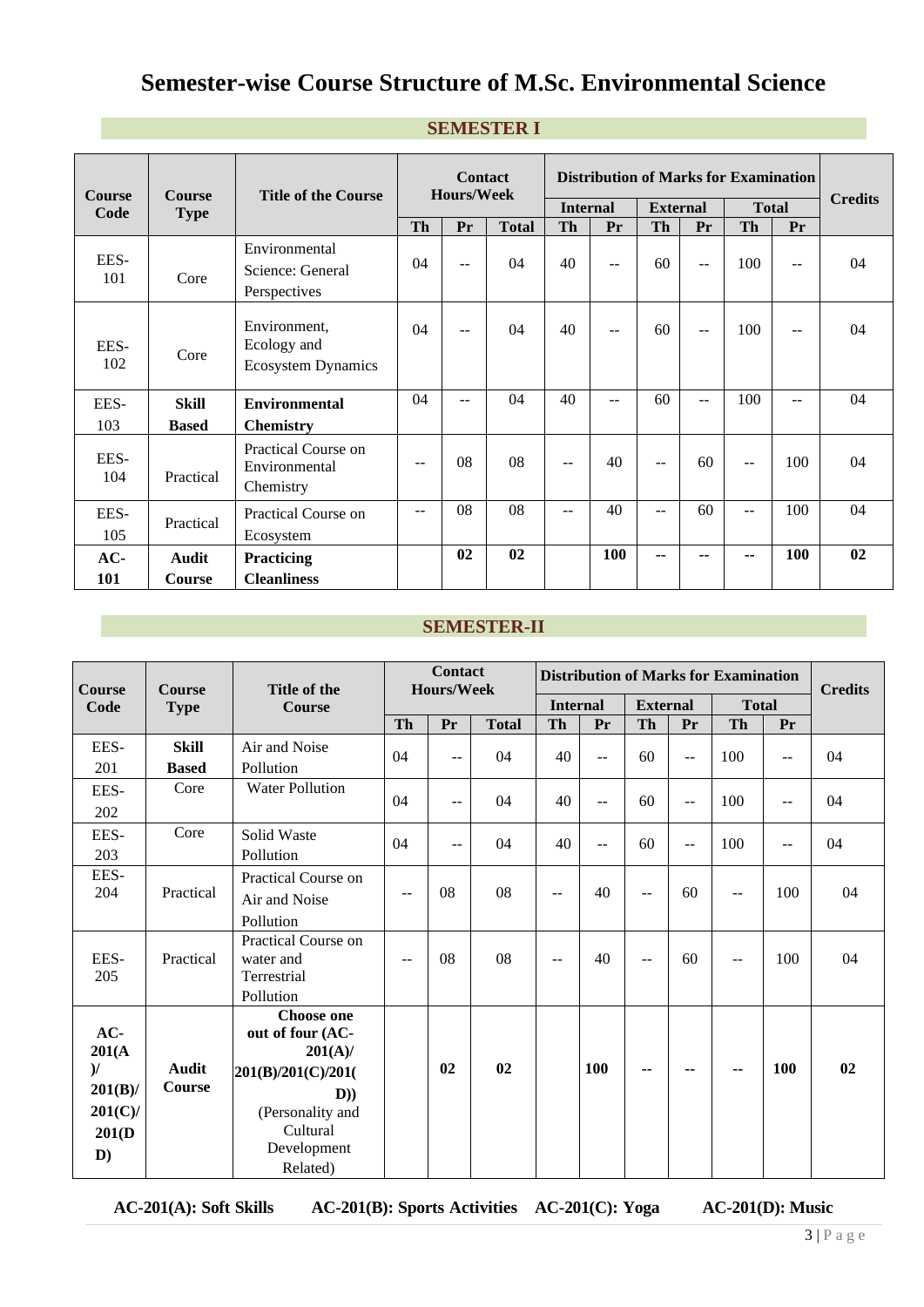| <b>Course</b><br><b>Course</b>       |                               |                                                                                                           |           | <b>Contact</b> |              |                          |                    |           |                 | <b>Distribution of Marks for Examination</b> |               |                |
|--------------------------------------|-------------------------------|-----------------------------------------------------------------------------------------------------------|-----------|----------------|--------------|--------------------------|--------------------|-----------|-----------------|----------------------------------------------|---------------|----------------|
| Code                                 | <b>Type</b>                   | <b>Title of the Course</b>                                                                                |           | hours/week     |              |                          | <b>Internal</b>    |           | <b>External</b> | <b>Total</b>                                 |               | <b>Credits</b> |
|                                      |                               |                                                                                                           | <b>Th</b> | Pr             | <b>Total</b> | <b>Th</b>                | Pr                 | <b>Th</b> | Pr              | <b>Th</b>                                    | Pr            |                |
| EES-<br>301                          | Core                          | Remote Sensing and<br><b>Computer Application</b>                                                         | 04        | $-$            | 04           | 40                       | $-$                | 60        | $\sim$ $\sim$   | 100                                          | $\sim$ $\sim$ | 04             |
| EES-<br>302                          | Core                          | Environmental<br>Monitoring for EIA                                                                       | 04        | --             | 04           | 40                       | $\sim$ $\sim$      | 60        | $-$             | 100                                          | $\sim$ $\sim$ | 04             |
| EES-<br>303                          | <b>Elective</b>               | <b>Choose One from EES-</b><br>303 (A) and EES-303<br>(B)                                                 | 04        | $-$            | 04           | 40                       | $-$                | 60        | $-$             | 100                                          | $\sim$ $\sim$ | 04             |
| EES-<br>304                          | Practical                     | Practical Course on<br>Environmental<br>Monitoring                                                        |           | 08             | 08           | $\mathbf{u}$             | 40                 | $-$       | 60              | $-$                                          | 100           | 04             |
| EES-<br>305                          | Practical                     | Practical Course on<br>Pollution Control and<br>Waste Management                                          |           | 08             | 08           | $\overline{\phantom{m}}$ | 40                 | $-$       | 60              | $- -$                                        | 100           | 04             |
| $AC-$<br>301(A)<br>/(B)/<br>(C)/ (D) | <b>Audit</b><br><b>Course</b> | Choose one out of<br>four (AC-<br>301(A)/301(B)/301(C)<br>301(D))<br>(Technology + value<br>added course) |           | 0 <sub>2</sub> | 02           |                          | 10<br>$\mathbf{0}$ | --        | --              | --                                           | 100           | 02             |

#### **List of elective courses to be offered in Semester-III:**

**EES-303 (A):** Pollution Control and Waste Management **EES-303 (B):** Advanced Pollution Control Technologies

#### **List of Audit courses to be offered in Semester-III:**

**AC-301(A):** Computer Skills (T) **AC-301(B):** Cyber Security **AC-301(C):** Rainwater Harvesting **AC-301(D):** Ecotourism **AC-301(C):** Rainwater Harvesting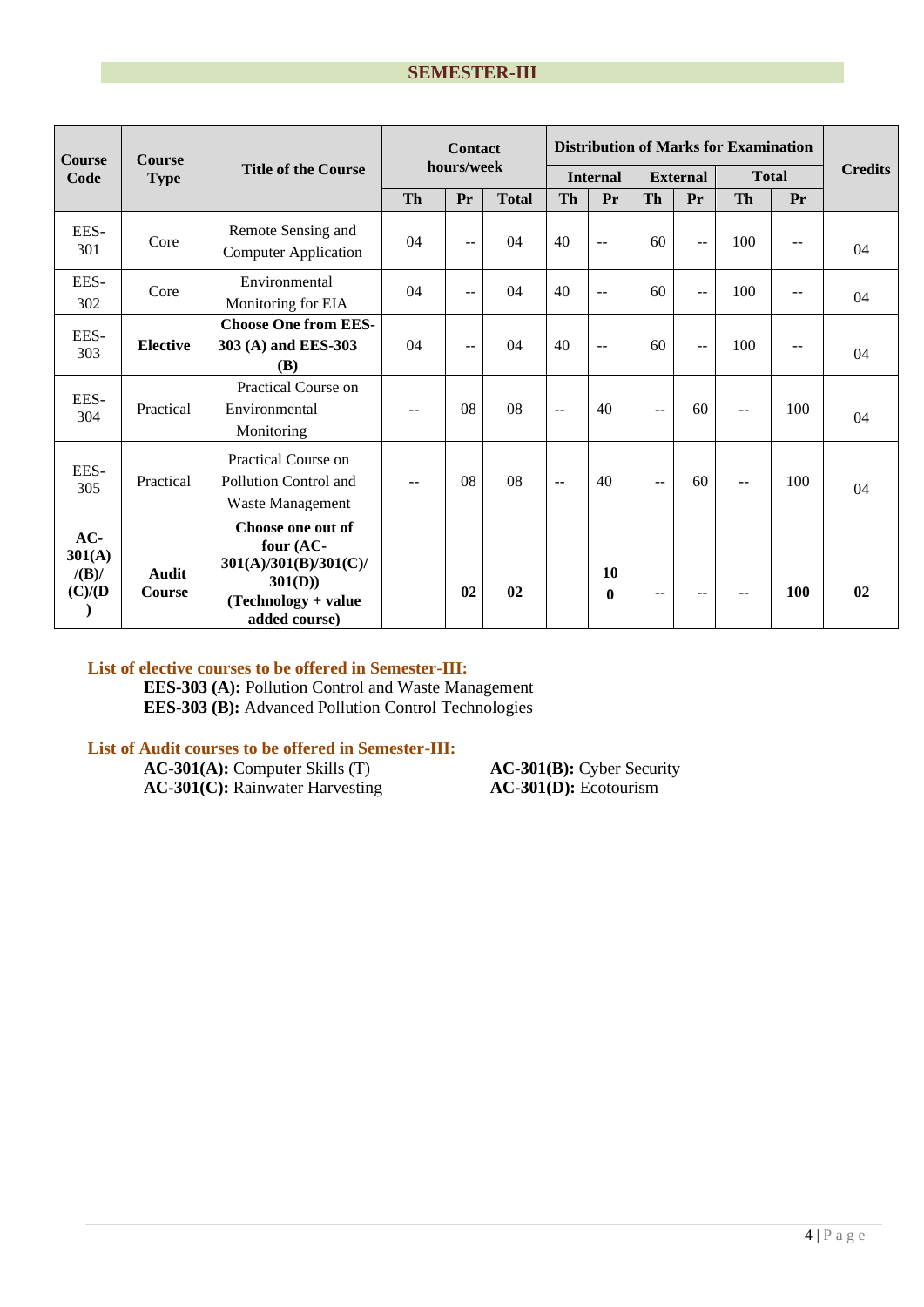| <b>Course</b>                     | <b>Course</b>         |                                                                    | <b>Distribution of Marks for Examination</b><br><b>Contact</b><br>hours/week |      |              |           |                    |                 |                |              |       |                |
|-----------------------------------|-----------------------|--------------------------------------------------------------------|------------------------------------------------------------------------------|------|--------------|-----------|--------------------|-----------------|----------------|--------------|-------|----------------|
| Code                              | <b>Type</b>           | <b>Title of the Course</b>                                         |                                                                              |      |              |           | <b>Internal</b>    | <b>External</b> |                | <b>Total</b> |       | <b>Credits</b> |
|                                   |                       |                                                                    | <b>Th</b>                                                                    | Pr   | <b>Total</b> | <b>Th</b> | Pr                 | Th              | Pr             | <b>Th</b>    | Pr    |                |
| <b>EES-401</b>                    | Core                  | Industrial Safety,                                                 | 04                                                                           | $-1$ | 04           | 40        | $\overline{a}$     | 60              | $\overline{a}$ | 100          | $- -$ |                |
|                                   |                       | Hygiene and                                                        |                                                                              |      |              |           |                    |                 |                |              |       | 04             |
|                                   |                       | Toxicology                                                         |                                                                              |      |              |           |                    |                 |                |              |       |                |
| <b>EES-402</b>                    | Electi                | Choose One from                                                    | 04                                                                           | $-1$ | 04           | 40        | $-1$               | 60              | $-$            | 100          | $-1$  |                |
|                                   | ve                    | EES-402 $(A)$ and                                                  |                                                                              |      |              |           |                    |                 |                |              |       | 04             |
|                                   |                       | <b>EES-402 (B)</b>                                                 |                                                                              |      |              |           |                    |                 |                |              |       |                |
| <b>EES-403</b>                    | Core                  | Nature Resources and                                               | 04                                                                           | $-$  | 04           | 40        | $\sim$             | 60              | $-1$           | 100          | $-$   |                |
|                                   |                       | Biodiversity                                                       |                                                                              |      |              |           |                    |                 |                |              |       | 04             |
|                                   |                       | Conservation                                                       |                                                                              |      |              |           |                    |                 |                |              |       |                |
| EES-                              | Practic               | Practical Course on                                                | $-$                                                                          | 08   | 08           | $-$       | 40                 | $-$             | 60             | $-$          | 100   | 04             |
| 404                               | al                    | <b>Industrial Visits</b>                                           |                                                                              |      |              |           |                    |                 |                |              |       |                |
| <b>EES-405</b>                    | Practic               | Practical Course on                                                | $-$                                                                          | 08   | 08           | $-$       | 40                 | $-$             | 60             | $-$          | 100   |                |
|                                   | al                    | <b>Research Dissertation</b>                                       |                                                                              |      |              |           |                    |                 |                |              |       | 04             |
| AC-<br>401(A)<br>/(B)/<br>(C)/(D) | <b>Audit</b><br>Coure | Choose one out of four<br>$(AC-$<br>401(A)/401(B)/401(C)<br>401(D) |                                                                              | 02   | 02           |           | 10<br>$\mathbf{0}$ | --              | --             |              | 100   | 02             |
|                                   |                       | (Professional and<br>$Social + value added$<br>course)             |                                                                              |      |              |           |                    |                 |                |              |       |                |

#### **List of elective courses to be offered in Semester-IV:**

**EES-402 (A):** Environmental Policies and Legislation **EES-402 (B):** Safety Legislations and Management

#### **List of Audit courses to be offered in Semester-IV:**

**AC-401(A):** Human Rights **AC-401(B):** Current Affairs **AC-401(C):** Green Audit **AC-401(D):** Watershed Management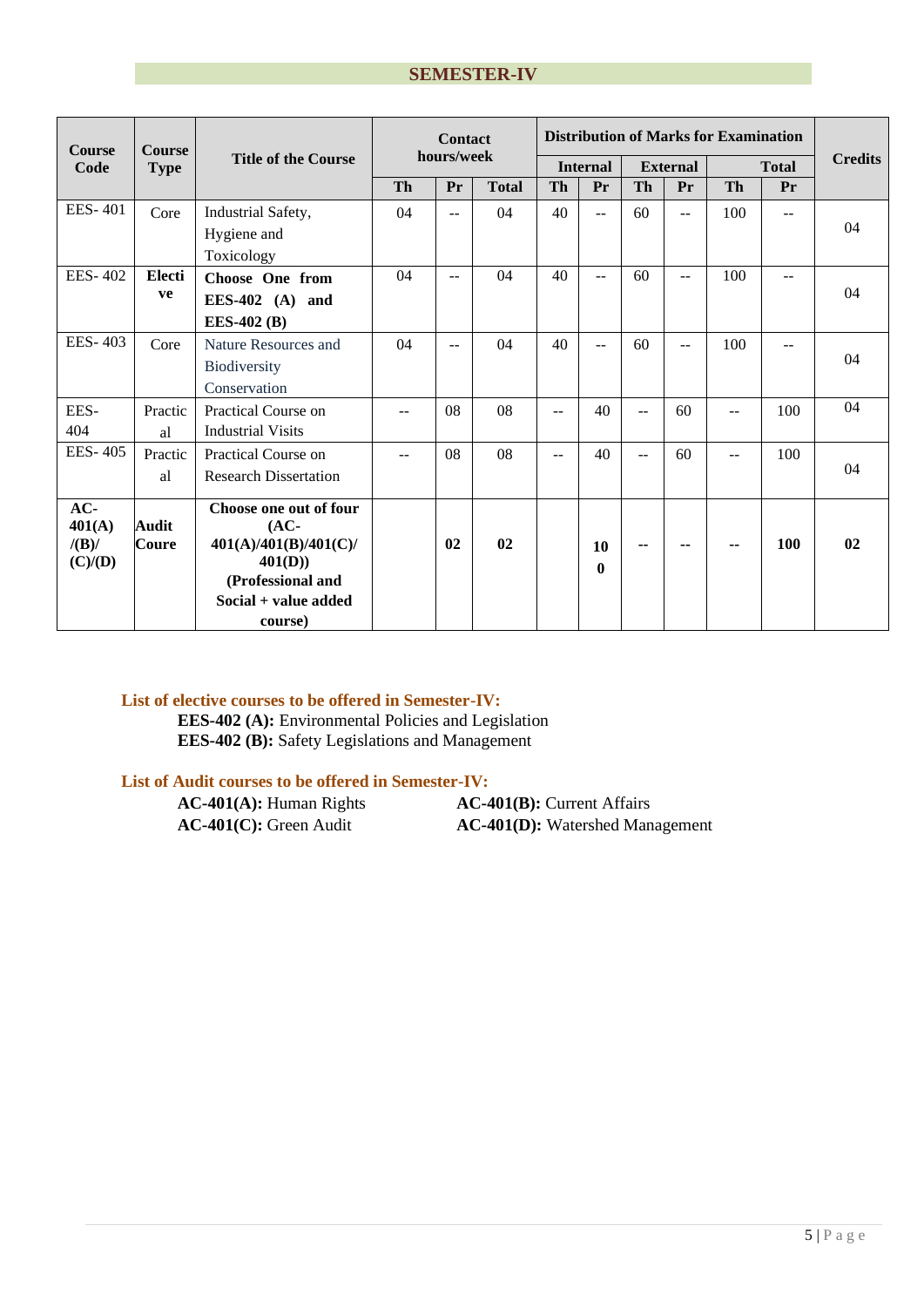# **Program at a Glance**

| $\bullet^{\bullet}_{\bullet} \bullet$ | Name of the program (Degree)                    | : M. Sc. (Environmental Science)                                                                       |
|---------------------------------------|-------------------------------------------------|--------------------------------------------------------------------------------------------------------|
| $\bullet$                             | Faculty                                         | : Science and Technology                                                                               |
| $\cdot$                               | Duration of the Program                         | : Two years (four semesters)                                                                           |
| ❖                                     | Medium of Instruction and Examination : English |                                                                                                        |
| $\cdot$                               | <b>Exam Pattern</b>                             | : 60:40 (60 marks University exam<br>and 40 marks continuous internal<br>departmental exam/assessment) |
| $\frac{1}{2}$                         | Passing standards                               | : 40% in each exam separately<br>(separate head of passing)                                            |
|                                       | Evaluation mode                                 | : CGPA                                                                                                 |

❖ Total Credits of the program : 88 (64 core credits including 4 credits of project/dissertation, 08 skill enhancement credits, 08 subject elective credits and 08 audit credits)

#### **Eligibility**

Bachelor's degree in Science and Agriculture from any recognized University with at least 50 % marks.

**Duration**

The duration of M.Sc. (Environmental Science) degree program shall consist of two academic years divided in to four semesters. Each Semester consist of 90 working days. Each theory course will be completed in 60 hours and practical course in 96 hours.

#### **Medium of instruction**

The medium of instruction and examination for each course shall be

English.

#### **Credit to contact hour**

One credit is equivalent to 15 periods of 60 minutes each for theory

course lecture.

#### **Attendance**

The student enrolled must have 75% attendance in each course to appear for term end examinations, otherwise the candidate may not be allowed to appear for term end examination as per the Rules.

#### **Examination**

Each theory and practical course will be of 100 marks comprising of 40 marks for internal (20 marks of 2 internal examinations) and 60 marks external examination. Separate head of passing in Internal and External examination is mandatory. In case of failure in internal examination of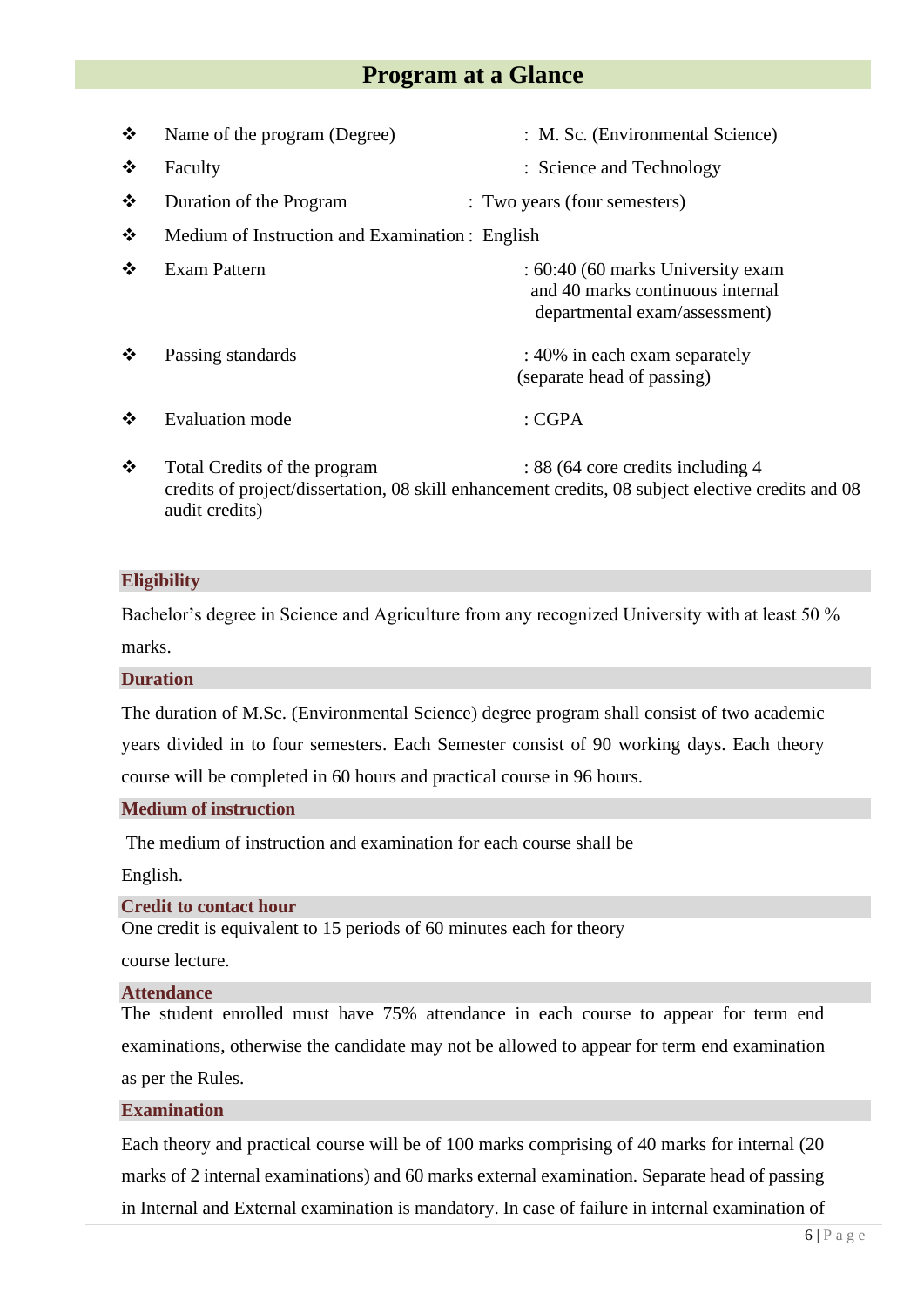particular course, student will have to appear for the same in next semester as per the schedule of the examination. In case a student fails in particular course in a semester and the same course(s) are revised/removed from curriculum in due course, the student will have to appear as per new curriculum and or pattern in subsequent semester at his own responsibility.

### **Program Objectives for M.Sc. Program:**

- 1. To produce skilled experts with a background of Environmental Science employable for positions in the fields like education, industry and government and non-government organizations.
- 2. To impart knowledge on human environment interaction and provide knowledge on issues related to development and environment.
- 3. To impart technical/analytical methodologies for environmental analysis.
- 4. To provide technical methodologies (EIA/EA/Safety management) for sustainable development
- 5. To prepare our graduates to become effective scientific communicators/collaborators in multidisciplinary teams providing technical leadership to engage with the challenging environmental problems of local, national, and global nature.

## **Program Outcomes (PO) for M.Sc. Program:**

Upon successful completion of the M.Sc. program, student will be able to:

| P <sub>O</sub><br>No. | PO                                                                                                                                                                       | Cognitive<br>level          |
|-----------------------|--------------------------------------------------------------------------------------------------------------------------------------------------------------------------|-----------------------------|
| PO <sub>1</sub>       | Students will be able to demonstrate, understand and apply the<br>basic concepts of ecosystem and other sciences suitably in<br>environmental science.                   | $\mathcal{D}_{\mathcal{L}}$ |
| PO <sub>2</sub>       | Students can analyze the relationship between natural resources,<br>animals, plants as well as human being.                                                              | 4                           |
| PO <sub>3</sub>       | Students must understand the procedures of Environmental Impact<br>Assessment / Environmental Audit / Industrial Safety.                                                 | $\mathcal{D}_{\mathcal{L}}$ |
| PO <sub>4</sub>       | Students must investigate the legal procedure/Compliances<br>required towards sustainable industrial development.                                                        | 4                           |
| PO <sub>5</sub>       | It is expected that the students will realize the impact of<br>professional engineering solutions in societal and environmental<br>contexts for sustainable development. | $\mathcal{D}$               |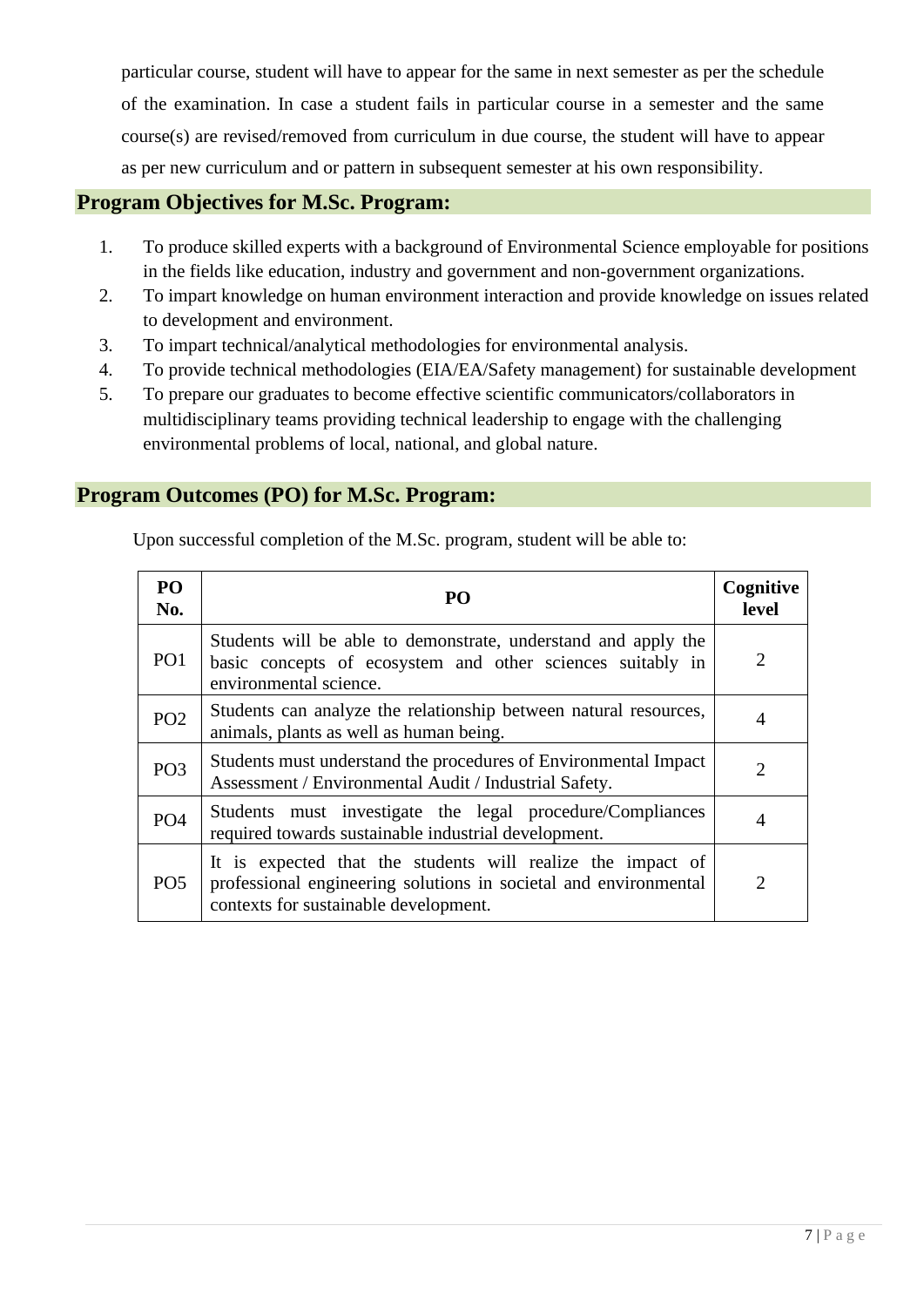- 1. To produce skilled experts with applied aspects of Environmental Science employable for positions in the field of education, industry, government and non-government organizations.
- 2. To impart knowledge on advances and challenges in Environmental Sciences.
- 3. To impart technical/analytical methodologies for qualitative and quantitative evaluation of water, air, soil and biodiversity.
- 4. To provide knowledge on technologies for treatment of water, wastewater and control of air pollution.
- 5. To prepare our graduates to become effective scientific communicators/collaborators in multidisciplinary teams providing technical leadership to engage with the challenging geological problems of local, national, and global nature.

# **Program Specific Outcomes**

Students who graduate with a Master of Science in Environmental Science will:

| <b>PSO</b><br>No. | <b>Program Specific Outcomes</b>                                                                                      | Cognitive<br><b>level</b> |
|-------------------|-----------------------------------------------------------------------------------------------------------------------|---------------------------|
| <b>PSO1</b>       | Understand the basic concepts of Environments and its components along with                                           | 2                         |
|                   | their interactions through study of Ecology, Biodiversity, Environmental<br>Chemistry, and Environmental Microbiology |                           |
|                   | Understand the different types of Pollutions and their sources and interactions                                       |                           |
| PSO <sub>2</sub>  | through study of Climate and Air Pollution Studies, Hazardous Waste &                                                 | 2                         |
|                   | Environmental Toxicology and Soil Pollution and different laws about                                                  |                           |
|                   | pollution.                                                                                                            |                           |
| <b>PSO3</b>       | Analyze and determine pollution using Environmental Analytical Techniques,                                            | 4                         |
|                   | Biostatistics and Computational Techniques.                                                                           |                           |
|                   | Understand different technologies like biotechnology, advances in water and                                           |                           |
| <b>PSO4</b>       | wastewater treatment technology to find the solutions and their applications in                                       | 2                         |
|                   | abatement of environmental pollution.                                                                                 |                           |
|                   | Apply advance tools like Remote Sensing $\&$ Geographical Information                                                 |                           |
| PSO <sub>5</sub>  | Systems for the management of Environment, Energy resources, solid wastes,                                            |                           |
|                   | biodiversity conservation.                                                                                            |                           |
| <b>PSO6</b>       | Prepare the industrial safety and management plan.                                                                    | 6                         |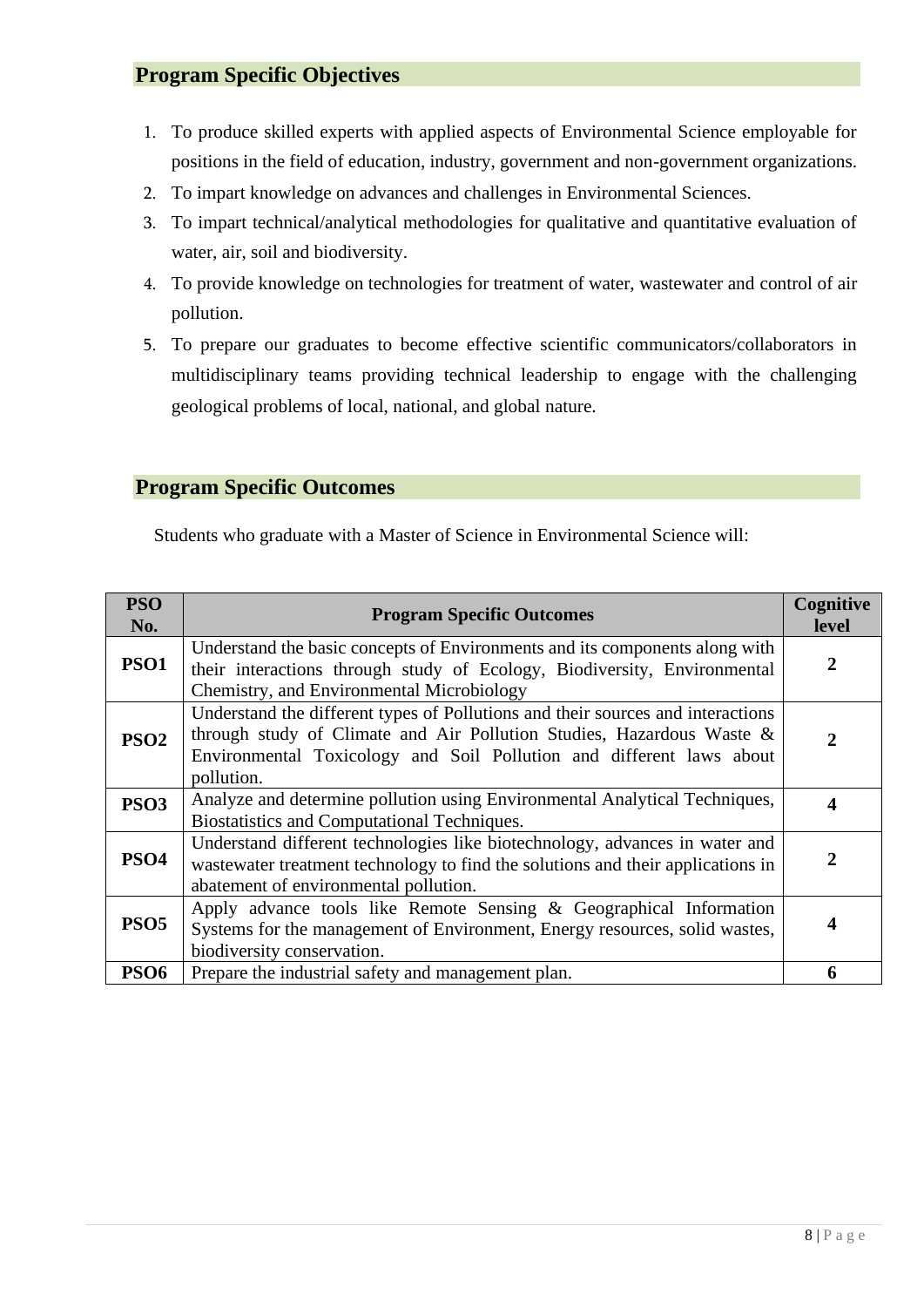# M. Sc. (Environmental Science) **SYLLABUS**

# **Distribution of Course papers for M. Sc. Part I Environmental Science**

| <b>Subject</b><br>Code               | <b>Title of the Paper</b>                                                                                                  |                     | <b>Duration</b><br>(Hrs./Wk) | Max.<br><b>Mark</b> | Exam.<br>Time (Hrs.) |
|--------------------------------------|----------------------------------------------------------------------------------------------------------------------------|---------------------|------------------------------|---------------------|----------------------|
| M.Sc. Part I (Environmental Science) |                                                                                                                            |                     |                              |                     |                      |
|                                      | <b>Semester I: Theory Courses</b>                                                                                          |                     |                              |                     |                      |
| <b>EES-101</b>                       | <b>Environmental Science: General Perspectives</b>                                                                         | Core course         | 04                           | 100                 | 03                   |
| <b>EES-102</b>                       | Environment, Ecology and Ecosystem<br>Dynamics                                                                             | Core course         | 04                           | 100                 | 03                   |
| <b>EES-103</b>                       | <b>Environmental Chemistry</b>                                                                                             | <b>Skill Based</b>  | 04                           | 100                 | 03                   |
|                                      | <b>Semester I: Practical Courses</b>                                                                                       |                     |                              |                     |                      |
| <b>EES-104</b>                       | Practical Course on Environmental<br>Chemistry                                                                             | Core course         | $04 + 04$                    | 100                 | 06                   |
| <b>EES-105</b>                       | Practical Course on Ecosystem                                                                                              | Core course         | $04 + 04$                    | 100                 | 06                   |
| $AC-101$                             | <b>Practicing Cleanliness</b>                                                                                              | <b>Audit Course</b> | 02                           | <b>100</b>          |                      |
|                                      | <b>Semester II: Theory Courses</b>                                                                                         |                     |                              |                     |                      |
| <b>EES-201</b>                       | Air and Noise Pollution                                                                                                    | Core course         | 04                           | 100                 | 03                   |
| <b>EES-202</b>                       | <b>Water Pollution</b>                                                                                                     | Core course         | 04                           | 100                 | 03                   |
| <b>EES-203</b>                       | Solid Waste Pollution                                                                                                      | <b>Skill Based</b>  | 04                           | 100                 | 03                   |
|                                      | <b>Semester II: Practical Courses</b>                                                                                      |                     |                              |                     |                      |
| <b>EES-204</b>                       | Practical Course on Air and Noise Pollution                                                                                | Core course         | $04 + 04$                    | 100                 | 06                   |
| <b>EES-205</b>                       | Practical Course on water and Terrestrial<br>Pollution                                                                     | Core course         | $04 + 04$                    | 100                 | 06                   |
| $AC-$<br>201A/B/C/D                  | Choose one out of Four (AC-201A/ AC-201B/<br>AC-201C/ AC-201D) from Personality and<br>Cultural Development (Audit Course) | <b>Audit Course</b> | 02                           | 100                 |                      |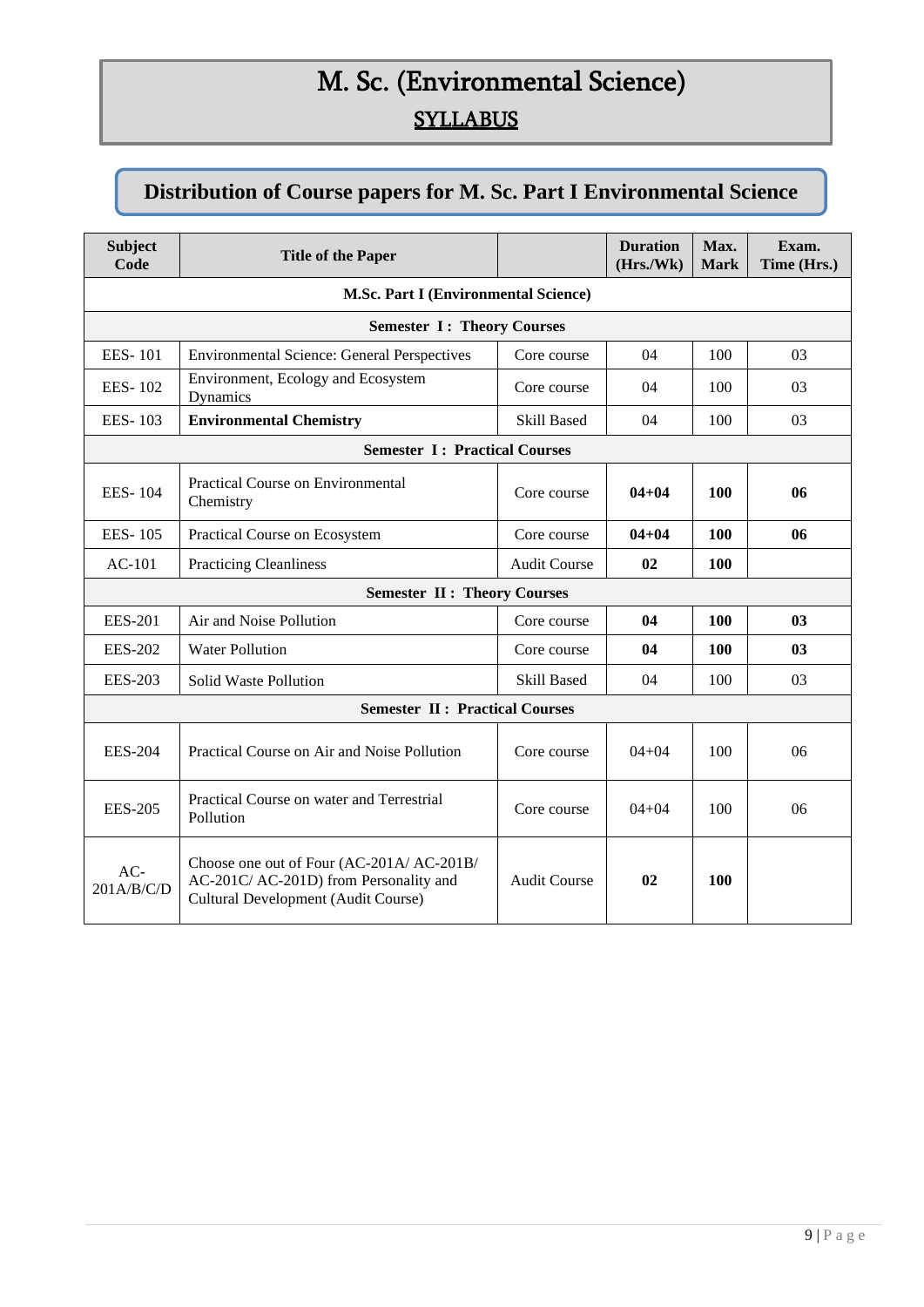## **M. Sc. PART-I (ENVIRONMENTAL SCIENCE) (SEMESTER – I)**

| <b>CORE COURSE</b>                                          |                                                                                                                                                                                                                                                                                                                                                                                                                                                                                                        |     |  |  |
|-------------------------------------------------------------|--------------------------------------------------------------------------------------------------------------------------------------------------------------------------------------------------------------------------------------------------------------------------------------------------------------------------------------------------------------------------------------------------------------------------------------------------------------------------------------------------------|-----|--|--|
| <b>EES-101: ENVIRONMENTAL SCIENCE: GENERAL PERSPECTIVES</b> |                                                                                                                                                                                                                                                                                                                                                                                                                                                                                                        |     |  |  |
|                                                             | <b>Course objectives:</b><br>To demonstrate an ability to integrate the many disciplines and understand natural and<br>1.<br>built environments shape with environmental concerns.<br>Develop skills of analysis and communication, bearing in mind disciplinary traditions<br>2.<br>and diverse publics to recognize environmental problems.<br>3. Establish an integrative approach to environmental issues with a focus on sustainability.                                                          |     |  |  |
| Unit 1                                                      | Basic issues in environmental sciences: Definition, principles and scope of<br>environmental science, sustainability and carrying capacity. Environmental Problems<br>of India: over population, food, health, energy and environmental security, negative<br>side of green revolution.                                                                                                                                                                                                                | 08L |  |  |
| Unit 2                                                      | Earth as a system: Environmental unity, earth and life, earth as an eco-system,<br>changes and equilibrium in systems, mass and energy transfer across various<br>interfaces, material balance, first and second law of thermodynamics, heat transfer<br>process.                                                                                                                                                                                                                                      | 10L |  |  |
| Unit 3                                                      | Environmental geology: Definition, principles and scope. Natural and manmade 12 L<br>hazards: lithosphere, hydrosphere, atmospheric hazards and manmade hazards.                                                                                                                                                                                                                                                                                                                                       |     |  |  |
| <b>Unit 4</b>                                               | Urban environment and agriculture: City as a system, concept of smart city.<br>Sustaining living resources: Sources of food. Agriculture: Effects of agriculture on<br>environment, integrated pest management and sustainable agriculture.                                                                                                                                                                                                                                                            | 10L |  |  |
| Unit 5                                                      | Energy and environment: Alternative energy sources: Geothermal energy,<br>renewable energy sources, Solar energy, Hydrogen, Water power, Wind power,<br>Energy form biomass. Nuclear energy and environment. Integrated energy<br>management.                                                                                                                                                                                                                                                          | 10L |  |  |
| Unit 6                                                      | Minerals and environment: Importance of minerals in environment, agriculture,<br>industry, and life. Resources and reserves. Environmental impact of mineral<br>development, cost benefit analysis.                                                                                                                                                                                                                                                                                                    | 10L |  |  |
| 1.<br>2.<br>3.<br>4.<br>5.                                  | <b>Suggested readings:</b><br>Environmental Sciences, Daniel Botkin and Edward Keller, John Wiley and Sons, New York (1997).<br>Environmental Sciences, S. C. Santra, New Central Book Agency (P) Ltd. Kolkata (2005)<br>Environmental Science, Eldon D. Enger and Bradley F. Smith, WCB Publishers, Boston (1995).<br>Forests in India, Dr. A. K. Jain Vorha Publication, Allahabad (1989).<br>Advances of Environmental Science and Technology, Nileema Rajvaidya APH Publishing House, Delhi (1989) |     |  |  |

6. R.K. Dixit, Environment, Forest Ecology and Man, Rastogi publication, New Delhi.(1997)

#### **Course Outcomes (COts):**

| CO's<br>Sr. No. | <b>Course Outcomes</b>                                                        |  |
|-----------------|-------------------------------------------------------------------------------|--|
|                 | The Environmental Science minor supplements other majors to facilitate        |  |
| C 101.1         | students understanding of complex environmental issues from a problem-        |  |
|                 | oriented, interdisciplinary perspective.                                      |  |
| C 101.2         | Appreciate key concepts from economic, political, and social analysis as they |  |
|                 | pertain to the design and evaluation of environmental general perspectives.   |  |
| C 101.3         | Emphasis about their roles and identities as citizens, consumers and          |  |
|                 | environmental actors in a complex, interconnected world.                      |  |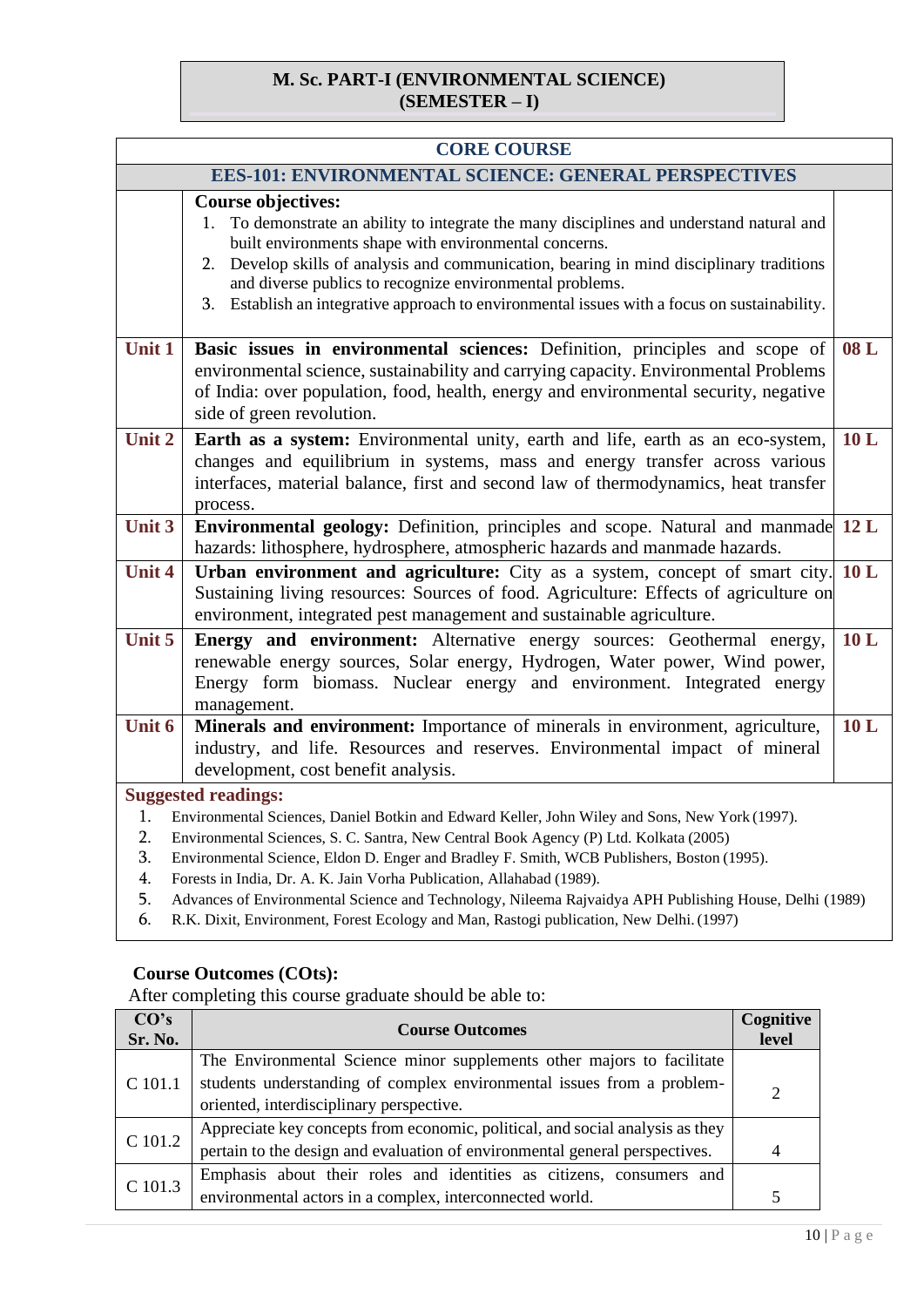| <b>CORE COURSE</b> |                                                                                                                                                                                                                                                                                                                                                                                                                                                                                                                                                                                                                                                                       |     |  |
|--------------------|-----------------------------------------------------------------------------------------------------------------------------------------------------------------------------------------------------------------------------------------------------------------------------------------------------------------------------------------------------------------------------------------------------------------------------------------------------------------------------------------------------------------------------------------------------------------------------------------------------------------------------------------------------------------------|-----|--|
|                    | EES-102: ENVIRONMENT, ECOLOGY AND ECOSYSTEM DYNAMICS                                                                                                                                                                                                                                                                                                                                                                                                                                                                                                                                                                                                                  |     |  |
|                    | <b>Course Objectives:</b><br>1. To learn the phenomenon of ecosystem and concept, principles of ecology.<br>2. Assessment of quantitative and qualitative characteristics applicable to ecological<br>research through field exercises for ecological balance and conservation of<br>biodiversity.<br>3. Understanding of conceptual treatment and characteristics of population ecology and<br>community ecology.                                                                                                                                                                                                                                                    |     |  |
| Unit 1             | Introduction to ecology: Scope, basic concepts in ecology, Approaches to ecology,<br>its main subdivisions and developmental facets, autecology, synecology and applied<br>ecology, environmental complexes, Interaction of ecological factors.                                                                                                                                                                                                                                                                                                                                                                                                                       | 10L |  |
| Unit 2             | Abiotic factors: Light, temperature, precipitation (rainfall), humidity, wind factor and<br>fire factor. (i) Topographic factor (Physiographic): height and direction of mountain<br>steepness of slopes and exposure of slopes. (ii) Edaphic factor: Importance, formation<br>of soil, factors affecting on soil formation, soil erosion and soil conservation. (iii)<br>Ecological Adaptations: Ecological groups of plants and<br>ecological adaptations in Hydrophytes, Mesophytes, Xerophytes, Halophytes.                                                                                                                                                       | 12L |  |
| Unit 3             | Biotic factors: Ecosystem - concept of ecosystem, structure and functions of<br>ecosystem, pond, grassland, forest, desert, cropland ecosystems. Primary and secondary<br>productivity of ecosystems. Food chains and food web, ecological pyramids of energy,<br>biomass and numbers. Biogeochemical cycles: carbon,<br>nitrogen, sulfur and phosphorous at the biosphere levels.                                                                                                                                                                                                                                                                                    | 12L |  |
| <b>Unit 4</b>      | Population and Community ecology: Population characteristics, population growth<br>curves, biotic potential, natality, mortality, age structure. community ecology:<br>Evaluation, origin, structure and development of community, species diversities in<br>communities, ecotones and ecological niche.                                                                                                                                                                                                                                                                                                                                                              | 10L |  |
| Unit 5             | Ecological succession: Introduction, general process of succession, causes of 08 L<br>succession, types and trends of succession, climax concept in succession.                                                                                                                                                                                                                                                                                                                                                                                                                                                                                                       |     |  |
| Unit 6             | Ecosystem modeling<br>and<br><b>biodiversity:</b> Scope, types<br>and<br>development<br>of<br>environmental modeling. Concept of biodiversity, types of biodiversity, major biomes<br>distribution.                                                                                                                                                                                                                                                                                                                                                                                                                                                                   | 08L |  |
|                    | <b>Suggested readings:</b><br>1. K.C. Agrawal, Environmental Biology, Agro-Botanical publishers, Bikaner. (1993)<br>2. E. P. Odum, Fundamentals of Ecology Revised edition (1995)<br>3. P. S. Verma, V. K. Agrawal, Environmental Ecology S. Chand & Co., New Delhi.(1998)<br>4. P. D. Sharma, Ecology & Environment, Rastogi Publications, Meerat. (VII Edi.2000)<br>5. Eldon D. Enger and Bradley F. Smith, Environmental Sciences, WBC publishers, Boston. (1995)<br>6. Daniel Botkin and Edward Keller, Environmental Sciences, John wiley & Sons, New York. (1997)<br>7. R.K. Dixit, Environment, Forest Ecology and Man, Rastogi publication, New Delhi. (1997) |     |  |

| CO's<br>Sr. No. | <b>Course Outcomes</b>                                                                                                                                                                                                                                                                                          | Cognitive<br>level |
|-----------------|-----------------------------------------------------------------------------------------------------------------------------------------------------------------------------------------------------------------------------------------------------------------------------------------------------------------|--------------------|
| $C$ 102.1       | On completion of this course students will be able to describe the scientific inquiry in the<br>field of modern ecology, explain the main limitations on patterns of productivity, energy<br>flow through natural food chain and food webs, ecosystems dynamics and patterns in<br>populations and communities. |                    |
| C 102.2         | It is also expected that student will be able to pertain basic ecological sampling<br>techniques in different ecosystems and be proficient in summarizing and reporting data.                                                                                                                                   |                    |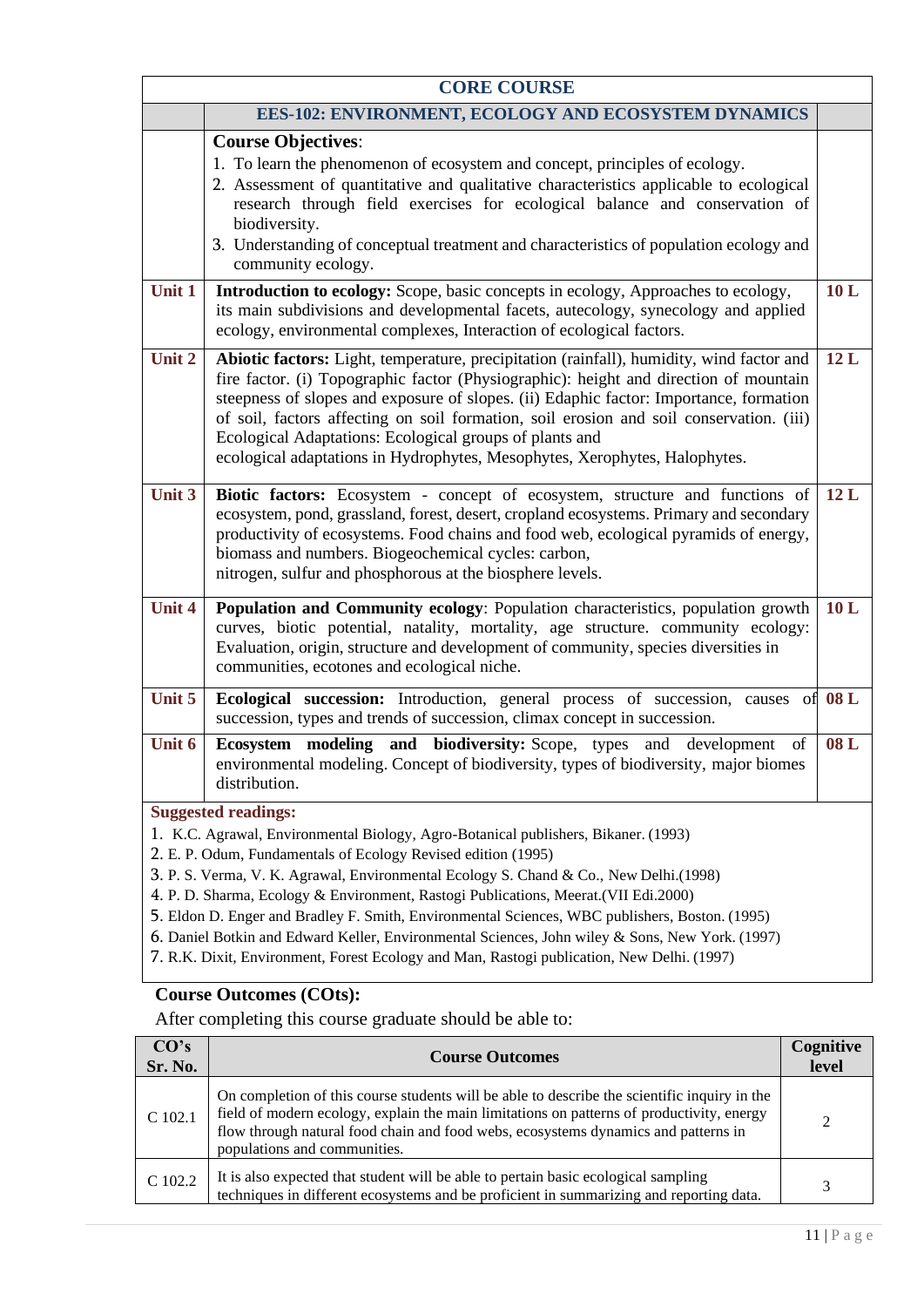| <b>SKILL BASED COURSE</b>               |                                                                                                                                                                                                                                                                                                                                                                                                                                                                                                                                                  |     |  |  |
|-----------------------------------------|--------------------------------------------------------------------------------------------------------------------------------------------------------------------------------------------------------------------------------------------------------------------------------------------------------------------------------------------------------------------------------------------------------------------------------------------------------------------------------------------------------------------------------------------------|-----|--|--|
| <b>EES-103: ENVIRONMENTAL CHEMISTRY</b> |                                                                                                                                                                                                                                                                                                                                                                                                                                                                                                                                                  |     |  |  |
|                                         | <b>Course Objectives:</b><br>To impart knowledge of chemistry of elements and compounds in air, water and soil<br>1.<br>environment.<br>To provide knowledge of chemical reactions involved in generation and modification of<br>2.<br>chemical pollutants.<br>3.<br>To provide knowledge about interactions among various components of environment<br>and mechanisms of environmental phenomena.                                                                                                                                               |     |  |  |
| Unit 1                                  | Fundamentals of environmental chemistry: Concept and scope of environmental chemistry,<br>stoichiometry, Gibb's energy, redox potential, chemical potential, chemical equillibria, acid-<br>base reaction, solubility products, solubility of gases in water, definition of<br>environmental term.                                                                                                                                                                                                                                               | 10L |  |  |
| Unit 2                                  | Atmospheric chemistry: Atmosphere- composition, structure, heat balance, chemical<br>composition of air (classification of elements, chemical speciation, particles, ions and radicals<br>in atmosphere), chemical processes for formation of inorganic and organic particulate matter,<br>thermo chemical and photochemical reactions in the atmosphere,<br>oxygen and ozone chemistry.                                                                                                                                                         | 10L |  |  |
| Unit 3                                  | Soil chemistry: Lithosphere: formation of the earth, zonal structure of the earth and its<br>composition, composition of the earth as a whole, differentiation of elements. Soil and<br>agricultural, nature and composition of soil, acid-base and ion-exchange reaction in soil,<br>macronutrients in soil, NPK in soil, micronutrients in soil.                                                                                                                                                                                               | 10L |  |  |
| <b>Unit 4</b>                           | Chemistry of water and aquatic system: Hydrosphere-characteristic, characteristic and<br>structure of the ocean, snow and ice, freshwater system. Properties of water and their<br>significance, characteristic of water bodies, alkalinity, acidity, calcium and other metals in<br>water, sedimentation, coagulation, organic pollutants in sewage, soaps, oil and detergents,<br>pesticides in water, their classification, radio-nuclide in water.                                                                                           | 10L |  |  |
| Unit 5                                  | Analytical environmental data: Basic concept and definition, true results, error, types of<br>error, accuracy, precision and standard deviation                                                                                                                                                                                                                                                                                                                                                                                                  | 08L |  |  |
| Unit 6                                  | Instrumental techniques in environmental analysis (Principle, Instrumentation, Merits-<br>demerits and Applications of techniques): Neutron activation analysis, isotope dilution<br>analysis, colorimetry, spectrophotometry, atomic absorption spectrophotometry, flame<br>photometry, gas chromatography, high performance liquid chromatography, ion exchange<br>chromatography and polarography                                                                                                                                             | 12L |  |  |
| 1.<br>2.<br>3.<br>4.<br>5.<br>(1995).   | <b>Suggested readings:</b><br>A. K. De Environmental Chemistry, Wiley Eastern Ltd, New Delhi (2001).<br>G. S. Sodhi, Fundamental concepts of Environmental Chemistry, Narosa Publishing House, New Delhi (2002).<br>F.W. Field and P.J. Haines, Environmental Analytical Chemistry, Blackwell Science Ltd. USA (2000).<br>Physicochemical examination of water, sewage and industrial effluent, Pragati prakashan, Meerut, (1996).<br>Standard Methods for the examination of Water and Wastewater, 19th Edn, American Public Health Association |     |  |  |

|         | <b>CO's Sr. No.</b>   Course Outcomes                                                                                                                                                           | Cognitive<br>level |
|---------|-------------------------------------------------------------------------------------------------------------------------------------------------------------------------------------------------|--------------------|
| C 103.1 | The students will understand the chemical properties of materials occurring in<br>the environment, phenomenon in the environment and apply knowledge to<br>environmental sampling and processes | 2                  |
| C 103.2 | To study interactions and differentiate various components of environment and<br>to evaluate the impact of human activities on the environment.                                                 | .                  |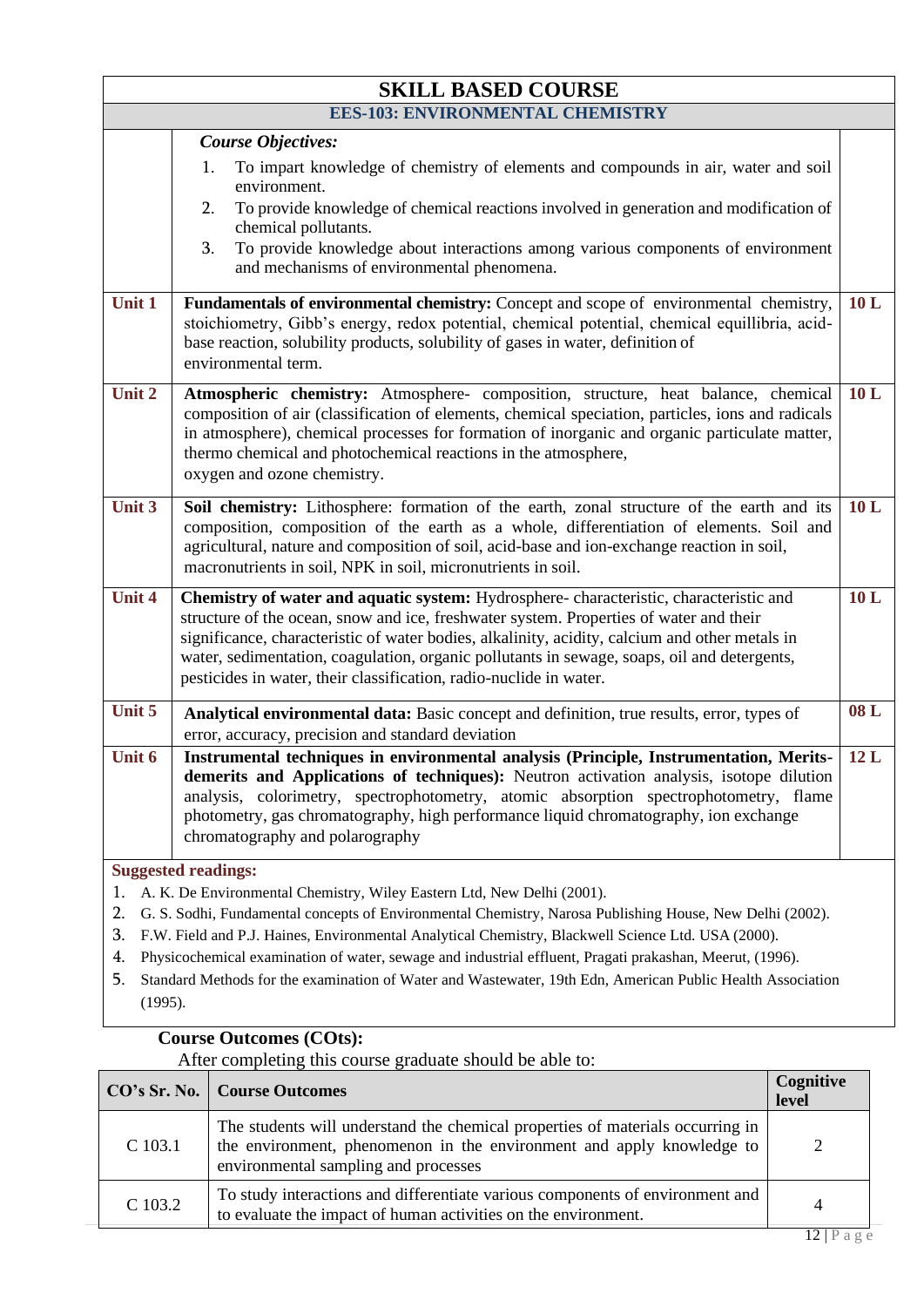|                                              | <b>CORE COURSE</b>                                                                                                     |  |  |  |
|----------------------------------------------|------------------------------------------------------------------------------------------------------------------------|--|--|--|
|                                              | <b>EES 104: PRACTICAL COURSE ON ENVIRONMENTAL</b>                                                                      |  |  |  |
|                                              | <b>CHEMISTRY</b>                                                                                                       |  |  |  |
|                                              | <b>Course Objectives:</b>                                                                                              |  |  |  |
|                                              | 1. To impart training for monitoring of basic ecological parameters.                                                   |  |  |  |
|                                              | 2. To familiarize the student with the general instrumentation used for environmental monitoring.                      |  |  |  |
| $\mathbf{1}$                                 | Studies on the concept of morality, normality and buffers solutions.                                                   |  |  |  |
| 2                                            | Calibration of pH and conductivity meter and their applications.                                                       |  |  |  |
| 3                                            | Studies on the principles, component & working operation of colorimeter and spectrophotometer.                         |  |  |  |
| 4                                            | Study on the principle, component & working operation of flame photometer and its applications.                        |  |  |  |
| 5                                            | Determination the turbidity of given sample by using Turbidity meter.                                                  |  |  |  |
| 6                                            | Study on principle and working operation of Potentiometer and its application in estimation of                         |  |  |  |
|                                              | chloride in water sample.                                                                                              |  |  |  |
| $\tau$                                       | Analysis of total dissolved & suspended solids from water.                                                             |  |  |  |
| 8                                            | Study on physical characteristics of soil.                                                                             |  |  |  |
| 9                                            | Determination of organic matter by Walkley and Black method from soil.                                                 |  |  |  |
| 10                                           | Estimation of dissolved oxygen by Winkler's method.                                                                    |  |  |  |
| 11                                           | Determination of bicarbonate and carbonate alkalinity of water.                                                        |  |  |  |
| 12                                           | Determination of temporary & permanent hardness of water.                                                              |  |  |  |
| 13                                           | Demonstration of HPLC for pesticides analysis.                                                                         |  |  |  |
| 14                                           | Demonstration of Atomic Absorption Spectroscopy for heavy metal analysis.                                              |  |  |  |
| 15                                           | Determination of a) $\lambda$ max of the solution of KMnO <sub>4</sub> b) Verify Beer's law and find out the           |  |  |  |
|                                              | concentration of unknown solution by spectrophotometer.                                                                |  |  |  |
| 16                                           | Determination of the concentration of iron in water sample by spectrophotometric method.                               |  |  |  |
|                                              | <b>Suggested readings:</b>                                                                                             |  |  |  |
| 1.                                           | J. E. Fergusson, Inorganic Chemistry of Earth                                                                          |  |  |  |
| 2.                                           | Raiswell, Environmental Chemistry                                                                                      |  |  |  |
| S. E. Manahan, Environmental Chemistry<br>3. |                                                                                                                        |  |  |  |
|                                              | R. A. Home, The Chemistry of Our Environment:<br>4.                                                                    |  |  |  |
| 5.                                           | Henry D. Forth, Fundamentals of Soil Sciences<br>T. D. Biswas and S. K. Mukherjee, A. Text-Book of Soil Sciences<br>6. |  |  |  |
|                                              |                                                                                                                        |  |  |  |

| CO's Sr.<br>No. | <b>Course Outcomes</b>                                                                                                | Cognitive<br>level |
|-----------------|-----------------------------------------------------------------------------------------------------------------------|--------------------|
| $C$ 104.1       | Monitor and analyse the basic parameters of soil and water                                                            | 4                  |
| C 104.2         | Will able to handle the common instruments available in<br>environmental laboratory to evaluate environmental quality |                    |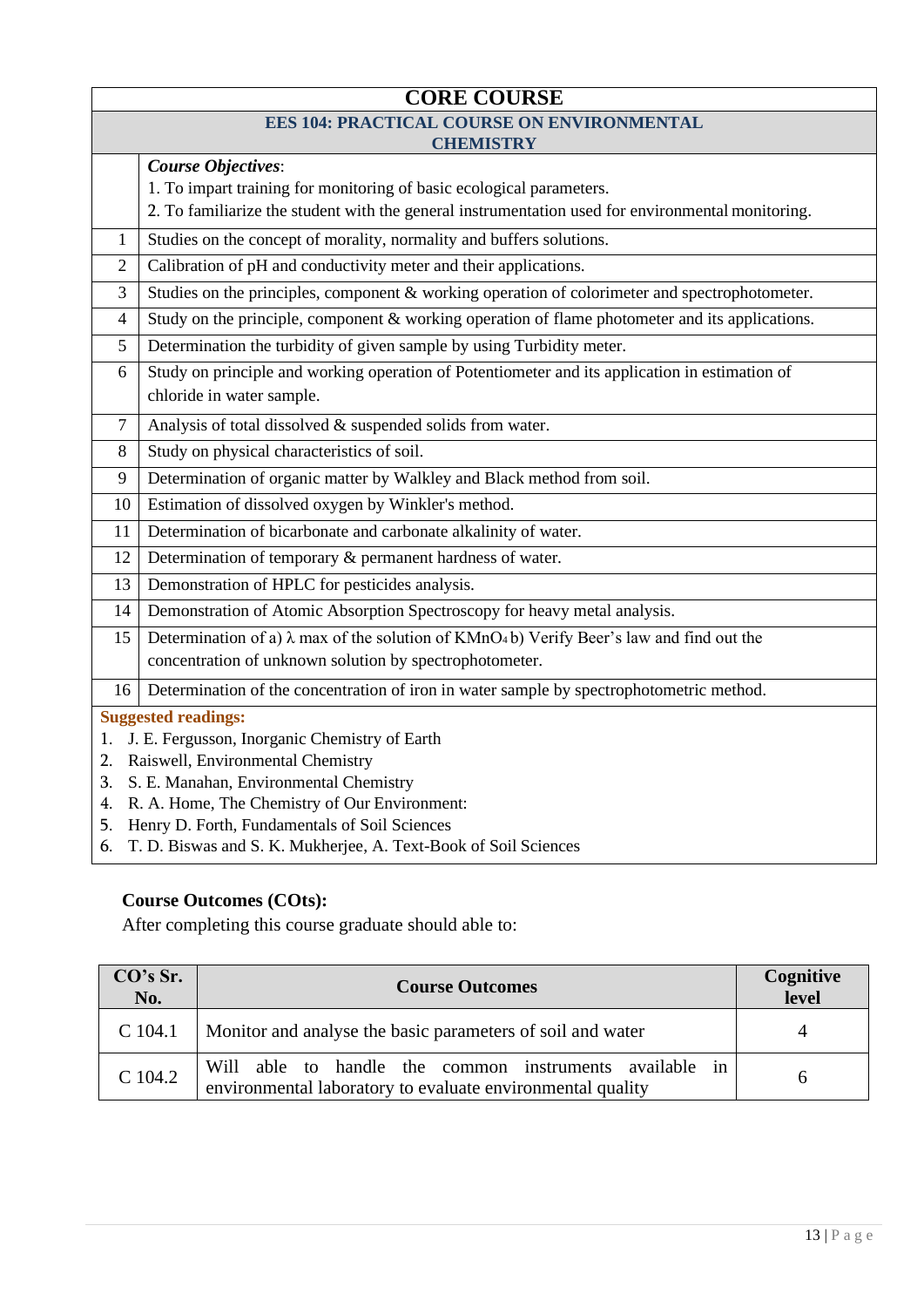|                | <b>CORE COURSE</b>                                                                     |  |  |  |
|----------------|----------------------------------------------------------------------------------------|--|--|--|
|                | <b>EES 105: PRACTICAL COURSE ON ECO-SYSTEM</b>                                         |  |  |  |
|                | <b>Course Objectives:</b>                                                              |  |  |  |
|                | 1. To impart training in ecological monitoring.                                        |  |  |  |
|                | 2. To familiarize the students with biogeochemical cycles in the environment.          |  |  |  |
|                | 3. To impart knowledge of analytical procedures for industrial waste analysis.         |  |  |  |
| 1              | a) Use of compound microscopy b) Calibration of microscopy<br>Microscopy-              |  |  |  |
| $\overline{2}$ | Staining techniques - a) Monochrome staining b) Gram staining                          |  |  |  |
| 3              | Slide culture techniques for examination of fungi / actinomycetes                      |  |  |  |
| $\overline{4}$ | To study the biotic components of a pond ecosystem                                     |  |  |  |
| 5              | To compare the biomass and net primary productivity of ungrazed and grazed grassland.  |  |  |  |
| 6              | To determine the minimum size of the quadrat by 'Species Area Curve' method.           |  |  |  |
| 7              | To determine the minimum number of quadrates to be laid down in the field under study. |  |  |  |
| 8              | Estimation of total viable counts in water and soil samples.                           |  |  |  |
| 9              | Preparation and sterilization of microbial media.                                      |  |  |  |
| 10             | Estimation phosphatic fertilizers by colorimetric analysis.                            |  |  |  |
| 11             | Estimation of sucrose from sugar industry effluent.                                    |  |  |  |
| 12             | Estimation of protein from leather industry effluent.                                  |  |  |  |
| 13             | Vegetation studies by line and belt transact method $\&$ their analysis.               |  |  |  |
| 14             | Assessment of phyto and zooplankton in fresh water bodies.                             |  |  |  |
| 15             | Isolation and enumeration of soil bacteria and fungi.                                  |  |  |  |
| 16             | Determination of primary productivity by light and dark bottle method.                 |  |  |  |
|                | <b>Suggested readings:</b>                                                             |  |  |  |
| 1.             | E. P. Odum, Fundamentals of Ecology                                                    |  |  |  |
| 2.             | H. D. Kumar, Modern concepts in Ecology                                                |  |  |  |
| 3.             | Henry D. Forth, Fundamentals of Soil Sciences                                          |  |  |  |
| 4.             | T. D. Biswas and S. K. Mukherjee, A. Text-Book of Soil Sciences                        |  |  |  |
| 5.             | Standard Methods of Biochemical Analysis, Kalyani Publishers, Delhi.                   |  |  |  |

| CO's Sr.<br>No. | <b>Course Outcomes</b>                                                                                               | Cognitive<br>level |
|-----------------|----------------------------------------------------------------------------------------------------------------------|--------------------|
| $C$ 105.1       | Understand ecosystem services and dynamics                                                                           |                    |
| C 105.2         | Students will able to apply acquired knowledge to monitor ecological<br>parameters using microbiological techniques. |                    |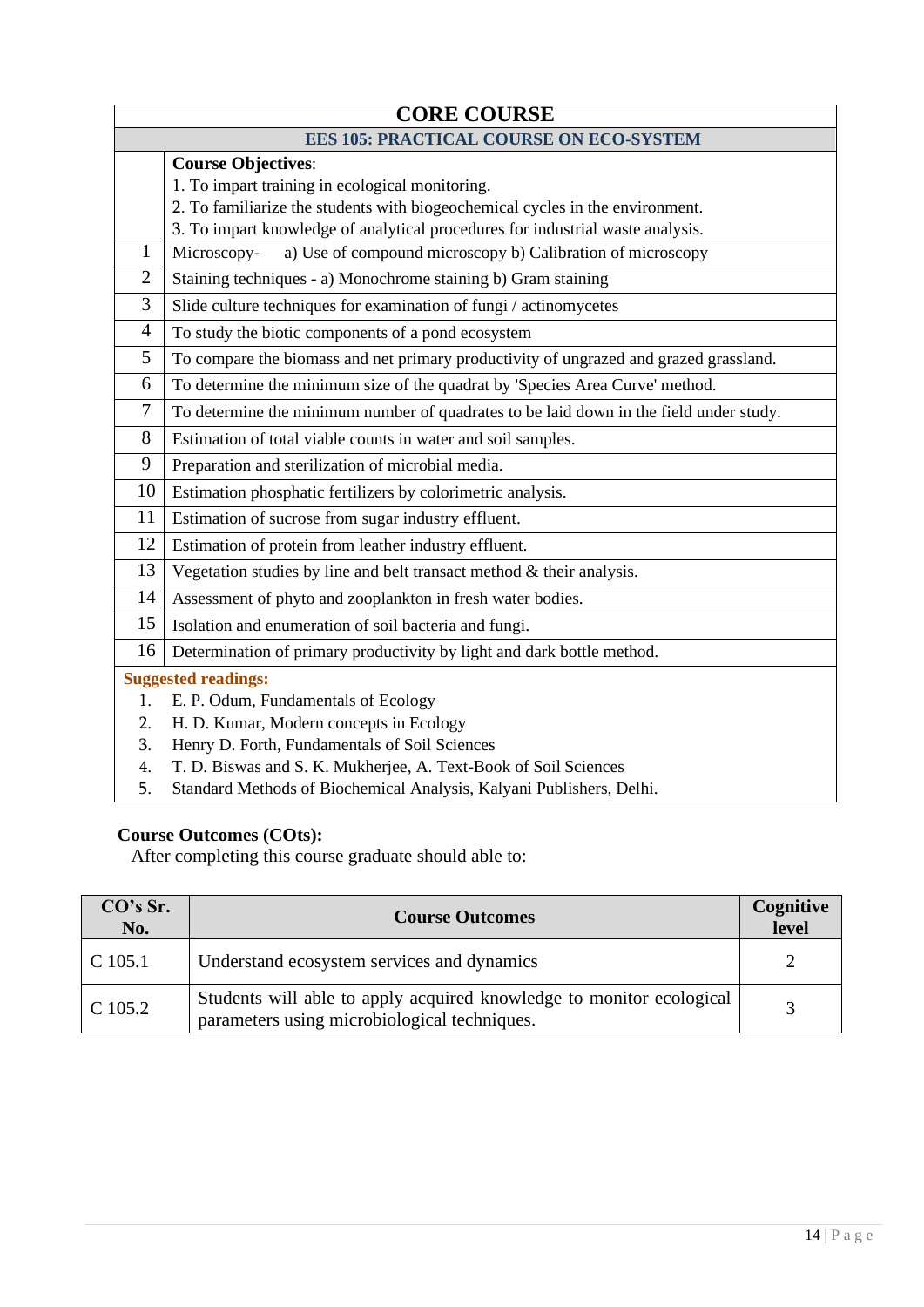# **M.Sc. Part I Semester I (Environmental Science): Audit Courses**

### **AC-101: Practicing Cleanliness**

#### **(Compulsory; Campus-level Audit Course; Practical; 2 Credits)**

#### **Course Objectives (CObs):**

- To make students aware of Clean India Mission and inculcate cleanliness practices among them.
	- Awareness program on
		- o Swachh Bharat Abhiyan (Clean India Mission)
		- o Clean Campus Mission
		- o Role of youth in Clean India Mission
	- Cleaning activities inside and surroundings of Department buildings.
	- Tree plantation and further care of planted trees
	- Waste (Liquid/Solid/e-waste) Management, Japanese 5-S practices
	- Planning and execution of collection of Garbage from different sections of University campus
	- Role of youth in power saving, pollution control, control of global warming, preservation of ground water and many more issues of national importance.
	- Cleanest School/Department and Cleanest Hostel contests
	- Painting and Essay writing competitions

#### **Course Outcomes (COts):**

On completion of this course, the student will be able to:

| <b>COt No.</b> | <b>Course Outcomes</b>                                          | <b>Cognitive level</b> |
|----------------|-----------------------------------------------------------------|------------------------|
| <b>AC101.1</b> | Identify need at of cleanliness at home/office and other public |                        |
|                | places.                                                         |                        |
| <b>AC101.2</b> | Plan and observe cleanliness programs at home and other places. |                        |
| <b>AC101.3</b> | Practice Japanese 5-S practices in regular life.                |                        |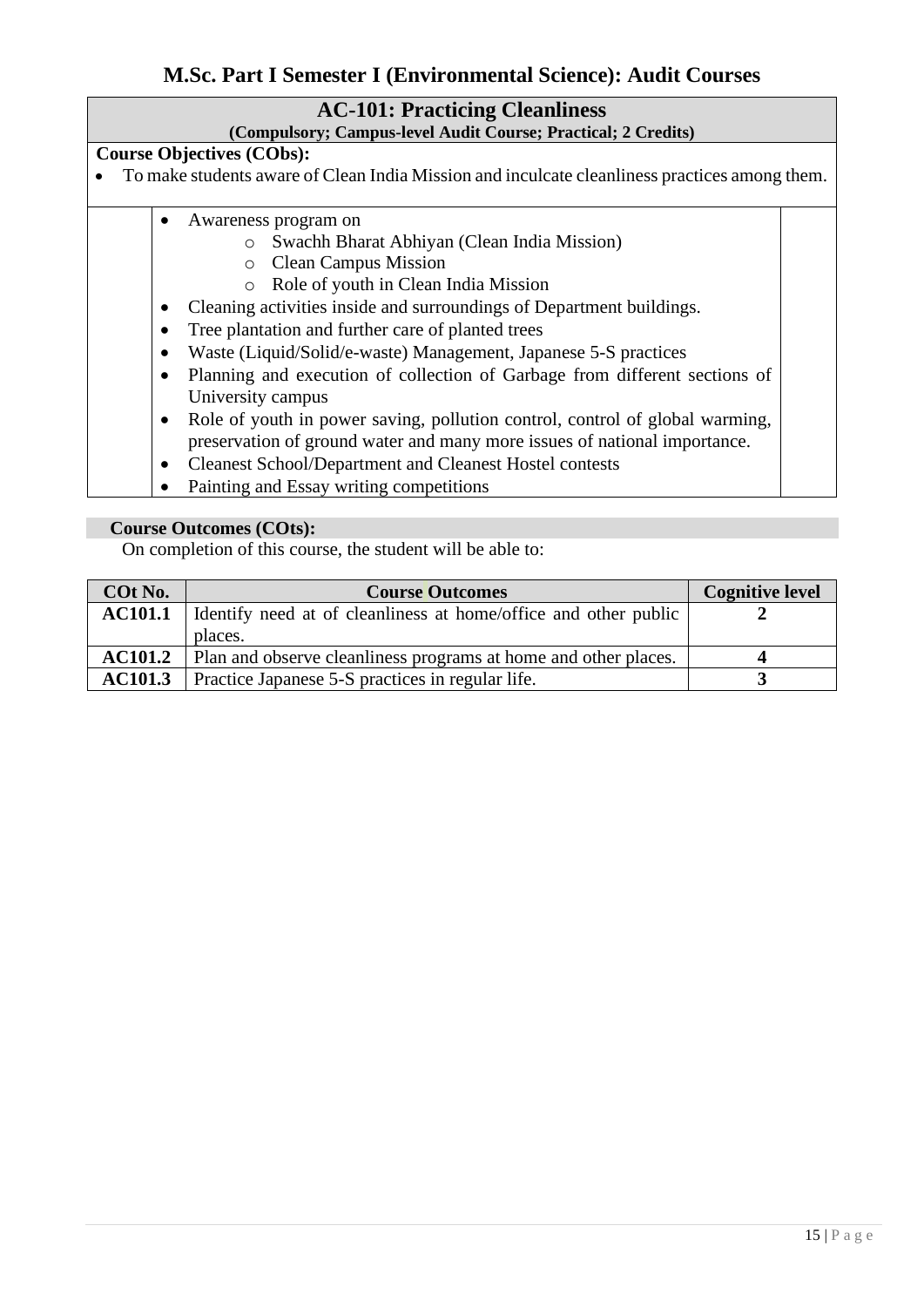# M. Sc. PART I (ENVIRONMENTAL SCIENCE) (SEMESTER-II)

|               | <b>SKILL BASED COURSE</b>                                                                                                                                                                                                                                                                                                                                                                                                                                                                                                                                                                                                                                                                                                                                                                                                                 |     |  |
|---------------|-------------------------------------------------------------------------------------------------------------------------------------------------------------------------------------------------------------------------------------------------------------------------------------------------------------------------------------------------------------------------------------------------------------------------------------------------------------------------------------------------------------------------------------------------------------------------------------------------------------------------------------------------------------------------------------------------------------------------------------------------------------------------------------------------------------------------------------------|-----|--|
|               | <b>EES-201: AIR AND NOISE POLLUTION</b>                                                                                                                                                                                                                                                                                                                                                                                                                                                                                                                                                                                                                                                                                                                                                                                                   |     |  |
|               | <b>Course Objectives:</b><br>1. To acquire skills on air and noise monitoring from ambient and indoor environment.<br>2. To study the micrometeorological impacts on the air pollution dispersion.<br>3. To study the atmospheric reactions and formation of secondary and tertiary air<br>pollutants.                                                                                                                                                                                                                                                                                                                                                                                                                                                                                                                                    |     |  |
| Unit 1        | Air pollution: Definition, natural and man-made sources of air pollution, stationary and<br>mobile sources, primary and secondary pollutants, global background concentrations, macro<br>and micro methodological influences, transport and diffusion of pollutants, emission and<br>ambient standards, local regional and global criteria for effects of air<br>pollution, vehicular pollution and urban air quality.                                                                                                                                                                                                                                                                                                                                                                                                                    | 10L |  |
| Unit 2        | Air pollutants: Sulfur oxides $(SO_x)$ ; nitrogen oxides $(NO_x)$ , carbon monoxide, total<br>suspended particulate matter, respirable particulates, photo-chemical oxidants, specific<br>pollutants (Hydrogen sulphide, particulate fluoride, formaldehyde and volatile organic<br>compounds), chemical composition of SPM and RSP for toxic trace metals like Pb, Cd, Hg,<br>Ni and Cr. Importance of inorganic ionic composition like SO <sub>4</sub> , Cl, NH <sub>4</sub> , Na, K, Ca, Mg and<br>organic acids in aerosols and precipitations, photochemical smog, peroxy acyl nitrates<br>(PAN), benzo-□-pyrene (BAP) formations, atmospheric sinks.                                                                                                                                                                                | 12L |  |
| Unit 3        | Global air pollution problems: Greenhouse effect (Greenhouse gases: $CO2$ , CH <sub>4</sub> , N <sub>2</sub> O,<br>CFC's, water vapor concentration, alternatives for CFC's, fire extinguishers), global warming<br>and climate change, ozone layer depletion (ozone depleting processes, ozone hole,<br>environmental effects and strategies for ozone layer protection), acid rain.                                                                                                                                                                                                                                                                                                                                                                                                                                                     | 10L |  |
| <b>Unit 4</b> | <b>Effects of air pollution and air monitoring instruments:</b> Human health, plants, animals<br>and microbes, archeological monuments and aesthetics, Orsat apparatus, high volume air<br>sampler and source monitors.                                                                                                                                                                                                                                                                                                                                                                                                                                                                                                                                                                                                                   | 08L |  |
| Unit 5        | Air pollution meteorology: Wind speed, direction and their vertical profiles, turbulence<br>(mechanical and thermal), atmospheric stability characteristics and classes, Plume behavior,<br>effects of micrometeorology on point source emission, wind-valley effects, land/sea breeze-<br>effects, heat island effect, mixing height-boundary layer definition, temperature inversions,<br>factors affecting on dispersion of air pollutants,<br>micrometeorological instruments.                                                                                                                                                                                                                                                                                                                                                        | 10L |  |
| Unit 6        | Noise pollution: Properties of sound waves, sound pressure and sound level measures, sound<br>level meters, definition of noise, industrial community noise factors, effects of noise on<br>human beings, hearing mechanism, audiometric tests, damage - risk criteria, effects on human<br>performance, noise rating systems, noise standards and guidelines, permissible<br>noise levels for occupational exposures, noise pollution control and abatement measures.                                                                                                                                                                                                                                                                                                                                                                    | 10L |  |
|               | <b>Suggested readings:</b><br>Magill, Holden and Ackdey, Air Pollution Hand Book, Mc-Graw Hill, New Delhi (1998)<br>2. R. K. Trivedi & P. K. Goel, An Introduction to Air Pollution, Techno Science Publications, Jaipur (1995)<br>3. C. S. Rao, Environmental Pollution Control Engineering, New Age International Publication New Delhi (2001)<br>4. A. Sharma & A. Roychaudhari, The Deadly Story of Vehicular Pollution in India, CSE New Delhi (1996)<br>5. Wahi S. K., Agnihotri A. K., and Sharma J.S., Environmental Management, Willey Eastern Ltd., New Delhi. (1992)<br>6. G. N. Pandey, and G.C. Carney, Master Gillbert M., Introduction to Environmental Engineering and Science, Prentice Hall, New<br>Delhi (2000).<br>7. E. Robart Alley and Associates, Air Pollution Control Hand-book, Mc-Graw Hill, New Delhi (1998) |     |  |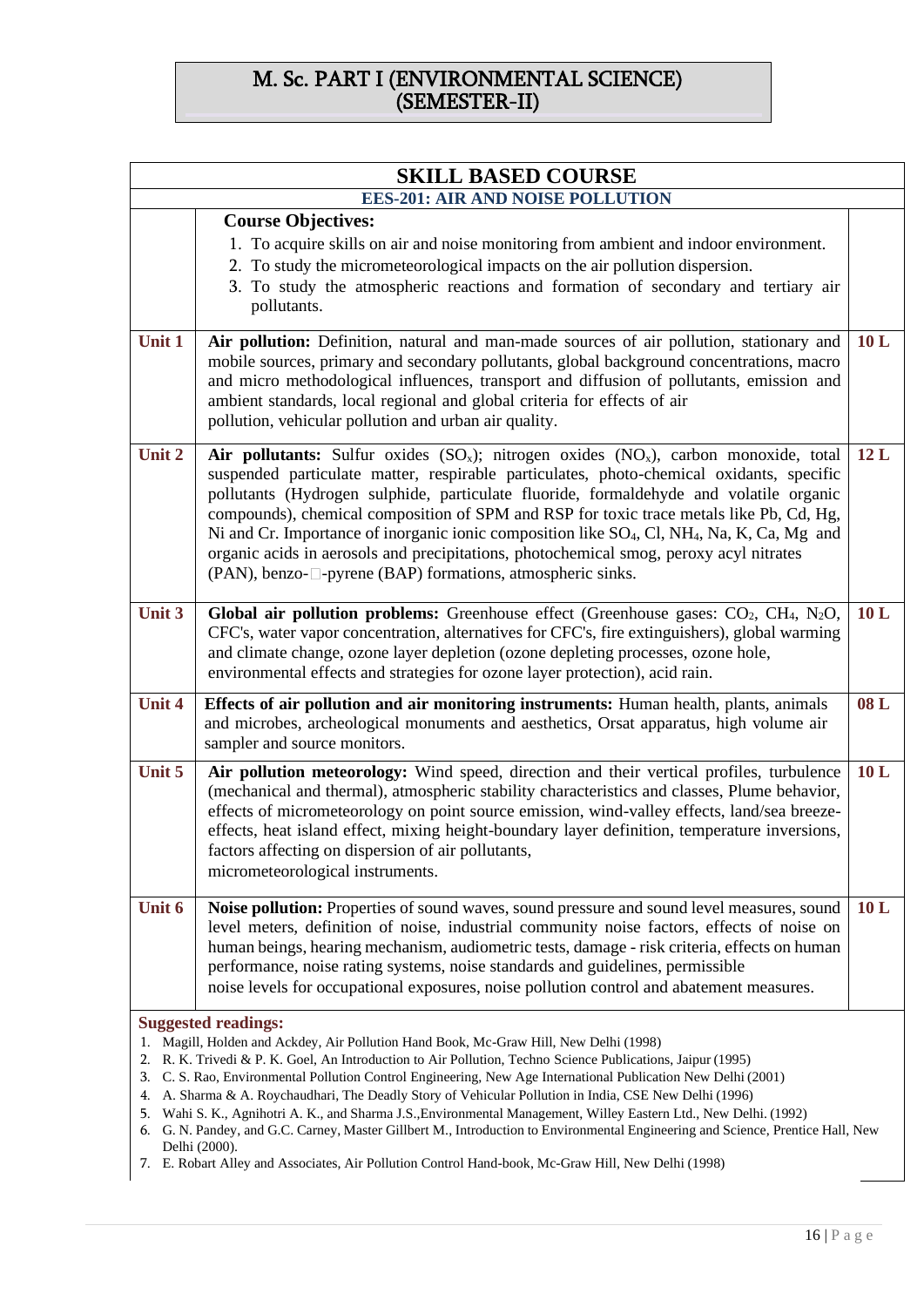| CO's Sr. No. | <b>Course Outcomes</b>                                                                                                     | <b>Cognitive level</b> |
|--------------|----------------------------------------------------------------------------------------------------------------------------|------------------------|
| $C$ 201.1    | The students will be able to decide and establish monitoring<br>locations for air and noise pollution                      |                        |
| C 201.2      | Develop ability to understand the patterns of air pollution<br>dispersion with respect to micrometeorological changes.     |                        |
| $C$ 201.3    | Acquire ability for air/noise sampling and<br>analysis. They Understand about climate change and<br>atmospheric reactions. |                        |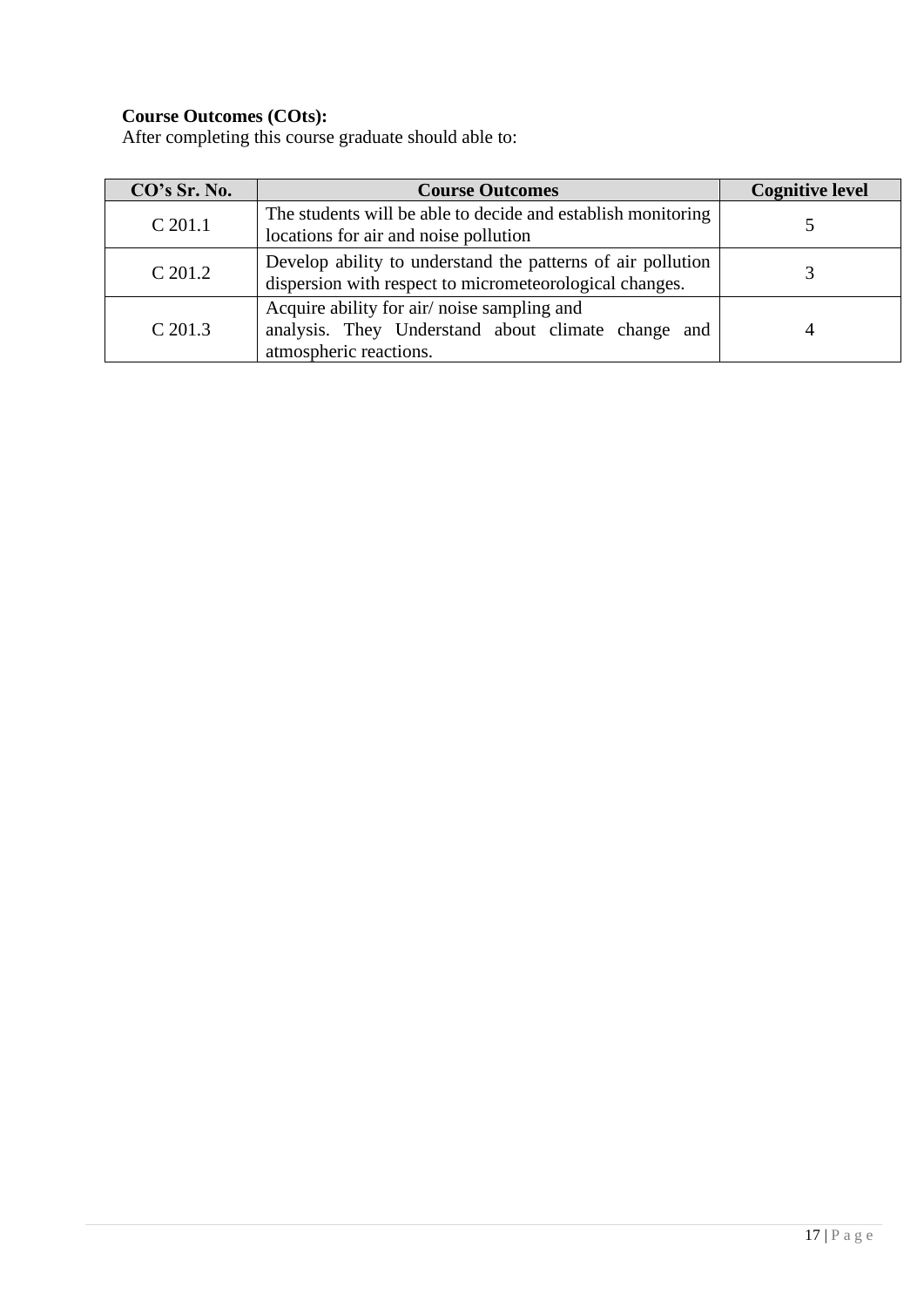| <b>CORE COURSE</b> |                                                                                                                                                                                                                                                                                                                                                                                                                                                                                                                                                                      |     |  |  |
|--------------------|----------------------------------------------------------------------------------------------------------------------------------------------------------------------------------------------------------------------------------------------------------------------------------------------------------------------------------------------------------------------------------------------------------------------------------------------------------------------------------------------------------------------------------------------------------------------|-----|--|--|
|                    | <b>EES-202: WATER POLLUTION</b>                                                                                                                                                                                                                                                                                                                                                                                                                                                                                                                                      |     |  |  |
|                    | <b>Course Objectives:</b>                                                                                                                                                                                                                                                                                                                                                                                                                                                                                                                                            |     |  |  |
|                    | To learn significance of water quality and its importance for living being including<br>1.<br>human.                                                                                                                                                                                                                                                                                                                                                                                                                                                                 |     |  |  |
|                    | To learn the causes of water pollution.<br>2.                                                                                                                                                                                                                                                                                                                                                                                                                                                                                                                        |     |  |  |
|                    | To demonstrate impacts of water pollution.<br>3.                                                                                                                                                                                                                                                                                                                                                                                                                                                                                                                     |     |  |  |
|                    | To describe measures to. control water pollution<br>4.                                                                                                                                                                                                                                                                                                                                                                                                                                                                                                               |     |  |  |
| Unit 1             | Characteristics of water and wastewater: Physical, chemical, and biological characteristics<br>of water and wastewater, physiochemical and bacteriological sampling and analysis of water<br>quality, quality standards, (BIS, WHO, CPCB and US Environmental Protection Agency), water<br>quality indices: definition, types, applications and significance, water quality for industrial and<br>bathing purpose, prevention and control of water pollution,<br>sewage treatment plant.                                                                             | 12L |  |  |
| Unit 2             | Sources of water pollution: Point and non-point sources of water pollution: urban, industrial,<br>agricultural and natural waters, interaction in aquatic system, nature of sources- stationary,<br>intermittent, continuous and mobile, sources of marine pollution, criteria for<br>disposal of pollutants in marine ecosystem, coastal management.                                                                                                                                                                                                                | 08L |  |  |
| Unit 3             | Pollution potential of industrial effluents (Process, sources and characteristics): Effluent<br>characteristics- (temperature, exit velocity, concentration and volume). Nuclear/thermal power<br>stations, agriculture, sugar, food processing, chemical, tanneries, pulp and paper, oil<br>and petroleum, textile and electroplating industries.                                                                                                                                                                                                                   | 10L |  |  |
| Unit 4             | Water resources and environment: Phytoplankton, zooplankton and macrophytes in aquatic<br>ecosystem, global water balance, ice sheets and fluctuations of sea levels, origin and composition<br>of sea water, types of water: surface, ground water, brackish and marine water, human use of<br>surface and ground water, exploration of ground water, ground water table, aquifers, design,<br>construction and maintenance of wells and infiltration galleries.                                                                                                    | 12L |  |  |
| Unit 5             | Consequences of water pollution: Biological uptake of pollutants and their effects on land,<br>vegetation, animals and human health, bio-deterioration, bioaccumulation, bio-magnification<br>and eutrophication, infectious microbial agents in water system and their consequences on<br>human health.                                                                                                                                                                                                                                                             | 10L |  |  |
| Unit 6             | Specific pollutants in aquatic system: Specific pollutants and their speciation, behavior,<br>toxicity and detoxification of pollutants. (Heavy metals, pesticides, fertilizers and<br>radioactive materials).                                                                                                                                                                                                                                                                                                                                                       | 08L |  |  |
| (1995)<br>(1996)   | <b>Suggested readings:</b><br>1. Gerard Kiely, Environmental Engineering Vol. I, II, & III Liptak, Tata McGraw Hill, New Delhi. (1998)<br>2. A.K. De, Environmental Chemistry. 2nd edn., 1990, Wiley Eastern Ltd., New Delhi.<br>3. Nancy J. Sell, Industrial Pollution Control, John Willey and Sons, Inc., New York (1992)<br>4. S.S. Dara, A Text Book of Environmental Chemistry and Pollution Control, S. Chand, and Co. Ltd., New Delhi.<br>5. P. K. Goal and K. P. Sharma, Environmental Guidelines and Standards in India, Techno science Pub. Jaipur, India |     |  |  |
|                    | 6. G. R. Pathade, and G. K. Goal, Environmental Pollution and Management of Waste Water by Microbial<br>Techniques, A. B.D. Pub. Jaipur India (2001)<br>7. S. N. Jogdand, Environmental Biotechnology (Industrial Pollution Management) Himalaya Pub. House Delhi.                                                                                                                                                                                                                                                                                                   |     |  |  |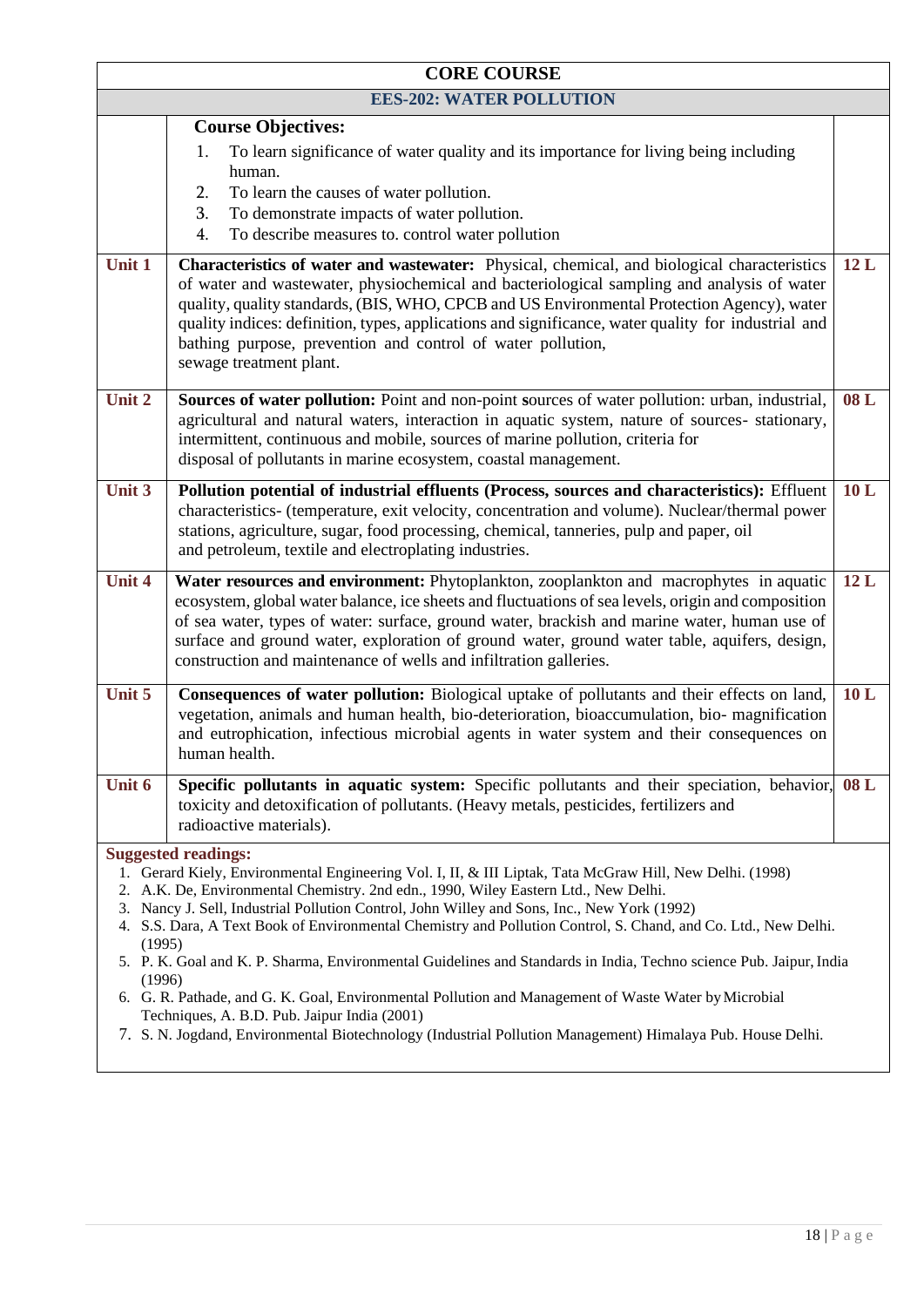| CO's Sr. No. | <b>Course Outcomes</b>                                                                                                                                                                                                                                                  | Cognitive<br>level |
|--------------|-------------------------------------------------------------------------------------------------------------------------------------------------------------------------------------------------------------------------------------------------------------------------|--------------------|
| $C$ 202.1    | The students will be able to describe the physical and chemical compositions of<br>water and wastewater and elucidate how and why these compositions fluctuate,<br>main sources of water pollution, the main types of pollutant and how each type<br>may be controlled. | ◠                  |
| $C$ 202.2    | They will be able to Identify the criteria for drinking water acceptability in the<br>India/ world and outline the processes used to treat water for a public water<br>supply and understand how sewage may be treated before discharge to the<br>environment.          |                    |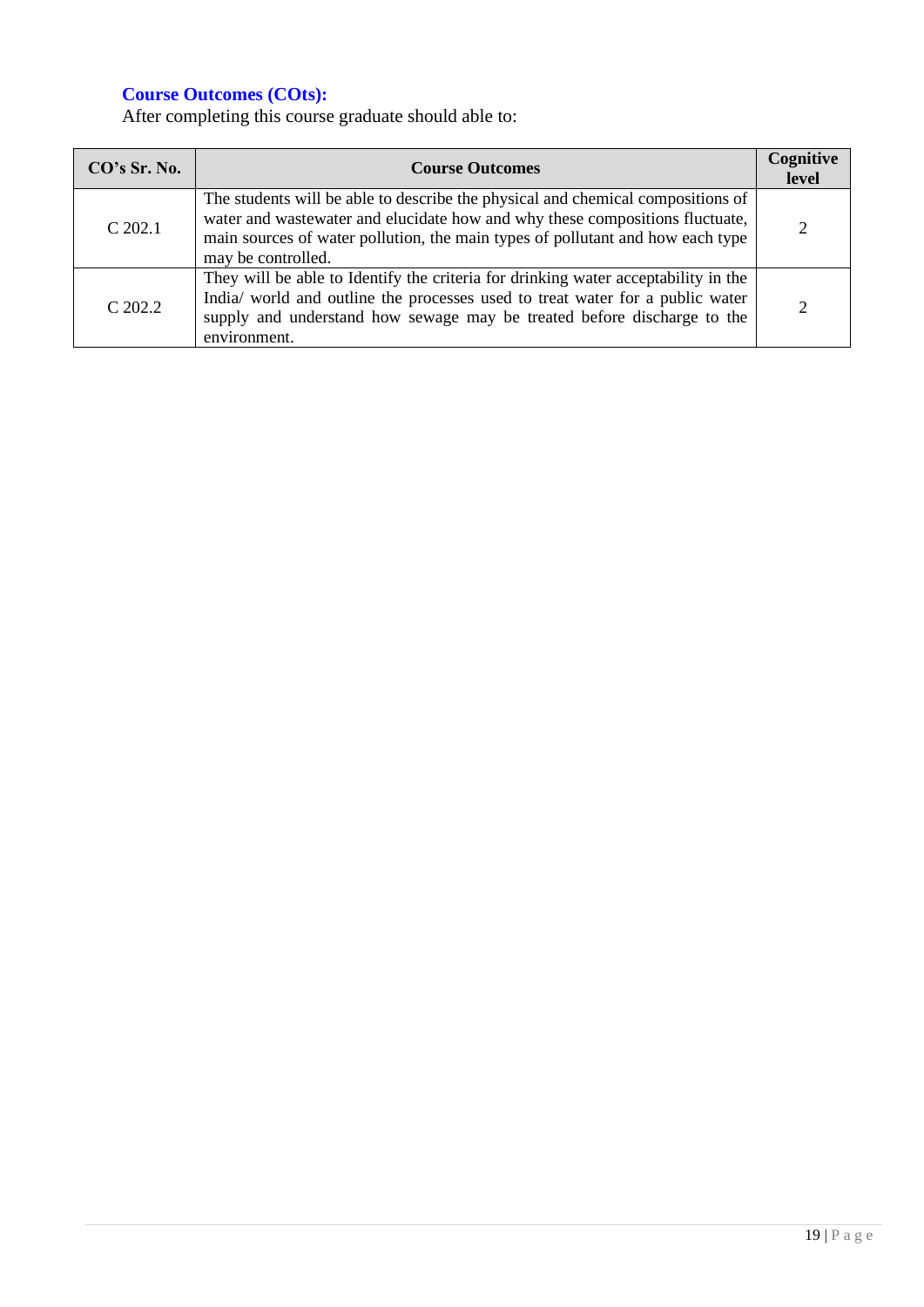| <b>CORE COURSE</b> |                                                                                                                                                                                                                                                                                                                                                                                                                                                                                                                                                                      |     |
|--------------------|----------------------------------------------------------------------------------------------------------------------------------------------------------------------------------------------------------------------------------------------------------------------------------------------------------------------------------------------------------------------------------------------------------------------------------------------------------------------------------------------------------------------------------------------------------------------|-----|
|                    | <b>EES-203: SOLID WASTE POLLUTION</b>                                                                                                                                                                                                                                                                                                                                                                                                                                                                                                                                |     |
|                    | <b>Course Objectives:</b><br>To impart knowledge on identification and classification solid wastes generated in an<br>1.<br>ecosystem.<br>To impart knowledge of physical and chemical analysis of municipal solid wastes and<br>2.<br>its application in waste management strategy.<br>To impart knowledge on collection, transportation and management of municipal solid<br>3.<br>wastes by physical, chemical, thermal and biological methods.<br>To impart knowledge about classification, storage, transportation and management of<br>4.<br>hazardous wastes. |     |
| Unit 1             | Composition of solid wastes: Nature & composition of solid wastes- Ashes, slags, agro<br>residues, industrial wastes, sewage treatment sludges, grits, debris, dirt, masonry, garbage,<br>rubbish, trash, dead animals, abandoned vehicles, bulky wastes, special wastes or<br>hazardous wastes.                                                                                                                                                                                                                                                                     | 10L |
| Unit 2             | Sources of solid waste: Classification of solid wastes- Urban and rural, agricultural and<br>industrial, construction and demolition, Hazardous or special wastes- Chemical wastes,<br>Biomedical wastes, Nuclear wastes, Explosive wastes.                                                                                                                                                                                                                                                                                                                          | 10L |
| Unit 3             | Collection, transportation and characterization of solid wastes: Collection of wastes- Waste<br>storage devices, Collection system parameters, Collection equipments, Collection methods,<br>Transportation equipments; Transfer stations; Processing of solid wastes; General, physical,<br>chemical and biological properties of solid wastes, Bulkiness, Combustibility,<br>Solubility & Perishability of solid wastes; Solid wastes and disease vectors.                                                                                                         | 12L |
| <b>Unit 4</b>      | Effects of solid wastes: Social and aesthetic impacts of terrestrial pollution; Occupational and<br>community health hazards; Interaction of terrestrial pollution with air and water pollution;<br>Agricultural land and its effects on environment; Effects of mining and<br>transportation activities; Cost of terrestrial pollution.                                                                                                                                                                                                                             | 08L |
| Unit 5             | Pollution from production methods: Pollution from oil, coal, wood and agro-residues<br>burning; Pollution from food industries, chemical manufacturing industries, agro- industries,<br>petroleum refineries & metal plants; Environmental effects of nuclear, thermal<br>and hydel power production methods.                                                                                                                                                                                                                                                        | 08L |
| <b>Unit 6</b>      | Management of solid wastes: Physical methods- Open dumping, sanitary landfill, ocean<br>dumping & incineration; Chemical methods- Pyrolysis & Gasification; Biological methods-<br>Composting and vermicomposting; Energy recovery from solid wastes; 3-R strategy of solid<br>waste management; Integrated Waste Management (IWM); Management of hazardous wastes-<br>Neutralization, oxidation, encapsulation, incineration, secure landfill $\&$<br>deep well injection.                                                                                          | 12L |
|                    | <b>Suggested readings:</b><br>1. A. D. Bhide and B.B. Sundersen, Solid Waste Management in Developed Countries, INSDOC, New Delhi (1983)<br>Sinha R. K., Sinha A. K., Saxena V. S., A Book on Waste Management, INA, Shri publishers, Jaipur (2000)<br>3. Robert A. Corbitt, Standard Handbook of Environmental Engineering, Mc-Graw Hill, (1989)                                                                                                                                                                                                                    |     |

- 4. E. D. Enger, B.F. Smith, Environmental Science a study of interrelationships. 5th Edn. W.C.B. Publ., London. (1995)
- 5. D. Botkin and E. Keller, Environmental Science Earth as a Living Planet. John Wiley and Sons, Inc., New York, (1997)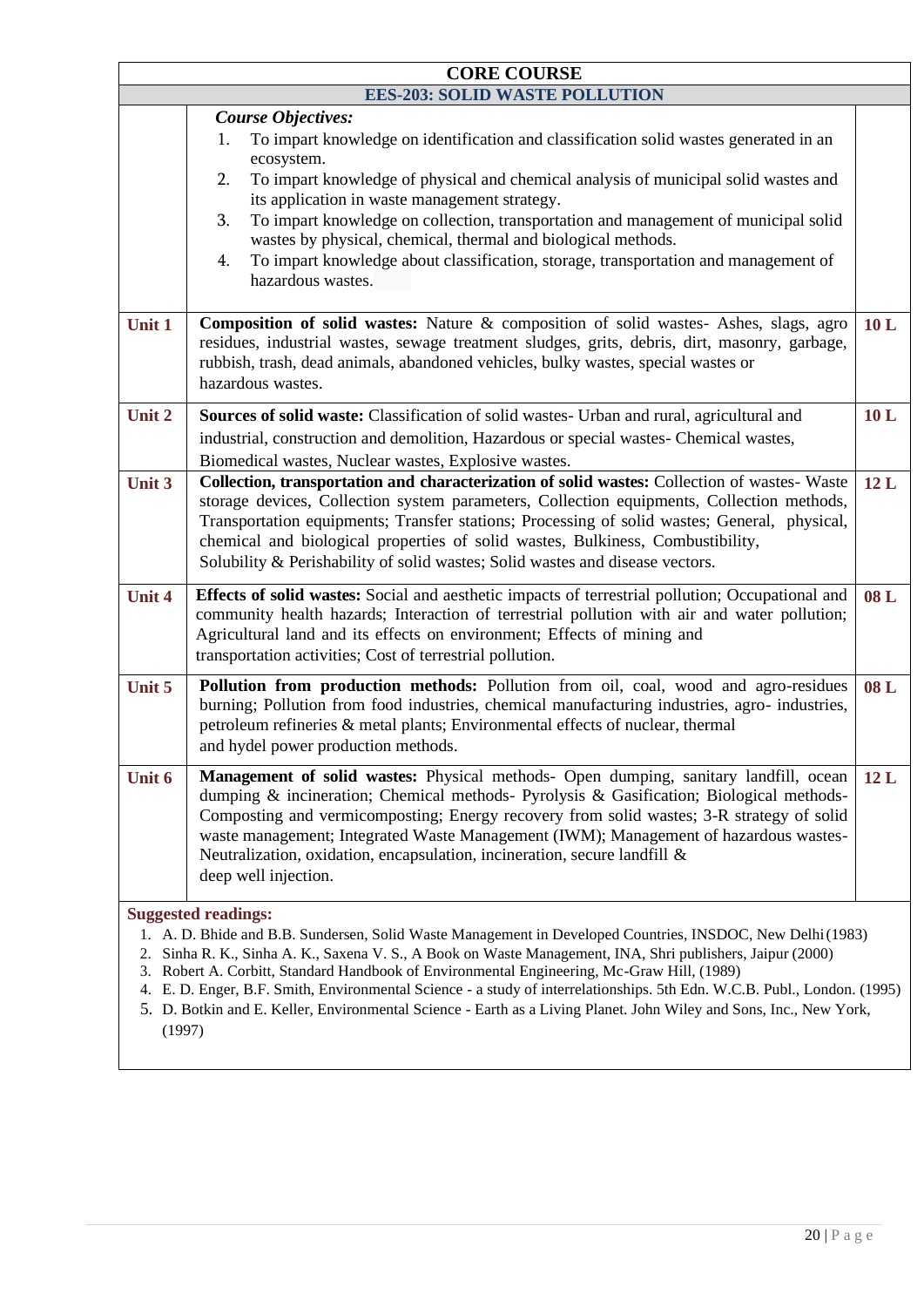| CO's Sr.<br>No. | <b>Course Outcomes</b>                                                                                                                                      | Cognitive<br>level |
|-----------------|-------------------------------------------------------------------------------------------------------------------------------------------------------------|--------------------|
| $C$ 203.1       | The students will understand the technical, legal and economic<br>aspects of general solid waste management and optimization of<br>waste management system. |                    |
| $C$ 203.2       | The students will learn legal and technical aspects of collection,<br>transportation and management of hazardous wastes.                                    |                    |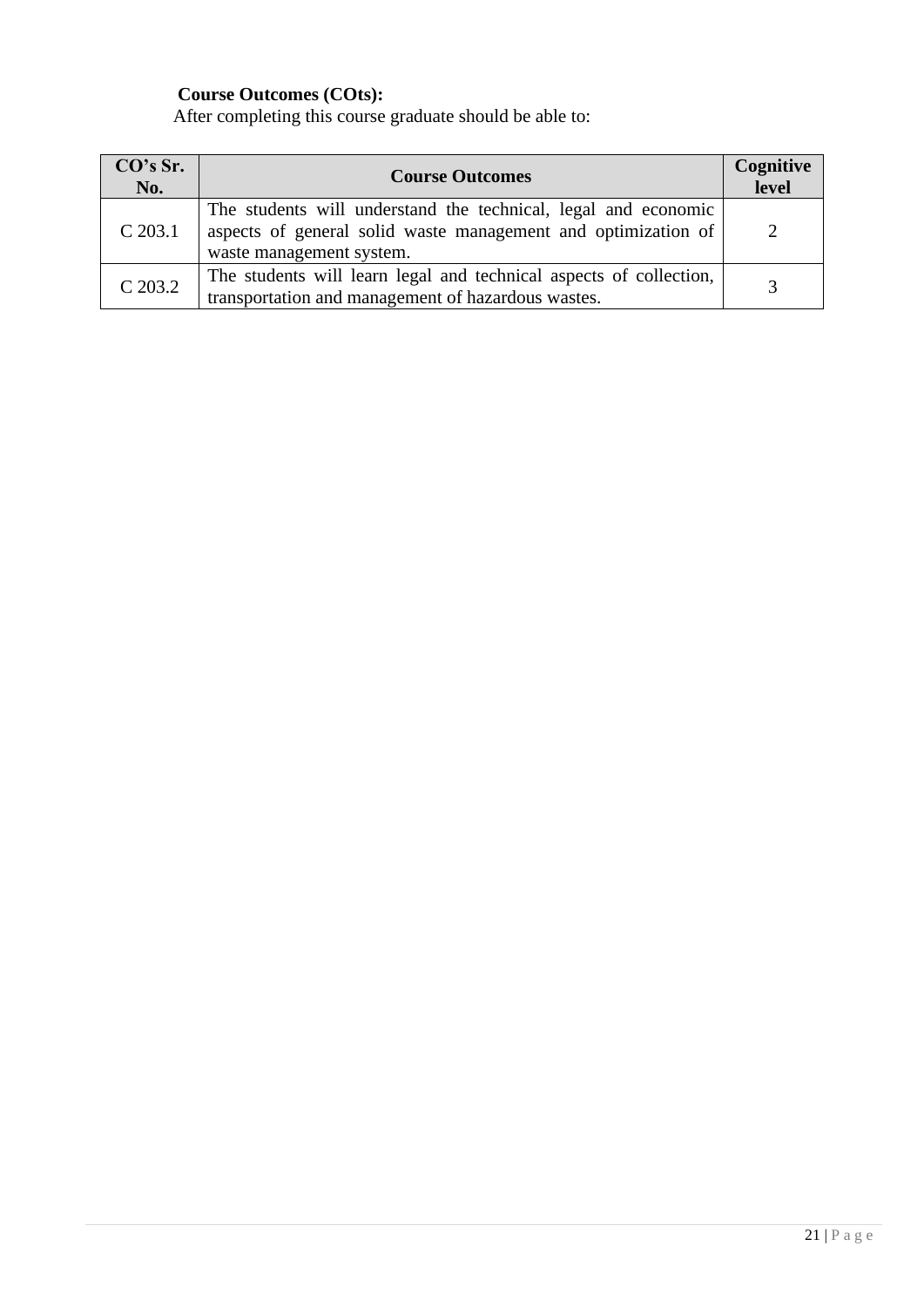| <b>CORE COURSE</b>         |                                                                                      |  |
|----------------------------|--------------------------------------------------------------------------------------|--|
|                            | <b>EES-204: PRACTICAL COURSE ON AIR AND NOISE</b>                                    |  |
|                            | <b>POLLUTION</b>                                                                     |  |
|                            | <b>Course Objectives:</b>                                                            |  |
|                            | 1. To impart training on collection of air samples and monitoring of air pollutants. |  |
|                            | 2. To impart training on noise monitoring.                                           |  |
| $\mathbf{1}$               | Study of micrometeorological equipments.                                             |  |
| $\overline{2}$             | To study principle, components and working operation of respirable dust sampler.     |  |
| 3                          | To study principle, components and working operation of stack monitoring kit.        |  |
| $\overline{4}$             | Determination of NO <sub>x</sub> from ambient air.                                   |  |
| 5                          | Determination of SO <sub>x</sub> from ambient air.                                   |  |
| 6                          | Determination of RPM and TSPM from ambient air.                                      |  |
| $\tau$                     | Construction of windrose and study of wind profiles.                                 |  |
| 8                          | Measurement of noise levels.                                                         |  |
| 9                          | Evaluation of impact of refuse on physical parameters of soil quality.               |  |
| 10                         | Evaluation of impact of refuse on chemical parameters of soil quality.               |  |
| 11                         | Determination of $CO_2 \& O_2$ by Orsat apparatus.                                   |  |
| 12                         | Analysis of physical parameters of solid waste.                                      |  |
| 13                         | Analysis of chemical characteristics of solid waste.                                 |  |
| 14                         | Determination of pollution load through leachate of solid waste dump.                |  |
| 15                         | Estimation of dust falls by slide and beaker method.                                 |  |
| 16                         | Collection and Interpretation of weather data.                                       |  |
| <b>Suggested readings:</b> |                                                                                      |  |
| 1.                         | Purohit, Air Environment and Pollution                                               |  |
| 2.                         | S.K. Maiti, Soil and air analysis                                                    |  |
| 3.                         | V.K. Prabhakar, Solid Waste Management                                               |  |
| 4.                         | P.N. Prasad, Environmental Law and Pollution Control                                 |  |
| 5.                         | CPCB, Guidelines for the measurement of Ambient Air Pollutants (2011)                |  |

| CO's Sr.<br>No. | <b>Course Outcomes</b>                                                                                                                                                                                                | <b>Cognitive</b><br>level |
|-----------------|-----------------------------------------------------------------------------------------------------------------------------------------------------------------------------------------------------------------------|---------------------------|
| $C$ 204.1       | On completion of this course, the student will be able to undertake air<br>sample collection its analysis, noise monitoring and comparing it with<br>permissible standards and develop analysis report writing skill. | $\Delta$                  |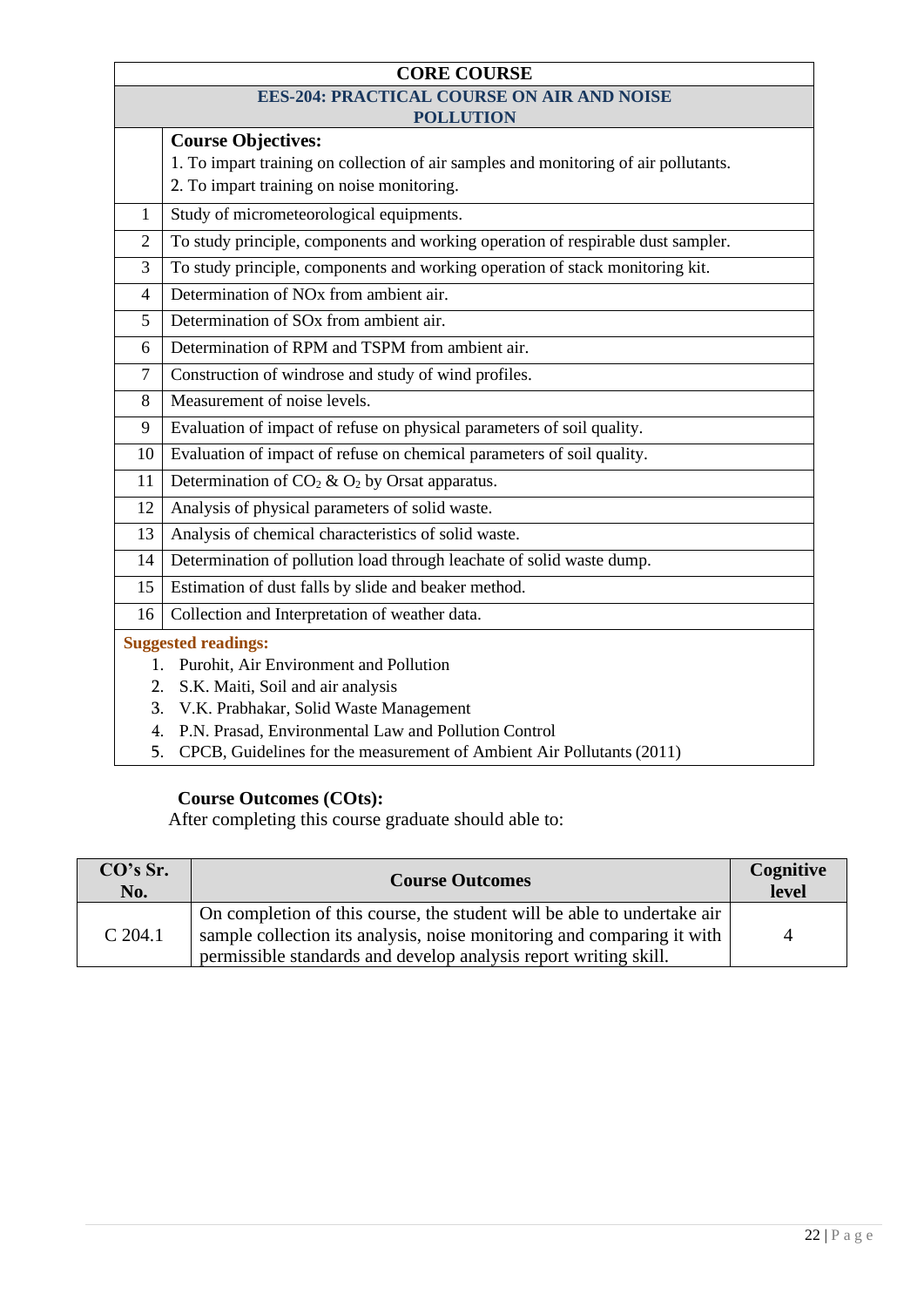| <b>CORE COURSE</b>                        |                                                                                                                             |  |  |
|-------------------------------------------|-----------------------------------------------------------------------------------------------------------------------------|--|--|
| <b>EES-205: PRACTICAL COURSE ON WATER</b> |                                                                                                                             |  |  |
|                                           | <b>POLLUTION</b>                                                                                                            |  |  |
|                                           | <b>Course Objectives:</b>                                                                                                   |  |  |
|                                           | To impart training on collection and analysis of physicochemical<br>1.                                                      |  |  |
|                                           | parameters of water samples.<br>To impart training on estimation of microbiological parameters of water and<br>2.           |  |  |
|                                           | wastewater samples.                                                                                                         |  |  |
|                                           |                                                                                                                             |  |  |
| 1                                         | Estimation of chlorides in water sample by Mohr's method.                                                                   |  |  |
| $\overline{2}$                            | Estimation of residual chlorine in water sample by iodometric method.                                                       |  |  |
| 3                                         | Estimation of sulphate in water sample by turbidimetric method.                                                             |  |  |
| 4                                         | Estimation of sulphite in water sample by titrimetric Method.                                                               |  |  |
| 5                                         | Estimation of ferric and ferrous iron present in water.                                                                     |  |  |
| 6                                         | Estimation of chromium in water.                                                                                            |  |  |
| 7                                         | Estimation of nitrate in water.                                                                                             |  |  |
| 8                                         | Estimation of fluoride in water.                                                                                            |  |  |
| 9                                         | Determination of Chemical Oxygen Demand (COD) in wastewater.                                                                |  |  |
| 10                                        | Determination of Biological Oxygen Demand (BOD) of a wastewater.                                                            |  |  |
| 11                                        | Determination of Most Probable Number (MPN) in water.                                                                       |  |  |
| 12                                        | Determination of total acidity and $CO2$ in water.                                                                          |  |  |
| 13                                        | Determination of total bacterial and fungal count from garbage piles in housing colonies.                                   |  |  |
| 14                                        | Determination of oil/grease in water.                                                                                       |  |  |
| 15                                        | Determination of Inorganic Phosphorus in water.                                                                             |  |  |
| 16                                        | Conduction of Jar Test for coagulation/flocculation of water and wastewater.                                                |  |  |
| <b>Suggested readings:</b>                |                                                                                                                             |  |  |
| 1.                                        | American Public Health Association (APHA), Standard methods for examination of water and                                    |  |  |
|                                           | wastewater.                                                                                                                 |  |  |
| 2.                                        | S.K. Maiti, Handbook of water and wastewater analysis.                                                                      |  |  |
| 3.                                        | Noor, Environment and Water Pollution cause Effect and Control.                                                             |  |  |
| 4.<br>5.                                  | Mike Calver, Alan Lymbery, Jennifer McComb and Mike Bamford, Environmental Biology.<br>Arvind Kumar, Environmental Biology. |  |  |

6. Ian L. Pepper and Charles P. Gerba, Environmental Microbiology: A Laboratory Manual.

# **Course Outcomes (COts):**

| CO's Sr.<br>No. | <b>Course Outcomes</b>                                                                                                                                                                                                                                              | Cognitive<br>level |
|-----------------|---------------------------------------------------------------------------------------------------------------------------------------------------------------------------------------------------------------------------------------------------------------------|--------------------|
| $C$ 205.1       | On completion of this course, the student will be able to collect water<br>and wastewater samples and analyses them for physicochemical and<br>microbiological parameters and comparing it with permissible standards<br>and develop analysis report writing skill. |                    |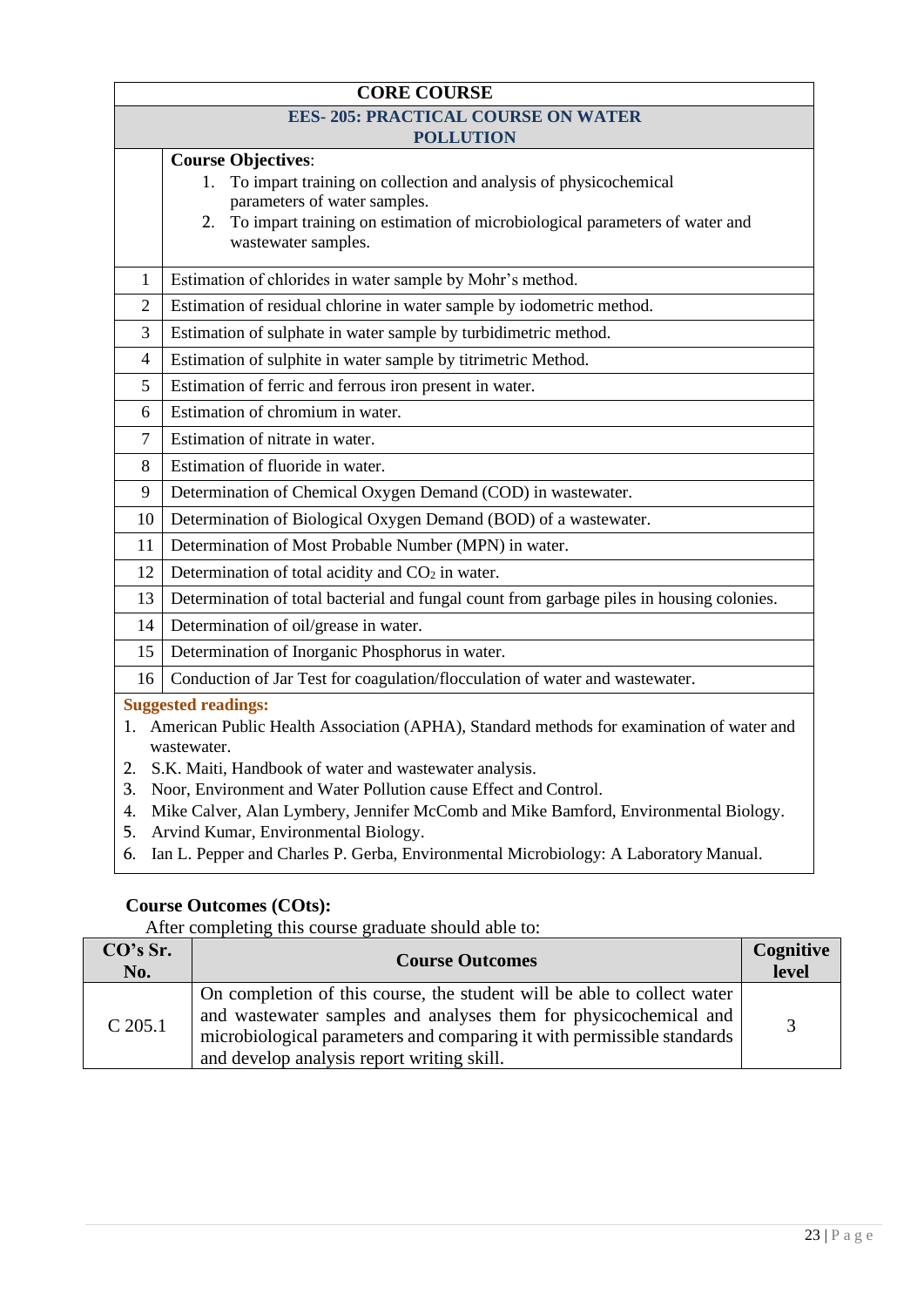|                                                                                     | $AC-201(A)$ : Soft Skills                                                                                                                                                              |        |
|-------------------------------------------------------------------------------------|----------------------------------------------------------------------------------------------------------------------------------------------------------------------------------------|--------|
|                                                                                     | (Personality and Cultural Development Related Audit course; Practical; 2 Credits)                                                                                                      |        |
|                                                                                     | (Optional: Campus-level)                                                                                                                                                               |        |
|                                                                                     | Course Objectives (CObs):                                                                                                                                                              |        |
|                                                                                     | To inculcate different soft skills among students.                                                                                                                                     |        |
| Unit 1                                                                              | <b>Introduction to soft skills</b>                                                                                                                                                     | 2 hrs. |
|                                                                                     | Formal definition, Elements of soft skills, Soft vs. Hard skills, Emotional quotient, Goal<br>setting, life skills, Need for soft skills, Communication skills, Etiquettes& Mannerism. |        |
| Unit 2                                                                              | <b>Self-Assessment</b>                                                                                                                                                                 | 4 hrs. |
|                                                                                     | Goal setting, SWOT analysis, attitude, moral values, self-confidence, etiquettes, non-                                                                                                 |        |
|                                                                                     | verbal skills, achievements, positive attitude, positive thinking and self-esteem.                                                                                                     |        |
|                                                                                     | Activity: The teacher should prepare a questionnaire which evaluate students in all the                                                                                                |        |
| Unit 3                                                                              | above areas and make them aware about these aspects.<br><b>Communication Skills</b>                                                                                                    | 8 hrs. |
|                                                                                     | Types of communication: Verbal, Non-verbal, body language, gestures, postures, gait,                                                                                                   |        |
|                                                                                     | dressing sense, facial expressions, peculiarity of speaker (habits).                                                                                                                   |        |
|                                                                                     | Rhetoric speech: Prepared speech (topics are given in advance, students get 10 minutes                                                                                                 |        |
|                                                                                     | to prepare the speech and 5 minutes to deliver, Extempore speech (students deliver                                                                                                     |        |
|                                                                                     | speeches spontaneously for 5 minutes each on a given topic), Storytelling (Each student                                                                                                |        |
|                                                                                     | narrates a fictional or real-life story for 5 minutes each), Oral review (Each student orally                                                                                          |        |
|                                                                                     | presents a review on a story or a book read by them)                                                                                                                                   |        |
|                                                                                     | Drafting skills: Letter, Report & Resume writing, business letters, reading & listening                                                                                                |        |
|                                                                                     | skills                                                                                                                                                                                 |        |
|                                                                                     | Activity: The teacher should teach the students how to write the letter, report and build                                                                                              |        |
|                                                                                     | resume. The teacher should give proper format and layouts. Each student will write one                                                                                                 |        |
|                                                                                     | formal letter, one report and a resume.                                                                                                                                                | 4 hrs. |
| Unit 4                                                                              | Formal Group Discussion, Personal Interview & Presentation skills<br>Topic comprehension, Content organization, Group speaking etiquettes, driving the                                 |        |
|                                                                                     | discussion & skills.                                                                                                                                                                   |        |
|                                                                                     | Preparation for personal interview: dress code, greeting the panel, crisp self-                                                                                                        |        |
|                                                                                     | introduction, neatness, etiquettes, language tone, handling embarrassing & tricky                                                                                                      |        |
|                                                                                     | questions, graceful closing.                                                                                                                                                           |        |
|                                                                                     | Activity: Each batch is divided into two groups of 12 to 14 students each. Two rounds                                                                                                  |        |
|                                                                                     | of a GD for each group should be conducted and teacher should give them feedback.                                                                                                      |        |
|                                                                                     | Mock interview are to be conducted.                                                                                                                                                    |        |
| Unit 5                                                                              | <b>Aptitude and analytical skills</b>                                                                                                                                                  | 8 hrs. |
|                                                                                     | Quantitative aptitude, Numerical reasoning, verbal reasoning, diagrammatic test,                                                                                                       |        |
|                                                                                     | situational tests, logical thinking.                                                                                                                                                   |        |
|                                                                                     | Analytical skills: Definition, Types, problem solving                                                                                                                                  |        |
| Unit 6                                                                              | Life skills                                                                                                                                                                            | 4 hrs. |
|                                                                                     | Time management, critical thinking, sound and practical decision making by dealing with<br>conflicts, stress management, leadership qualities                                          |        |
|                                                                                     | Activity: The teacher can conduct a case study activity to train students for decision                                                                                                 |        |
|                                                                                     | making skills. The teacher should conduct a session on stress management and guide                                                                                                     |        |
|                                                                                     | students on how to manage stress. The teacher may conduct a stress relieving activity in                                                                                               |        |
|                                                                                     | the class. He/she may counsel students individually to know their problems and guide                                                                                                   |        |
|                                                                                     | them on dealing with them effectively.                                                                                                                                                 |        |
|                                                                                     | <b>Suggested readings:</b>                                                                                                                                                             |        |
| 1.                                                                                  | Basics of Communication In English: Francis Sounderaj, MacMillan India Ltd.                                                                                                            |        |
| English for Business Communication: Simon Sweeney, Cambridge University Press<br>2. |                                                                                                                                                                                        |        |
| 3.                                                                                  | An Introduction to Professional English and Soft Skills: Das, Cambridge University Press                                                                                               |        |
| 4.                                                                                  | Quantitative Aptitude: R.S. Agrawal                                                                                                                                                    |        |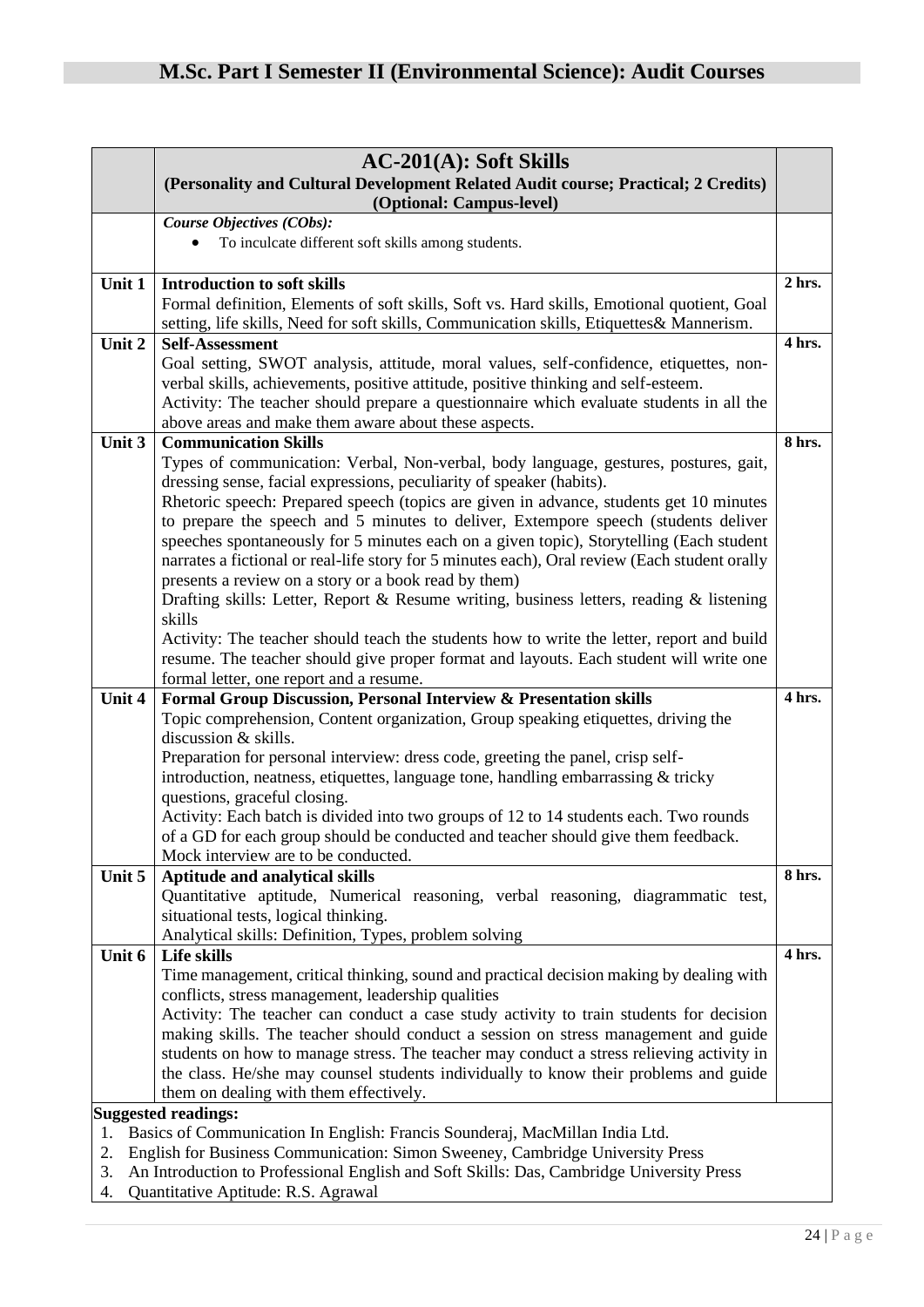On completion of this course, the student will be able to:

| COt No.         | <b>Course Outcomes</b>                                                           | Cognitive<br>level |
|-----------------|----------------------------------------------------------------------------------|--------------------|
| <b>AC201A.1</b> | Identify their lacunas about some soft skills and try to overcome the<br>same.   | 2                  |
| AC201A.2        | Practice learned soft skills in real life and do their jobs more<br>effectively. | $\mathbf{z}$       |

|                             | <b>AC-201(B): Practicing Sports Activities</b><br>(Personality and Cultural Development Related Audit course; Practical; 2 Credits)<br>(Optional: Campus-level) |                                                                                                                                                                                                                      |                                                                 |                                          |  |  |
|-----------------------------|-----------------------------------------------------------------------------------------------------------------------------------------------------------------|----------------------------------------------------------------------------------------------------------------------------------------------------------------------------------------------------------------------|-----------------------------------------------------------------|------------------------------------------|--|--|
|                             | <b>Course Objectives (CObs):</b><br>To motivate students towards sports and provide them required training.                                                     |                                                                                                                                                                                                                      |                                                                 |                                          |  |  |
| <b>SR</b><br>NO.            | <b>NAME OF THE</b><br>SPORT/GAME<br>(Select ONE of the<br>Following)                                                                                            | <b>SYLLABUS OF THE</b><br><b>COURSE</b>                                                                                                                                                                              | <b>TIMING</b><br>(02 Hours in a<br>Week)                        | <b>SEMESTER</b>                          |  |  |
| 4<br>5<br>6<br>8<br>9<br>10 | Volleyball<br>Athletics<br><b>Badminton</b><br>Cricket<br><b>Basketball</b><br>Handball<br>Kabaddi<br>Kho-Kho<br>Table-Tennis<br>Swimming                       | <b>General Fitness</b><br><b>Basic Fitness</b><br><b>Specific Fitness</b><br>History of the Game<br>Basic Skill of the Game<br>Major Skill of the Game<br>Technique & Tactics of the<br>Game<br><b>Game Practice</b> | Morning:<br>07 to 09 AM<br><b>OR</b><br>Evening:<br>05 to 07 PM | Total 30<br>Hours in<br>Each<br>Semester |  |  |

## **Course Outcomes (COts):**

On completion of this course, the student will be able to:

| COt No.  | Cognitive<br><b>Course Outcomes</b>                                                                                                |  |
|----------|------------------------------------------------------------------------------------------------------------------------------------|--|
| AC201B.1 | Identify one or more sports of their choice and develop more interest to<br>participate at University/National level sport events. |  |
|          | <b>AC201B.2</b> Practice the learned sports activities regularly in real life.                                                     |  |

| $AC-201(C)$ : Practicing Yoga                                                      |  |  |  |
|------------------------------------------------------------------------------------|--|--|--|
| (Personality and Cultural Development Related Audit course; Practical;             |  |  |  |
| (2 Credits)                                                                        |  |  |  |
| (Optional: Campus-level)                                                           |  |  |  |
| <b>Course Objectives:</b>                                                          |  |  |  |
| To motivate students towards yoga and provide them required training.<br>$\bullet$ |  |  |  |
|                                                                                    |  |  |  |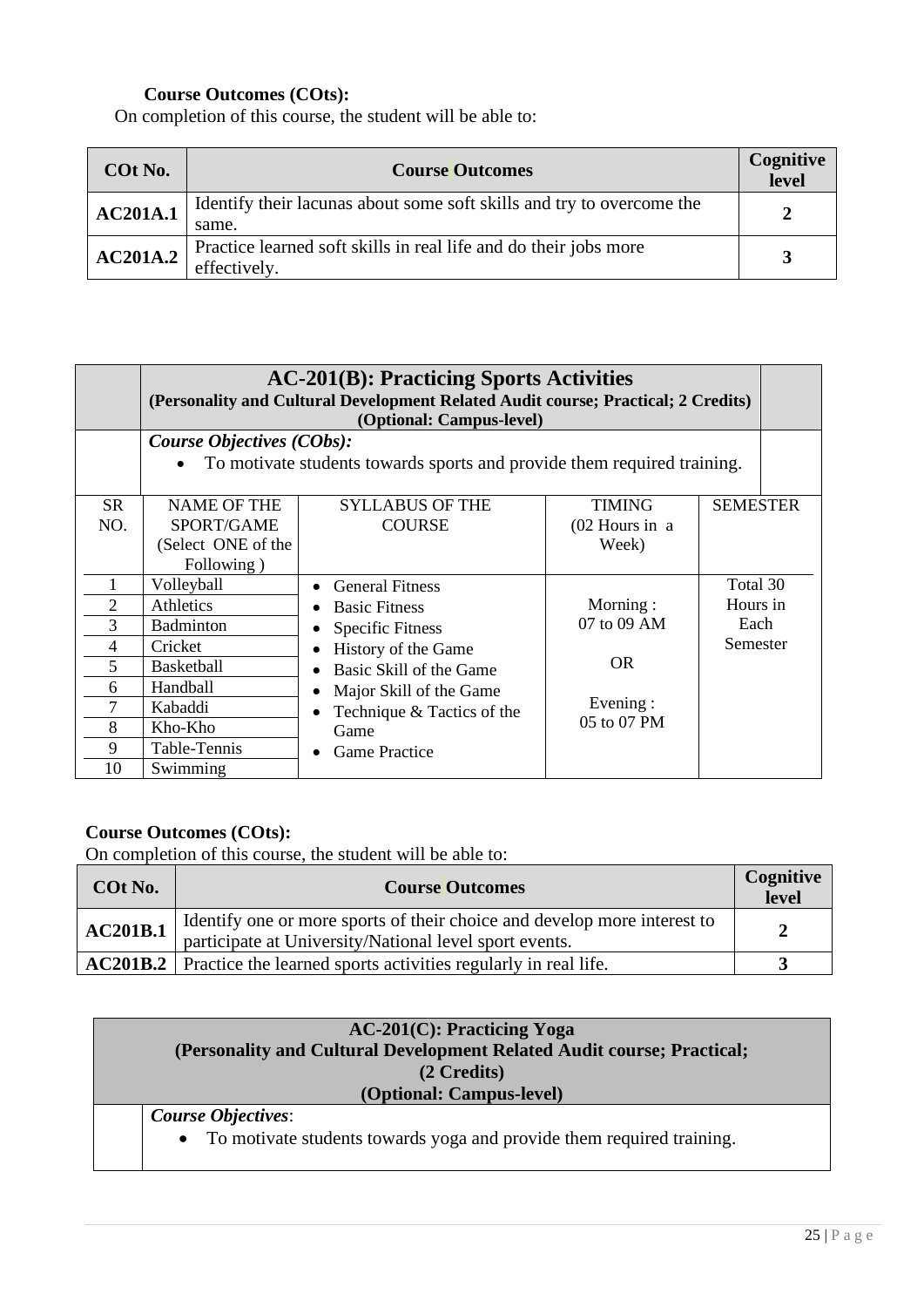|  |  |  | Yog: Meaning, Definition & Introduction, Objectives |  |
|--|--|--|-----------------------------------------------------|--|
|--|--|--|-----------------------------------------------------|--|

- Primary Introduction of Ashtanga Yoga
- Preparation of Yogabhyas
- Omkar Sadhana, Prayer, Guru Vandana
- Sukshma Vyayamas
- Suryanamaskar (12 Postures)
- Asanas :
	- Sitting (Baithaksthiti) Vajrasana, Padmasan, Vakrasan, Ardha-Pashchimotanasanan
	- Supine (Shayansthiti) Uttan Padaasan(Ekpad/Dwipad), Pavanmuktasana, Viparitakarani Aasan, Khandarasan, Shavasana
	- Prone (Viparitshayansthiti) Vakrahasta, Bhujangasana, Saralhasta Bhujangasana, Shalabhasana(Ekpad/Dwipad), Makarasana
	- Standing (Dhandsthiti) Tadasana , TiryakTadasana, Virasana, Ardh Chakrasana
- Primary Study of Swasana: Dirghaswasana, Santhaswasana, JaladSwasana 6 Types
- Pranayama : Anuloma-viloma, Bhramari

On completion of this course, the student will be able to:

| COt No.         | <b>Course Outcomes</b>                                                               | Cognitive<br>level |
|-----------------|--------------------------------------------------------------------------------------|--------------------|
| <b>AC201C.1</b> | Identify and practice some Yoga as a regularly in their life to<br>remain healthy.   |                    |
| <b>AC201C.2</b> | Provide guidance and practice about Yoga to their friends, parents<br>and relatives. |                    |

| <b>AC-201(D): Introduction to Indian Music</b><br>(Personality and Cultural Development Related Audit course; Practical; 2 Credits)<br>(Optional: Campus-level) |
|-----------------------------------------------------------------------------------------------------------------------------------------------------------------|
| <b>Course Objectives:</b><br>• To motivate students towards Indian music and provide them minimum required                                                      |
| training.                                                                                                                                                       |
| Definition and brief about generation of Swar, Saptak, Thaat, Raag, Aavartan, Meend,<br>Khatka, Murkee, Taal, Aalaap etc.                                       |
| Taal and its uses - Treetaal, Daadraa, Zaptaal, Kervaa.<br>$\bullet$                                                                                            |
| Information of Badaakhyaal, Chhotaakhyaal (one), Sargam, Lakshangeet (information)<br>$\bullet$                                                                 |
| Detailed information of Tambora                                                                                                                                 |
| Detailed information of Harmonium and Tablaa.                                                                                                                   |
| Five filmy songs based on Indian Classical Music (Theory and Presentation)                                                                                      |
| Sound Management - Basic information of Sound Recording (including Practicals)                                                                                  |
| Composition of Music as per the Story                                                                                                                           |
| Preparing news write-ups of the Seminars, Library Musical Programmes held at the<br>nearest Akashwani, by personal visits.                                      |

#### **Course Outcomes (COts):**

On completion of this course, the student will be able to:

| COt No. | <b>Cognitive</b><br><b>Course Outcomes</b>                                |  |
|---------|---------------------------------------------------------------------------|--|
|         | <b>AC201D.1</b>   Identify different types of Indian music.               |  |
|         | <b>AC201D.2</b> Develop more interest to learn and practice Indian music. |  |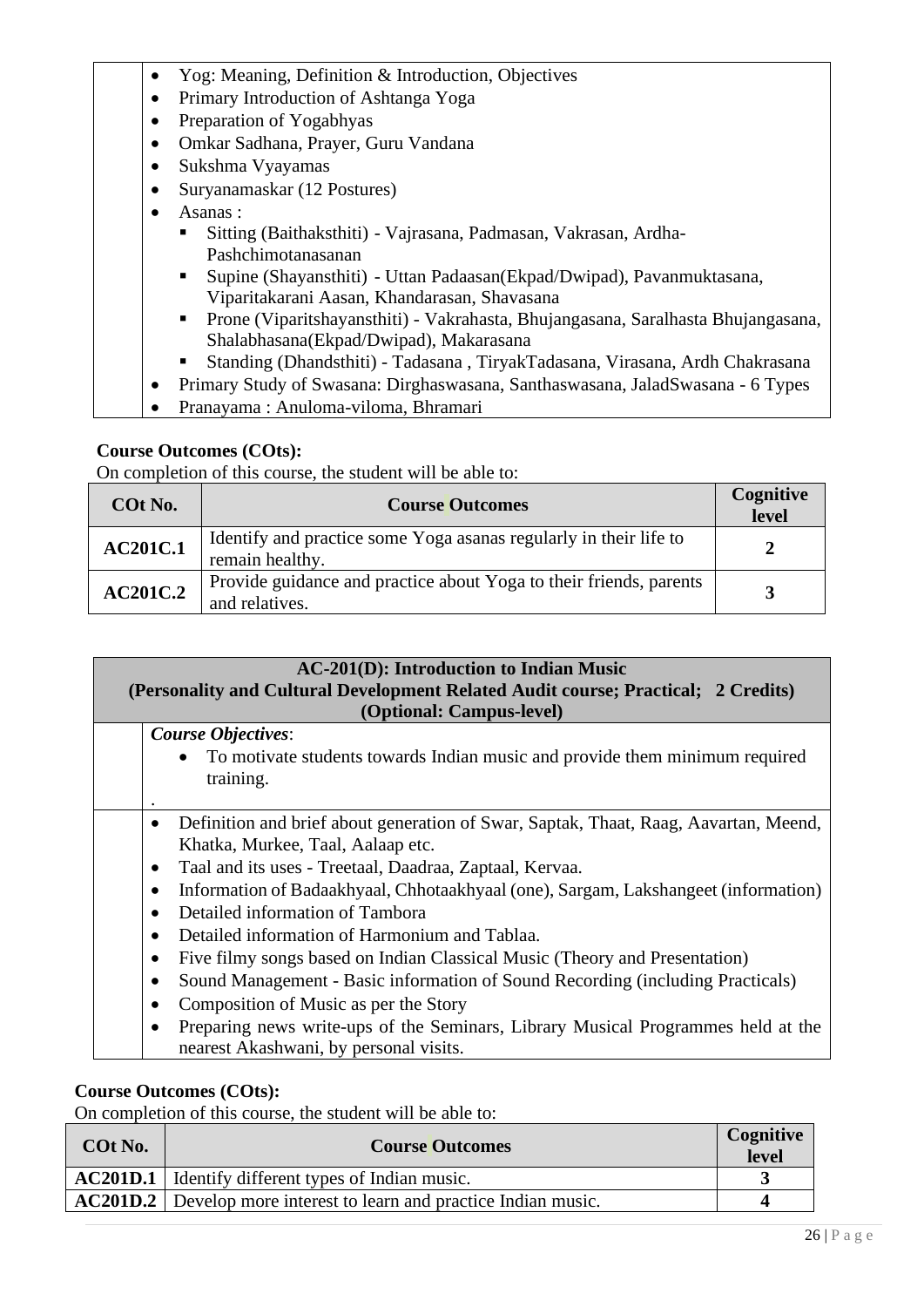# M. Sc. PART II (ENVIRONMENTAL SCIENCE) (SEMESTER -III and IV)

#### **Distribution of Course papers for M. Sc. Part II Environmental Science**

| <b>Subject</b><br>Code                                              | <b>Title of the Paper</b>                                                                                                |                     | <b>Duration</b><br>(Hrs./Wk) | Max.<br><b>Mark</b> | Exam.<br>Time (Hrs.) |
|---------------------------------------------------------------------|--------------------------------------------------------------------------------------------------------------------------|---------------------|------------------------------|---------------------|----------------------|
|                                                                     | <b>M.Sc. Part II (Environmental Science)</b>                                                                             |                     |                              |                     |                      |
| <b>EES-301</b>                                                      | <b>Semester III : Theory Courses</b><br>Remote Sensing and Computer Application                                          | Core course         | 04                           | 100                 | 03                   |
|                                                                     |                                                                                                                          |                     |                              |                     |                      |
| <b>EES-302</b>                                                      | <b>Environmental Monitoring for EIA</b>                                                                                  | Core course         | 04                           | 100                 | 03                   |
| EES-<br>303(A)                                                      | Pollution Control and Waste Management                                                                                   | Elective            | 04                           | 100                 | 03                   |
| EES-<br>303(B)                                                      | <b>Advanced Pollution Control Technologies</b>                                                                           | Elective            | 04                           | 100                 | 03                   |
|                                                                     | <b>Semester III : Practical Courses</b>                                                                                  |                     |                              |                     |                      |
| <b>EES-304</b>                                                      | Practical Course on Environmental<br>Monitoring                                                                          | Core course         | $04 + 04$                    | 100                 | 06                   |
| <b>EES-305</b>                                                      | Practical Course on Pollution Control and<br>Waste Management                                                            | Core course         | $04 + 04$                    | 100                 | 06                   |
| $AC-$<br>301 A/B/<br>C/D                                            | AC-301 A: Computer Skills (T)/ AC-301 B:<br>Cyber Security / AC-301 C: Rainwater<br>Harvesting and /AC-301 D: Ecotourism | <b>Audit Course</b> | 02                           | <b>100</b>          |                      |
|                                                                     | <b>Semester IV: Theory Courses</b>                                                                                       |                     |                              |                     |                      |
| <b>EES-401</b>                                                      | Environmental Policies and Legislation                                                                                   | Core course         | 04                           | <b>100</b>          | 0 <sub>3</sub>       |
| EES-<br>402(A)                                                      | Safety Legislations and Management                                                                                       | Elective            | 04                           | 100                 | 0 <sub>3</sub>       |
| EES-<br>402(B)                                                      | Safety Legislations and Management                                                                                       | Elective            | 04                           | 100                 | 03                   |
| <b>EES-403</b>                                                      | Nature Resources and Biodiversity<br>Conservation                                                                        | Core course         | 04                           | 100                 | 03                   |
| <b>Semester IV: Practical Courses</b>                               |                                                                                                                          |                     |                              |                     |                      |
| <b>EES-404</b>                                                      | Practical Course on Industrial Visits                                                                                    | Core course         | $04 + 04$                    | 100                 | 06                   |
| <b>EES-405</b>                                                      | Practical Course on Research Dissertation                                                                                | Core course         | $04 + 04$                    | 100                 | 06                   |
| $AC-401$<br>$A/AC$ -<br>401 B/<br>$AC-401$<br>C/<br><b>AC-401 D</b> | AC-401 A: Human Rights/ AC-401 B: Current<br>Affairs/ AC-401 C: Green Audit/ AC-401 D:<br>Watershed Management           | <b>Audit Course</b> | 02                           | 100                 |                      |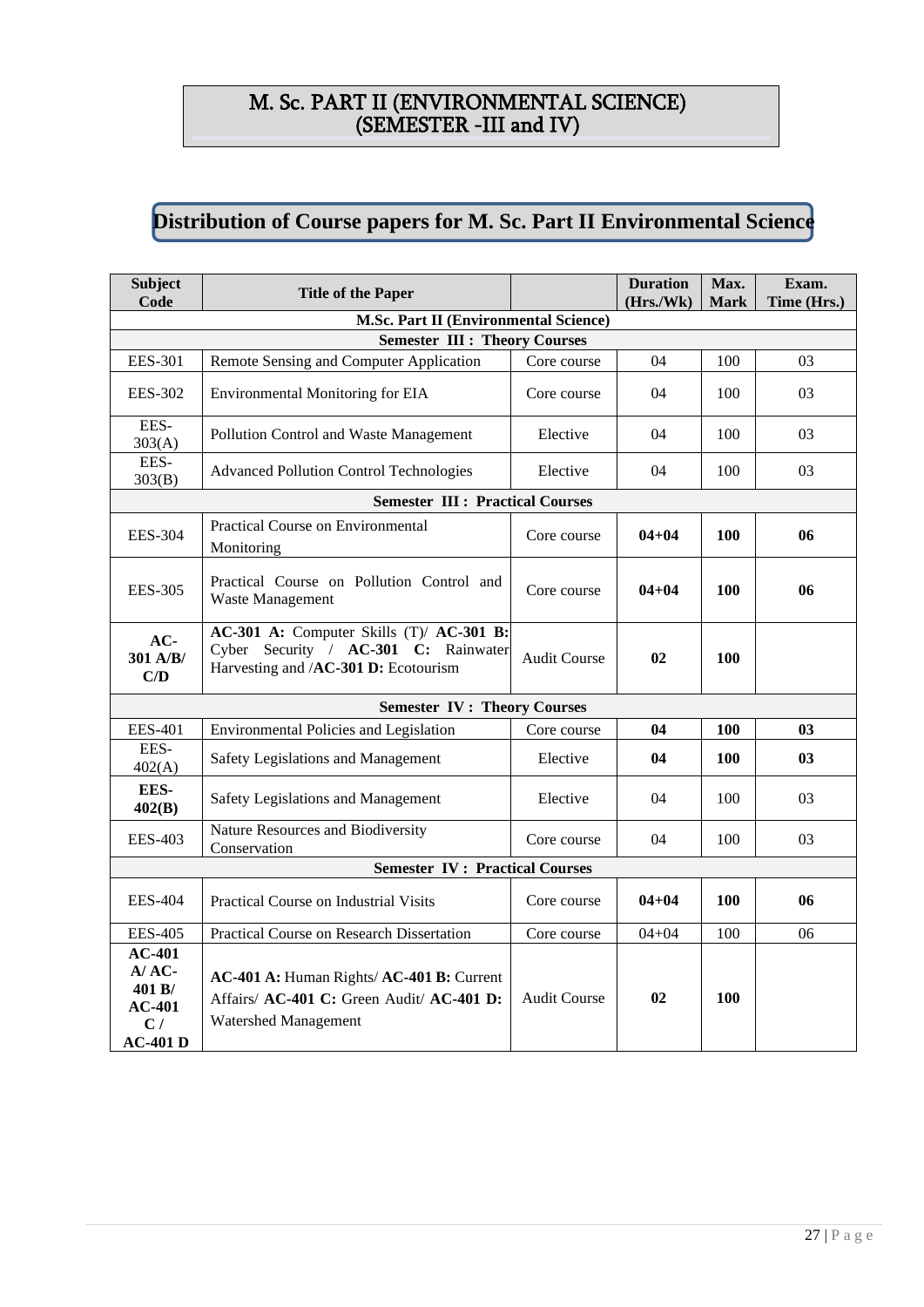# **SEMESTER-III**

| <b>CORE COURSE</b>                                                                                                                                                                                                                                                                                                                                                                                                                                                                                                                                                                                                                                                                           |                                                                                                                                                                                                                                                                                                                                                                                                                                                                                                                                                                                                                                                                                                      |     |  |  |  |
|----------------------------------------------------------------------------------------------------------------------------------------------------------------------------------------------------------------------------------------------------------------------------------------------------------------------------------------------------------------------------------------------------------------------------------------------------------------------------------------------------------------------------------------------------------------------------------------------------------------------------------------------------------------------------------------------|------------------------------------------------------------------------------------------------------------------------------------------------------------------------------------------------------------------------------------------------------------------------------------------------------------------------------------------------------------------------------------------------------------------------------------------------------------------------------------------------------------------------------------------------------------------------------------------------------------------------------------------------------------------------------------------------------|-----|--|--|--|
|                                                                                                                                                                                                                                                                                                                                                                                                                                                                                                                                                                                                                                                                                              | <b>EES-301: REMOTE SENSING AND COMPUTER APPLICATIONS</b>                                                                                                                                                                                                                                                                                                                                                                                                                                                                                                                                                                                                                                             |     |  |  |  |
| Unit 1                                                                                                                                                                                                                                                                                                                                                                                                                                                                                                                                                                                                                                                                                       | <b>Course Objectives:</b><br>1. To develop basic understanding of remote sensing, GIS and GPS tools.<br>2. To understand the importance of satellite and information technology for solving out<br>environmental problem.<br>3. To interpret and develop understandings on applications of satellite imageries and maps.<br>Introduction to remote sensing: Definition, Historical perspective, Electromagnetic radiations<br>(EMR), EMR spectrum, EMR quantities, Radiation laws, Black body and real body radiation,<br>Hemispheric reflectance, Transmittance, Absorbance, Application of<br>remote sensing in environmental studies.                                                             | 06L |  |  |  |
| Unit 2                                                                                                                                                                                                                                                                                                                                                                                                                                                                                                                                                                                                                                                                                       | Interaction of electromagnetic radiation (EMR) and remote sensing: With earth surface:<br>reflection, transmission, spectral signatures. With the atmosphere: scattering, absorption,<br>refraction, Types of remote sensing, necessity, importance and scope of remote sensing,<br>Characteristics of remote sensing, Platforms and orbits: ground based, air borne, space borne<br>Orbits: geostationary satellites and polar-orbiting satellites Sensors: MSS and TM scanners in<br>landsat series, HRV scanners in spot series, LISS, PAN and WiFS scanners in IRS series                                                                                                                        | 12L |  |  |  |
| Unit 3                                                                                                                                                                                                                                                                                                                                                                                                                                                                                                                                                                                                                                                                                       | Aerial photography: Definition, Photogrammetry, Flight lines of vertical aerial photography,<br>Types of aerial photography, Types of films, Measurements of heights and slopes from aerial<br>photographs, Aerial photo interpretation. Differences between aerial photography and remote<br>sensing.                                                                                                                                                                                                                                                                                                                                                                                               | 10L |  |  |  |
| <b>Unit 4</b>                                                                                                                                                                                                                                                                                                                                                                                                                                                                                                                                                                                                                                                                                | Application of remote sensing in environmental studies: Land use / land cover; Wastelands;<br>Forest, Forest fires; Water resources, Disasters; Wildlife habitat, Vegetation.                                                                                                                                                                                                                                                                                                                                                                                                                                                                                                                        | 08L |  |  |  |
| Unit 5                                                                                                                                                                                                                                                                                                                                                                                                                                                                                                                                                                                                                                                                                       | Computer and statistical applications: 1. Fundamental of statistics: Collection of Data,<br>classification and tabulation, Diagrammatic representation. Measures of central tendencies:<br>Introduction, arithmetic mean, median mode characteristic of good average. Measure of<br>dispersion: Introduction, measures of studying variation, Range, standard deviation, variance,<br>mean deviation, coefficient of variation.<br>2. Some probability distributions: binomial, Poisson and normal distribution<br>3. Applied statistics: Review of Descriptive statistics, Correlation analysis, Regression<br>analysis: Introduction, simple linear regression, fitting of regression line, ANOVA. | 12L |  |  |  |
| Unit 6                                                                                                                                                                                                                                                                                                                                                                                                                                                                                                                                                                                                                                                                                       | Geographical information system (GIS): GIS: definition, capabilities and advantages, History<br>of GIS, Objectives of GIS, Elements of GIS, Data model: Raster and vector data model, Data<br>structures: relational, hierachical and network data structures, Overview of<br>GIS softwares, Use of GIS in environmental management                                                                                                                                                                                                                                                                                                                                                                  | 12L |  |  |  |
| <b>Suggested readings:</b><br>Principles of Remote Sensing: A.N. Patel and S. Singh, Scientific Publishers (India), Jodhpur (1999).<br>1.<br>2.<br>Remote Sensing of the Environment: J.R.Jensen, Pearson Education Inc, Delhi(2003).<br>Remote Sensing for Environment and Forest Management: A. Mehrotra and R.K. Suri, Indus<br>3.<br>Publishing Co., New Delhi (1994).<br>Remote Sensing for Large Wildfires: E. Chuvieco, Springer, New York (1999).<br>4.<br>5.<br>Introduction to Geographic Information System: Chang, Kang-tang, Tata McGraw Hill, New Delhi (2002).<br>6.<br>Geographic Information System: R.Ram Mohan Rao and A. Sharieff, Rawat Publication, New Delhi, (2002). |                                                                                                                                                                                                                                                                                                                                                                                                                                                                                                                                                                                                                                                                                                      |     |  |  |  |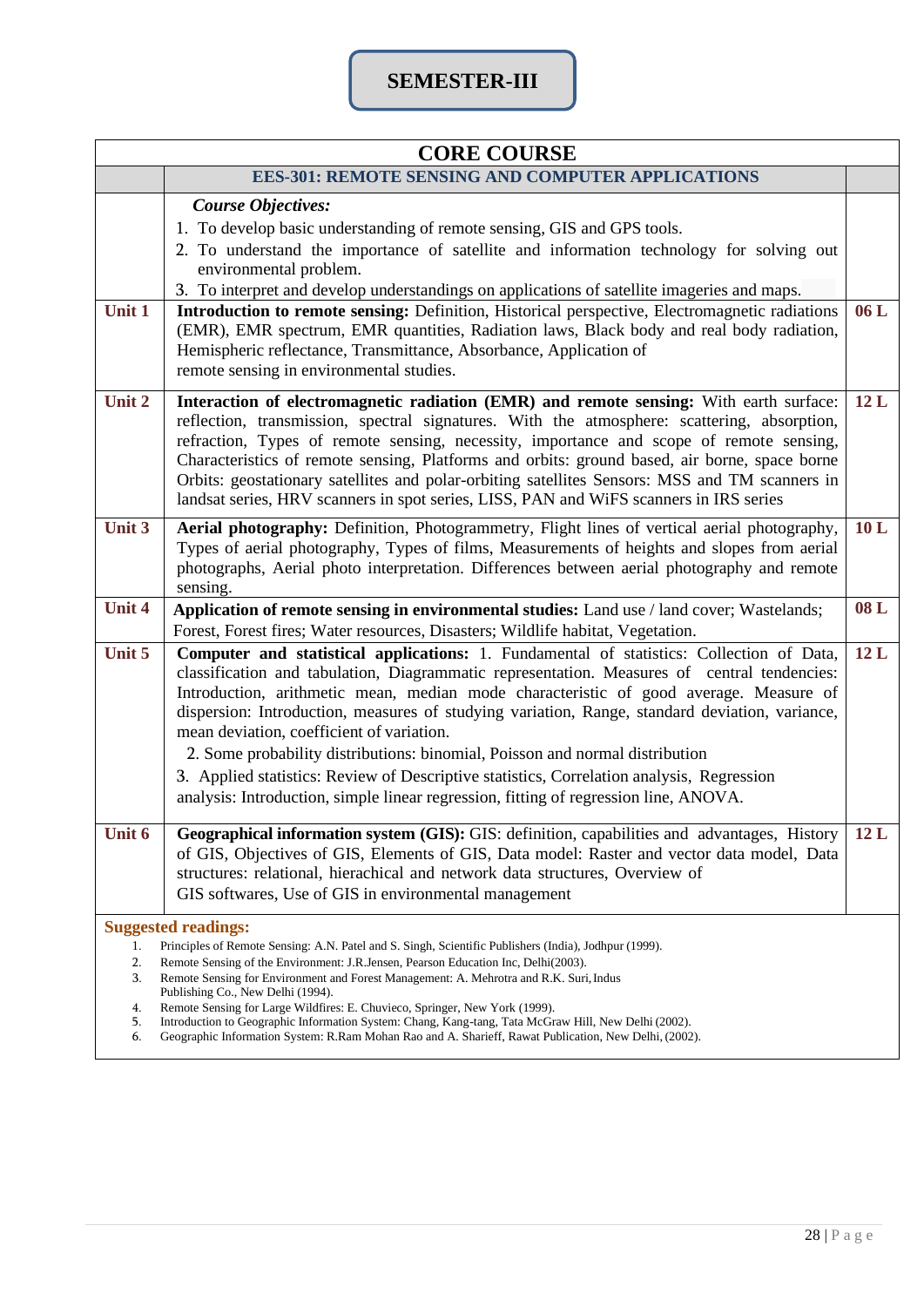| CO's Sr. No. | <b>Course Outcomes</b>                                                                                                                                                                                                                                                                    |               |
|--------------|-------------------------------------------------------------------------------------------------------------------------------------------------------------------------------------------------------------------------------------------------------------------------------------------|---------------|
| C301.1       | The students will be able to understand working principles of remote<br>sensing and history of satellite development in India and globally,<br>Interpretation of satellite images, Aerial photographs and derive<br>conclusions, classify land use and land cover based on various tools. | $\mathcal{D}$ |

|               | <b>SKILL BASED COURSE</b>                                                                                                                                                                                                                                                                                                                                                                                                                                |     |  |  |
|---------------|----------------------------------------------------------------------------------------------------------------------------------------------------------------------------------------------------------------------------------------------------------------------------------------------------------------------------------------------------------------------------------------------------------------------------------------------------------|-----|--|--|
|               | <b>EES-302: ENVIRONMENTAL MONITORING FOR EIA</b>                                                                                                                                                                                                                                                                                                                                                                                                         |     |  |  |
|               | <b>Course Objectives:</b><br>To impart thorough and in-depth knowledge on techniques /tools to be adopted for<br>4.<br>sustainable development.<br>To provide in depth understanding of methodologies for environmental monitoring for<br>5.<br>EIA.<br>6.<br>To prepare the students for scientific/technical drafting of EIA report.<br>7.<br>To impart knowledge about classification, storage, transportation and management of<br>hazardous wastes. |     |  |  |
| Unit 1        | Environmental impact assessment (EIA): Definition of EIA and EIS, Environmental<br>inventory, Concepts, scope and objectives of EIA; National Environmental Policy Act (NEPA,<br>1969); EIA guidelines-1994 (Notification of Government of India), Procedure to<br>review report of Environmental impact assessment.                                                                                                                                     | 10L |  |  |
| Unit 2        | Impact assessment methodologies: Definition and concept of impact; Types of impacts<br>(Negative & Positive: Primary & Secondary; Reversible and Irreversible; Tangible and<br>Intangible); Impact identification; Methods for impact identification: Matrices, networks<br>and checklists, Advantage & disadvantages of EIA methodologies.                                                                                                              | 10L |  |  |
| Unit 3        | Components of EIA: Environmental Setting; Baseline data; Prediction and evaluation of<br>impacts; Environmental management plan and monitoring, Baseline information, Prediction,<br>evaluation and mitigation of impacts on socio-economic, air water, soil and noise environment.                                                                                                                                                                      | 12L |  |  |
| <b>Unit 4</b> | <b>Public participation in EIA:</b> Decision making, Public participation in environmental<br>decision making, Objectives and techniques for public participation, Advantages and<br>disadvantages of public participation.                                                                                                                                                                                                                              | 08L |  |  |
| Unit 5        | Preparation and writing of EIA: For water resources, Dams and irrigation projects; Mining<br>and Infrastructural projects etc.                                                                                                                                                                                                                                                                                                                           | 08L |  |  |
| Unit 6        | Environmental auditing: Notification and guidelines for Environmental audit; Scope,<br>applicability and objective of environmental audit; procedure of environmental auditing; Water,<br>raw material and energy balance; Hazardous waste audit, Safety audit;<br>Applicability of statutory environmental audit statement.                                                                                                                             | 12L |  |  |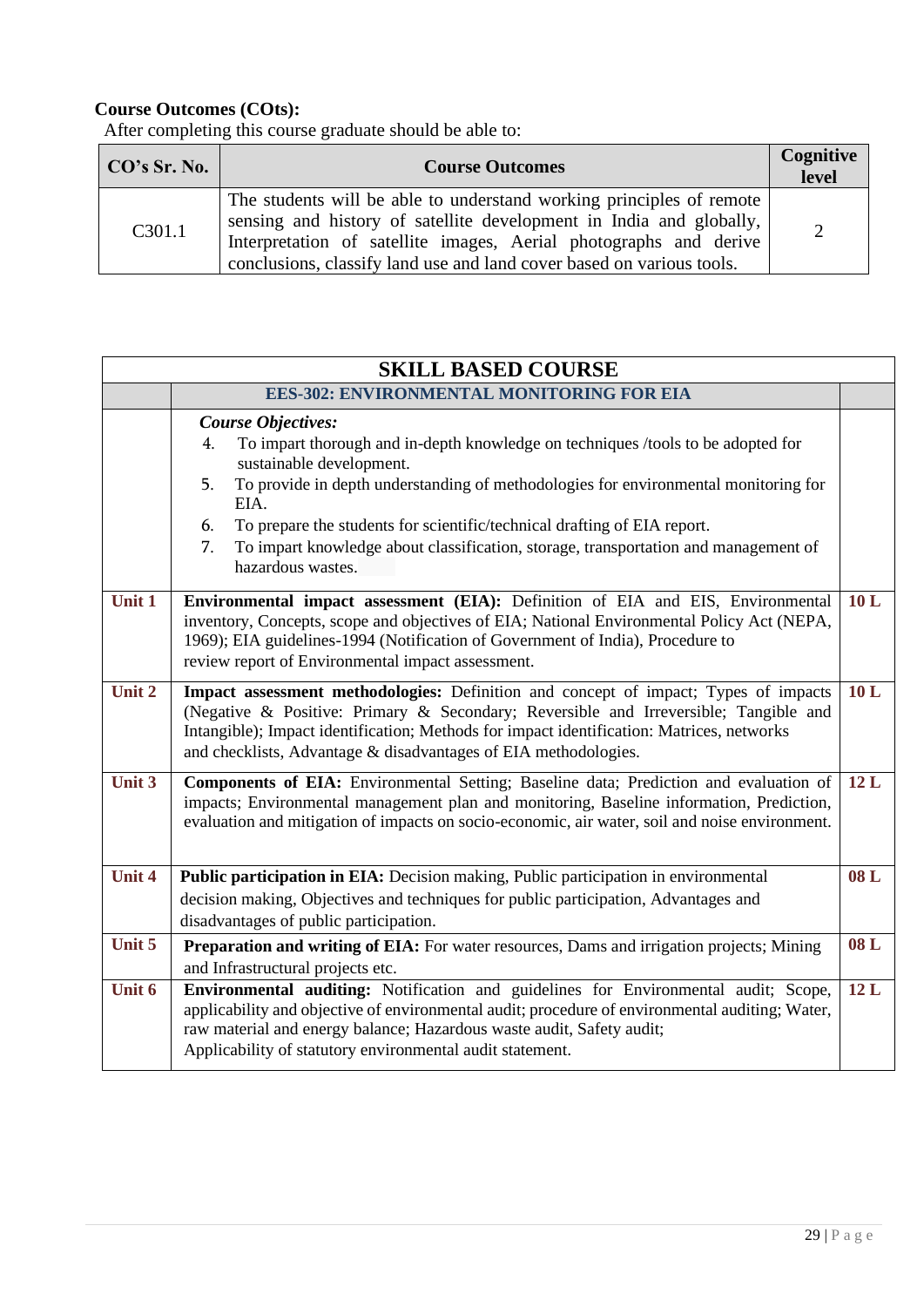#### **Suggested readings:**

- 1. Environment Impact Assessment: Larry W. Canter, Mc-Graw Hill Inc., New York (1996).
- 2. Introduction of Environmental Impact Assessment: John Glassion, Rikay Therival and A. Chadwick, UGC Press Ltd., London (1994).
- 
- 4. Environmental Impact Assessment & Management: Daya Publishing House, New Delhi (1998).
- 3. Methods of Environmental Impact Assessment: Peter Morris, Ricky Therivel, UGC Press Limited, London (1994).<br>4. Environmental Impact Assessment & Management: Daya Publishing House, New Delhi (1998).<br>5. Using Environmenta Using Environmental Management system to improve profits: B. Pearson, BFP Little and M. J. Brierley, Graham & Thotrman, Kluwer Academic Publisher Group, London(1992).
- 6. A monograph on Environmental Audit: The Institute of cost and works Accounts of India, New Delhi(1994)
- 7. Handbook of Environmental Impact Assessment (Vol. I): Judith Petts, Blackwell Science, USA (1999).
- 8. Handbook of Environmental Impact Assessment (Vol. II): Judith Petts, Blackwell Science, USA (1999).

#### **Course Outcomes (COts):**

|        | CO's Sr. No.   Course Outcomes                                                                                                                                                                                                      | <b>Cognitive level</b> |
|--------|-------------------------------------------------------------------------------------------------------------------------------------------------------------------------------------------------------------------------------------|------------------------|
| C302.1 | The students will expertise in preparing protocols for environmental<br>monitoring. The students will develop skills to work in EIA team. The<br>case studies on EIA will orient students thoroughly for EIA report<br>preparation. | n                      |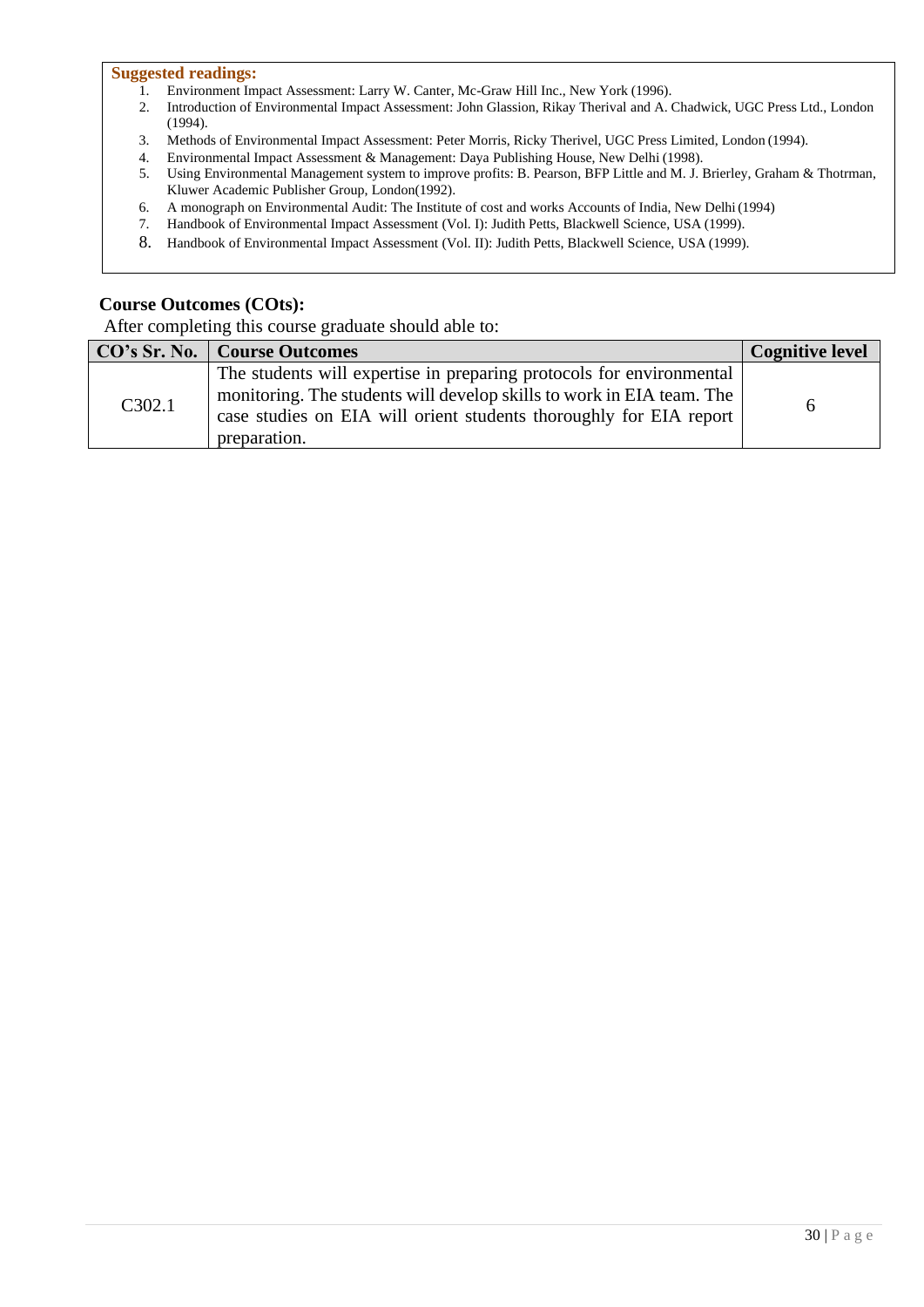| <b>ELECTIVE COURSE</b>                       |                                                                                                                                                                                                                                                                                                                                                                                                                                                                                                                                                                                                                                                                                                                                                                                     |     |
|----------------------------------------------|-------------------------------------------------------------------------------------------------------------------------------------------------------------------------------------------------------------------------------------------------------------------------------------------------------------------------------------------------------------------------------------------------------------------------------------------------------------------------------------------------------------------------------------------------------------------------------------------------------------------------------------------------------------------------------------------------------------------------------------------------------------------------------------|-----|
|                                              | EES-303 (A): POLLUTION CONTROL AND WASTE                                                                                                                                                                                                                                                                                                                                                                                                                                                                                                                                                                                                                                                                                                                                            |     |
|                                              | <b>MANAGEMENT</b>                                                                                                                                                                                                                                                                                                                                                                                                                                                                                                                                                                                                                                                                                                                                                                   |     |
|                                              | <b>Course Objectives:</b><br>To impart thorough and in-depth knowledge on techniques /tools to be adopted for<br>1.<br>sustainable development.<br>To provide in depth understanding of methodologies for environmental monitoring for<br>2.<br>EIA.<br>3.<br>To prepare the students for scientific/technical drafting of EIA report.<br>To impart knowledge about classification, storage, transportation and management of<br>4.<br>hazardous wastes                                                                                                                                                                                                                                                                                                                             |     |
| Unit 1                                       | <b>Primary wastewater treatment:</b> Necessity of wastewater treatment; Municipal & Industrial<br>Wastewaters; Flow diagram of wastewater treatment plant; General design aspects of<br>wastewater treatment plant; Preliminary treatments- Screen chamber, Grit basin, Skimming tank<br>& Detritus tank; Primary treatments- Sedimentation, Primary clarifier &<br>Final clarifier.                                                                                                                                                                                                                                                                                                                                                                                                | 10L |
| Unit 2                                       | <b>Secondary wastewater treatment:</b> Introduction to secondary treatment; Trickling filter &<br>Biological tower; Activated sludge process $\&$ its modifications; Low cost treatments- Sand<br>filter, Contact bed, Rotating biological contactor, Septic tank, Oxidation pond and<br>Lagoons.                                                                                                                                                                                                                                                                                                                                                                                                                                                                                   | 10L |
| Unit 3                                       | Tertiary wastewater treatment: Introduction to tertiary treatment; Tertiary treatments-<br>Chemical precipitation, Nitrification & denitrification, membrane filtration, reverse osmosis,<br>ion exchange & electro-dialysis; Effluent disinfection- Chlorination, UV irradiation &<br>Ozonation; Concept of Common Effluent Treatment Plant (CETP); Wastewater treatment for<br>industries such as Petroleum refining, Fertilizer, Pesticide, Pulp<br>and paper & Textile.                                                                                                                                                                                                                                                                                                         | 14L |
| <b>Unit 4</b>                                | Sludge treatment: Origin & properties of sludges-primary-secondary, organic-inorganic &<br>compressible-noncompressible;<br>Thickening,<br>Conditioning,<br>Dewatering,<br>Filtration,<br>Digestion & Drying of sludges; Sludge disposal.                                                                                                                                                                                                                                                                                                                                                                                                                                                                                                                                           | 08L |
| Unit 5                                       | Solid waste management: SWM techniques- Land filling, Incineration, Pyrolysis,<br>Composting & Biogas generation; Recycling & 3-R strategy; Integrated waste management;<br>Hazardous waste management.                                                                                                                                                                                                                                                                                                                                                                                                                                                                                                                                                                             | 10L |
| Unit 6                                       | Air and noise pollution control: Control of particulate matters- Gravity settling chamber,<br>Cyclone separator, Bag filter & Electrostatic precipitator; Control of gaseous pollutants-<br>Scrubbing, Adsorption & Combustion; Noise pollution control- At source, During<br>transmission & At receptor.                                                                                                                                                                                                                                                                                                                                                                                                                                                                           | 08L |
| 1.<br>2.<br>3.<br>4.<br>5.<br>6.<br>7.<br>8. | <b>Suggested readings:</b><br>Waste Water Engineering: Metcalf & Eddy, Tata Mc-Graw Hill Publishers, III Edition (1995)<br>Water Supply and Sanitary Engineering: S. C. Rangwala, Charotar publishing house, Anand (1992)<br>Water and Wastewater Technology: Mark J Hammer & Mark J Hammer Jr., Prentice Hall of India, IV Edition (2002)<br>Environmental Pollution Control Engineering: C.S.Rao, New Age International (P) Ltd. (1991)<br>Sewage Disposal and Air pollution engineering: S. K. Garg, Khanna publishers, New Delhi (1998)<br>Air Pollution and Control: Mowli and Subbayya, Divyajyoti Prakashan, Jodhpur (1989)<br>Air Pollution: V.P. Kudesia, Pragati Prakashan, New Delhi (1997)<br>Noise Pollution and Management: G. Gaur, Sarup and Sons, New Delhi (1997) |     |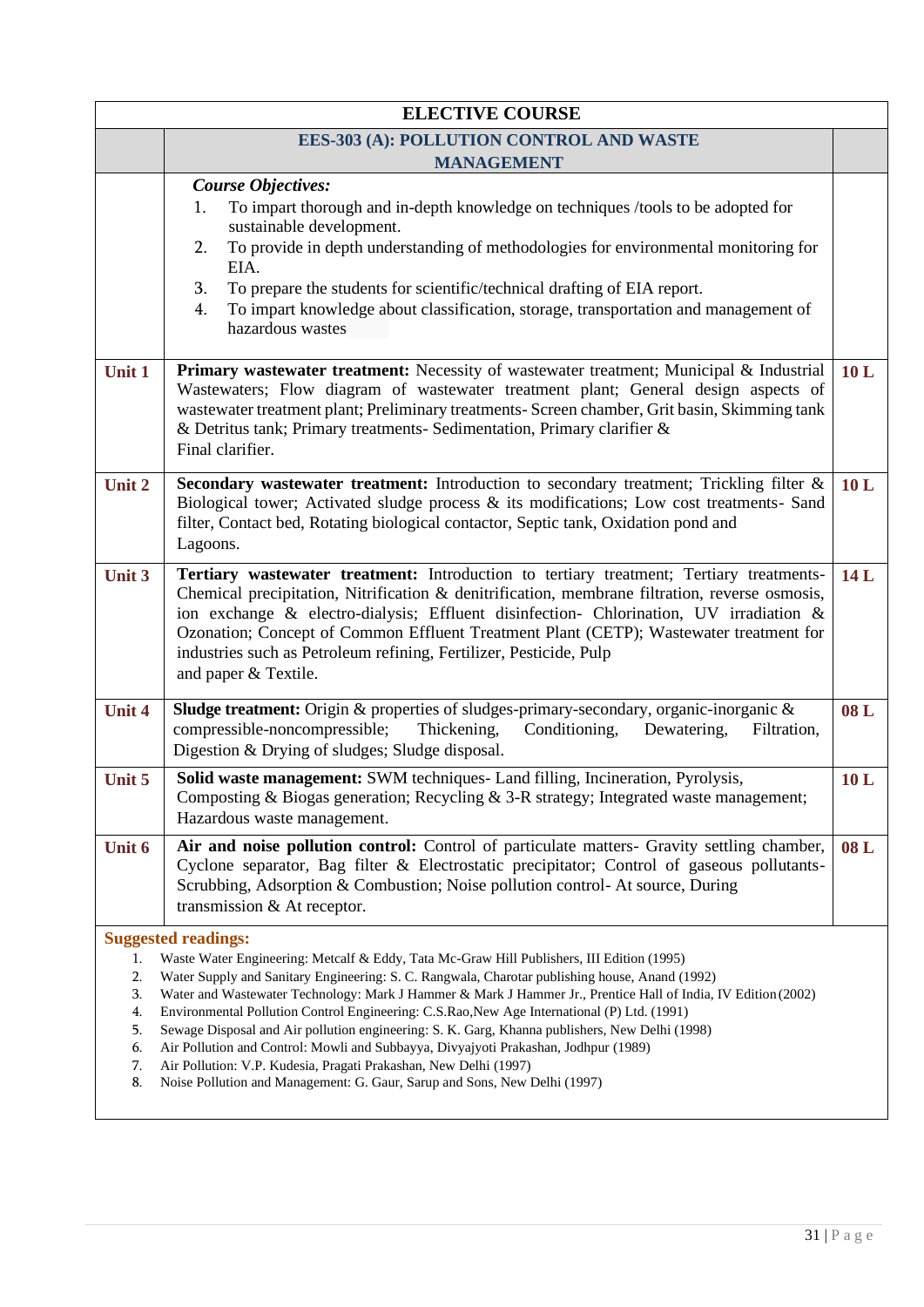|           | <b>CO's Sr. No.</b>   Course Outcomes                                                                                                                                                                                               | <b>Cognitive level</b> |
|-----------|-------------------------------------------------------------------------------------------------------------------------------------------------------------------------------------------------------------------------------------|------------------------|
| C303(A).1 | The students will expertise in preparing protocols for<br>environmental monitoring. The students will develop skills to<br>work in EIA team. The case studies on EIA will orient students<br>thoroughly for EIA report preparation. | <sub>0</sub>           |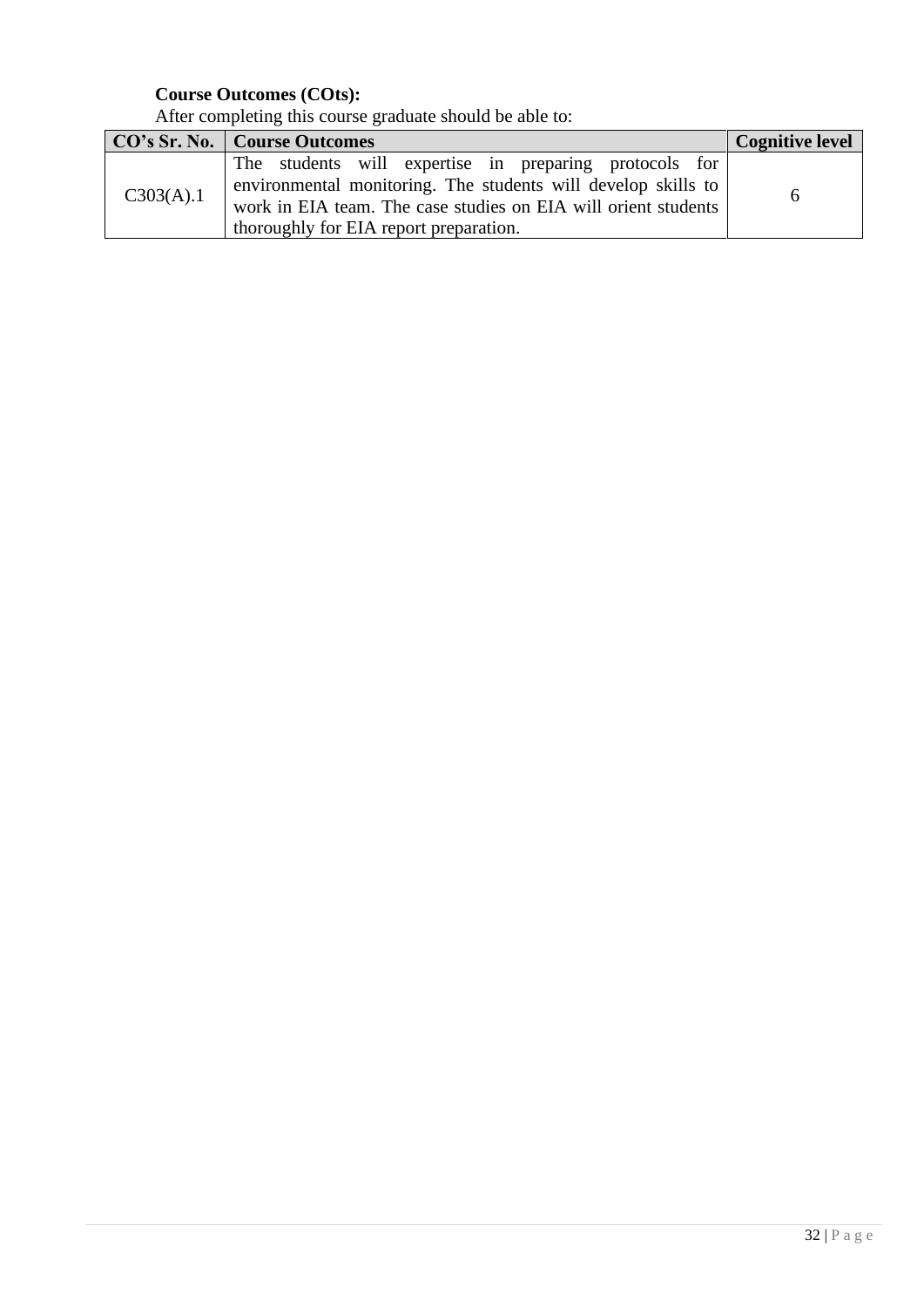| <b>ELECTIVE COURSE</b> |                                                                                                                                                                                                                                                                                                                                                                                                                                                                                                                                                                                                                                                                                                                                                                                                                                                                                                                                             |     |  |
|------------------------|---------------------------------------------------------------------------------------------------------------------------------------------------------------------------------------------------------------------------------------------------------------------------------------------------------------------------------------------------------------------------------------------------------------------------------------------------------------------------------------------------------------------------------------------------------------------------------------------------------------------------------------------------------------------------------------------------------------------------------------------------------------------------------------------------------------------------------------------------------------------------------------------------------------------------------------------|-----|--|
|                        | <b>EES-303 (B): ADVANCED POLLUTION CONTROL TECHNOLOGIES</b>                                                                                                                                                                                                                                                                                                                                                                                                                                                                                                                                                                                                                                                                                                                                                                                                                                                                                 |     |  |
|                        | <b>Course Objectives:</b><br>To impart knowledge on characterization, physico-chemical treatment and<br>1.<br>biological treatment of wastewater.<br>To impart knowledge on storage and transport of hazardous wastes, biomedical<br>2.<br>wastes and e-wastes along with their management strategies.<br>To impart knowledge on the principles and design of control of indoor/particulate/<br>3.<br>gaseous air pollutant and noise.                                                                                                                                                                                                                                                                                                                                                                                                                                                                                                      |     |  |
| Unit 1                 | Wastewater Pollution Control: Water Treatment: UV, H2O2, Ozonisation, chemical<br>precipitation, disinfection, adsorption, softening, desalinization/demineralization, membrane<br>processes. Biological treatment processes for wastewater- aerobic processes: Suspended floc<br>type-the activated sludge processes. Extended aeration, Aerated lagoons, Waste stabilization<br>ponds, rotating biological contact system, the trickling filter process. Anaerobic processes: Flow<br>through systems and contact systems. UASB reactors and modifications. Sludge types, treatment<br>and disposal. Processing of sludges-conditioning, thickening, dewatering, drying, incineration<br>and disposal, Concept of common effluent treatment plant (CETP) their importance and<br>advantages, role in wastewater treatment. Unit processes involved. Effluent discharge standards,<br>industry specific minimum and<br>national standards. | 14L |  |
| Unit 2                 | Hazardous Waste Management: Hazardous wastes: Sources and characteristics.<br>10L<br>Classification. Health and environmental effects. Safe storage, transport and treatment of.<br>Stabilization and disposal Criteria for selection for secured and unsecured landfill disposal sites.<br>Physicochemical<br>methods<br>biological<br>methods.<br>Processes.<br>and<br>Thermal<br>Solidification/stabilization and innovation techniques. Secure landfill. Site selection<br>methodology for establishing treatment and disposal methods. Radioactive waste: sources,<br>classification, health and safety aspects. Control and Management of radioactive wastes                                                                                                                                                                                                                                                                          |     |  |
| Unit 3                 | Biomedical Waste Management: Biomedical Waste: Definition, Sources of generation,<br>categories, colour coding system for segregation, transportation specifications, treatment<br>methods: Incineration, Microwave, Plasma Pyrolysis, Hydroclave etc. Treatment and disposal<br>of Plastic waste, Treatment and disposal of metal sharps. Biomedical Waste<br>(Handling and Management) Rules, 1998.                                                                                                                                                                                                                                                                                                                                                                                                                                                                                                                                       | 10L |  |
| <b>Unit 4</b>          | Electronic Waste Management: E-Waste: Sources of generation, categories, segregation,<br>transportation, treatment methods: Plastic waste treatment and disposal. E-Waste<br>(Handling and Management) Rules 2011                                                                                                                                                                                                                                                                                                                                                                                                                                                                                                                                                                                                                                                                                                                           | 08L |  |
| Unit 5                 | Air Pollution Control: Treatment Processes for Particulate matter: Absorption in liquids by<br>Scrubbers, adsorption on solids. Combustion: flaring, thermal incineration, catalytic oxidation.<br>Treatment Processes for other gaseous pollutants: Odour, VOCs, oxides of sulphur and nitrogen<br>emissions. Indoor air quality management, principles and control measures, steps for improving<br>indoor air quality. Auto-exhausts, its components. Control of auto-exhausts emissions.<br>Emission specific control options, use of after burners, engine<br>modifications / tuning; importance of good maintenance and driving habits.                                                                                                                                                                                                                                                                                               | 12L |  |
| Unit 6                 | Noise Pollution Control: Physics of Sound, Noise - Sources and Standards, Measurement<br>and Control of Noise Pollution. Noise pollution control at source, in path and to receiver.                                                                                                                                                                                                                                                                                                                                                                                                                                                                                                                                                                                                                                                                                                                                                        | 06L |  |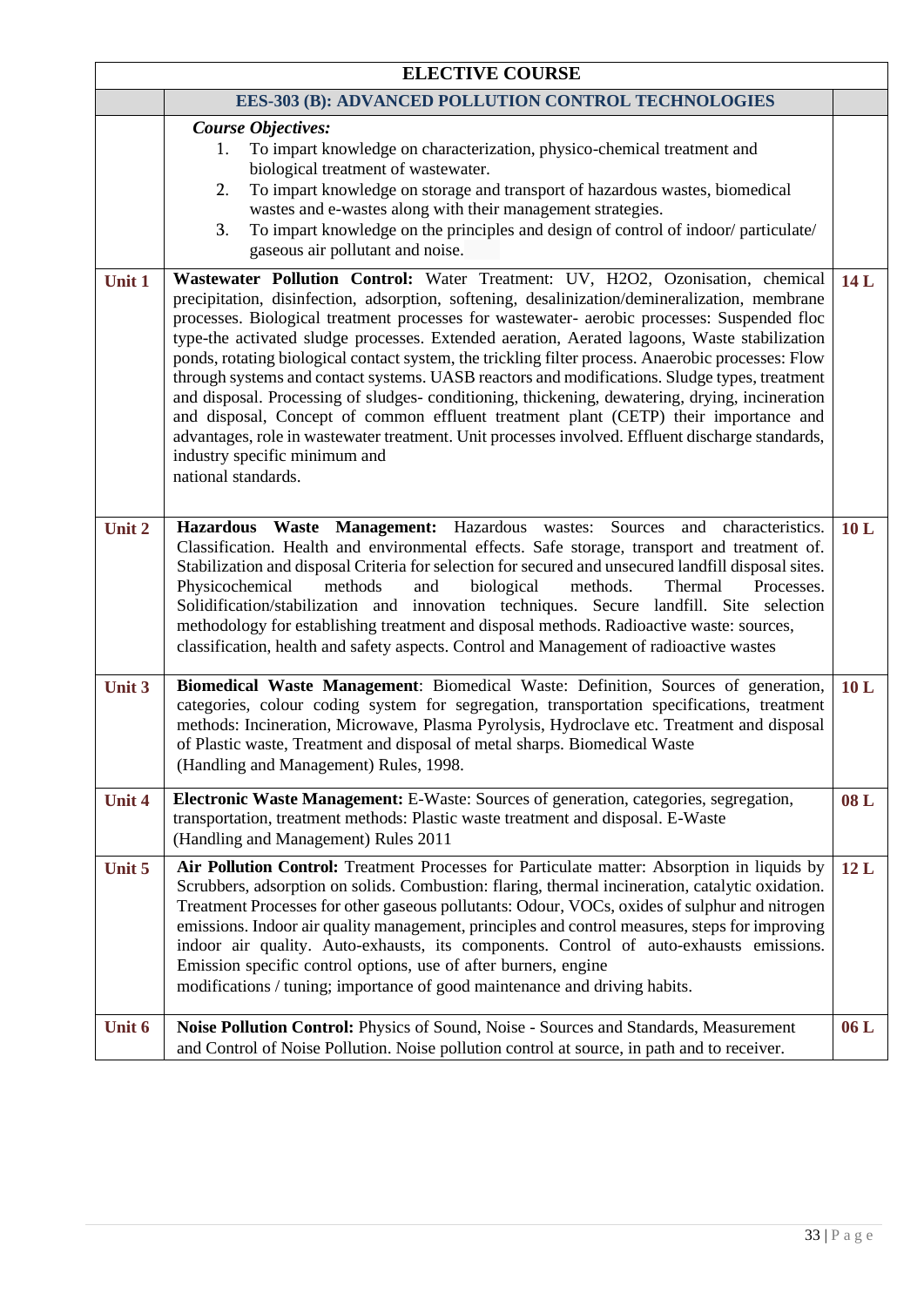#### **Suggested readings:**

- 1. Metcalf and Eddy, Wastewater Engineering, Treatment, Disposal and Reuse, Inc. Third Edition, McGraw Hill, 1991.
- 2. R. C. Rangwala and S. C. Rangwala, Water Supply & Sanitary Engineering, Charotal Publishing House, Anand.
- 3. M. N. Rao, A. K. Datta, Wastewater Treatment, IBH Publishing Company, New Delhi.
- 4. W.W. Eckenfelder, Industrial pollution control, McGraw Hill, Int-Edition, 1990.
- 5. Rao C.S., Environmental pollution control engineering, Willey Eastern Ltd., New Delhi.
- 6. Rao M.N. & Rao H.V.N., Air Pollution, Tata McGraw-Hill, 1989.
- 7. S.S.Dara, A text book of Environmental Chemistry and Pollution Control
- 8. Manual on Municipal Solid Waste Management, Ministry of Urban Development, Governmentof India, New Delhi, 2000.
- 9. Freeman H.M., Standard Handbook of Hazardous Waste Treatment and Disposal., 1989

#### **Course Outcomes (COts):**

| CO's Sr. No. | Course Outcomes                                                                                                                                                                                                                                                                 | Cognitive<br>level |
|--------------|---------------------------------------------------------------------------------------------------------------------------------------------------------------------------------------------------------------------------------------------------------------------------------|--------------------|
| C303(B).1    | Students will acquire the skill of operating various processes of<br>wastewater treatment plant and develop technologies for storage, handling<br>and management of hazardous wastes. Students will understand the<br>technologies used for control of air and noise pollution. |                    |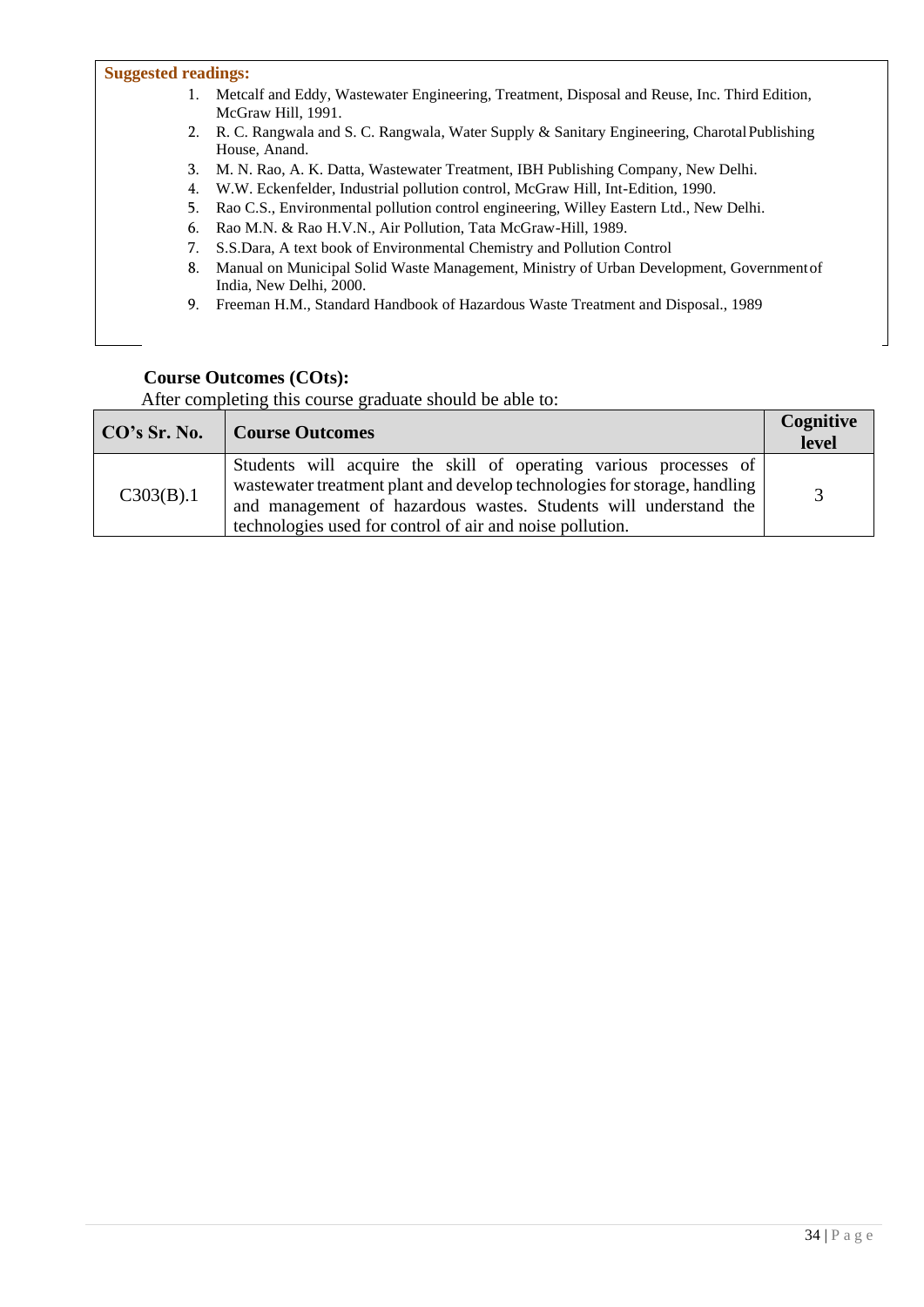| <b>CORE COURSE</b>                                                                                                                                                                                                                                                                                                                                                                                                                                                                                                                                                                                                                                                                                                                                                                                                                                                                                                                                                                                              |                                                                                                                                                                                                                                                        |  |  |
|-----------------------------------------------------------------------------------------------------------------------------------------------------------------------------------------------------------------------------------------------------------------------------------------------------------------------------------------------------------------------------------------------------------------------------------------------------------------------------------------------------------------------------------------------------------------------------------------------------------------------------------------------------------------------------------------------------------------------------------------------------------------------------------------------------------------------------------------------------------------------------------------------------------------------------------------------------------------------------------------------------------------|--------------------------------------------------------------------------------------------------------------------------------------------------------------------------------------------------------------------------------------------------------|--|--|
| <b>EES-304: PRACTICAL COURSE ON ENVIRONMENTAL MONITORING</b>                                                                                                                                                                                                                                                                                                                                                                                                                                                                                                                                                                                                                                                                                                                                                                                                                                                                                                                                                    |                                                                                                                                                                                                                                                        |  |  |
|                                                                                                                                                                                                                                                                                                                                                                                                                                                                                                                                                                                                                                                                                                                                                                                                                                                                                                                                                                                                                 | <b>Course Objectives:</b><br>To impart training on collection and analysis of air samples.<br>1.<br>To impart training on statistical analysis of experimental data.<br>2.<br>3.<br>To impart training on understanding and application GIS softwares. |  |  |
| 1                                                                                                                                                                                                                                                                                                                                                                                                                                                                                                                                                                                                                                                                                                                                                                                                                                                                                                                                                                                                               | To analyze auto exhaust for PUC                                                                                                                                                                                                                        |  |  |
| $\overline{2}$                                                                                                                                                                                                                                                                                                                                                                                                                                                                                                                                                                                                                                                                                                                                                                                                                                                                                                                                                                                                  | Interpretation of aerial photographs.                                                                                                                                                                                                                  |  |  |
| 3                                                                                                                                                                                                                                                                                                                                                                                                                                                                                                                                                                                                                                                                                                                                                                                                                                                                                                                                                                                                               | Use of GIS software for environment studies                                                                                                                                                                                                            |  |  |
| 4                                                                                                                                                                                                                                                                                                                                                                                                                                                                                                                                                                                                                                                                                                                                                                                                                                                                                                                                                                                                               | Determination of height of the object in aerial photographs                                                                                                                                                                                            |  |  |
| 5                                                                                                                                                                                                                                                                                                                                                                                                                                                                                                                                                                                                                                                                                                                                                                                                                                                                                                                                                                                                               | Interpretation of satellite images                                                                                                                                                                                                                     |  |  |
| 6                                                                                                                                                                                                                                                                                                                                                                                                                                                                                                                                                                                                                                                                                                                                                                                                                                                                                                                                                                                                               | Study of energy plants.                                                                                                                                                                                                                                |  |  |
| 7                                                                                                                                                                                                                                                                                                                                                                                                                                                                                                                                                                                                                                                                                                                                                                                                                                                                                                                                                                                                               | Impact of air pollution on photo density flux of plant leaves.                                                                                                                                                                                         |  |  |
| 8                                                                                                                                                                                                                                                                                                                                                                                                                                                                                                                                                                                                                                                                                                                                                                                                                                                                                                                                                                                                               | To study the impact of flood on ecology.                                                                                                                                                                                                               |  |  |
| 9                                                                                                                                                                                                                                                                                                                                                                                                                                                                                                                                                                                                                                                                                                                                                                                                                                                                                                                                                                                                               | To estimate the effect of exhaust gases on chlorophyll content in different plants.                                                                                                                                                                    |  |  |
| 10                                                                                                                                                                                                                                                                                                                                                                                                                                                                                                                                                                                                                                                                                                                                                                                                                                                                                                                                                                                                              | Determination energy content of biomass.                                                                                                                                                                                                               |  |  |
| 11                                                                                                                                                                                                                                                                                                                                                                                                                                                                                                                                                                                                                                                                                                                                                                                                                                                                                                                                                                                                              | Assessment of urban / Industrial forestry.                                                                                                                                                                                                             |  |  |
| 12                                                                                                                                                                                                                                                                                                                                                                                                                                                                                                                                                                                                                                                                                                                                                                                                                                                                                                                                                                                                              | Computations of measures of central tendency Viz: mean, mode, median etc. and graphical<br>representation of data through histogram, dot plot, box plot                                                                                                |  |  |
| 13                                                                                                                                                                                                                                                                                                                                                                                                                                                                                                                                                                                                                                                                                                                                                                                                                                                                                                                                                                                                              | Computation/calculation of measures of dispersion for datasets based on environmental experiments viz:<br>soil testing, air temperature, bacteria analysis, water wasted data, green house/watershed<br>managements etc.                               |  |  |
| 14                                                                                                                                                                                                                                                                                                                                                                                                                                                                                                                                                                                                                                                                                                                                                                                                                                                                                                                                                                                                              | Computation/calculation of correlation for datasets based on environmental experiments, viz: scatter<br>plot for bivariate data, fitting of regression lines, ANOVA, calculation of R2.                                                                |  |  |
| <b>Suggested readings:</b><br>Rao, M.N., and Rao, H.V.N., Air pollution. Tata McGraw-Hill Publishing Co. Ltd., New Delhi 1989.<br>1.<br>2.<br>S.K. Maiti, Handbook of Methods in Environmental Studies-Air, Noise, Soil and Overburden analysis.<br>Oxford book company.<br>3.<br>CPCB, Guidelines for the Measurement of Ambient Air Pollutants, Volume-1, Delhi.<br>Sahoo, R.N., Sehgal, V.K., Pradhan, S., Gupta, V.K. and Kamble, K.H., Practical Manual on Basics of Remote<br>4.<br>Sensing Data Processing, GPS and GIS, Division of Agricultural Physics, Indian Agricultural Research<br>Institute, New Delhi.<br>Practical Manual for RS and GIS with Quantum GIS Paperback by Jagadish Kumar Mogaraju.<br>5.<br>ESRI online tanning website: https://www.esri.com/training/catalog/search/<br>6.<br>S. C. Gupta, Fundamentals of Statistics, Himalaya Publishing House Pvt. Ltd., 7th Edition.<br>7.<br>John Townend, Practical Statistics for Environmental and Biological Scientists, Wiley.<br>8. |                                                                                                                                                                                                                                                        |  |  |

| CO's Sr. No.        | <b>Course Outcomes</b>                                                                                                                                                   | Cognitive<br>level |
|---------------------|--------------------------------------------------------------------------------------------------------------------------------------------------------------------------|--------------------|
| C <sub>3</sub> 04.1 | On completion of this course, the student will be able to collect air<br>samples and analyse them for various parameters and comparing it<br>with permissible standards. |                    |
| C <sub>3</sub> 04.2 | Students will acquire skill of statistical analysis and representation<br>of data. Students will learn applications of GIS softwares in<br>environmental management.     |                    |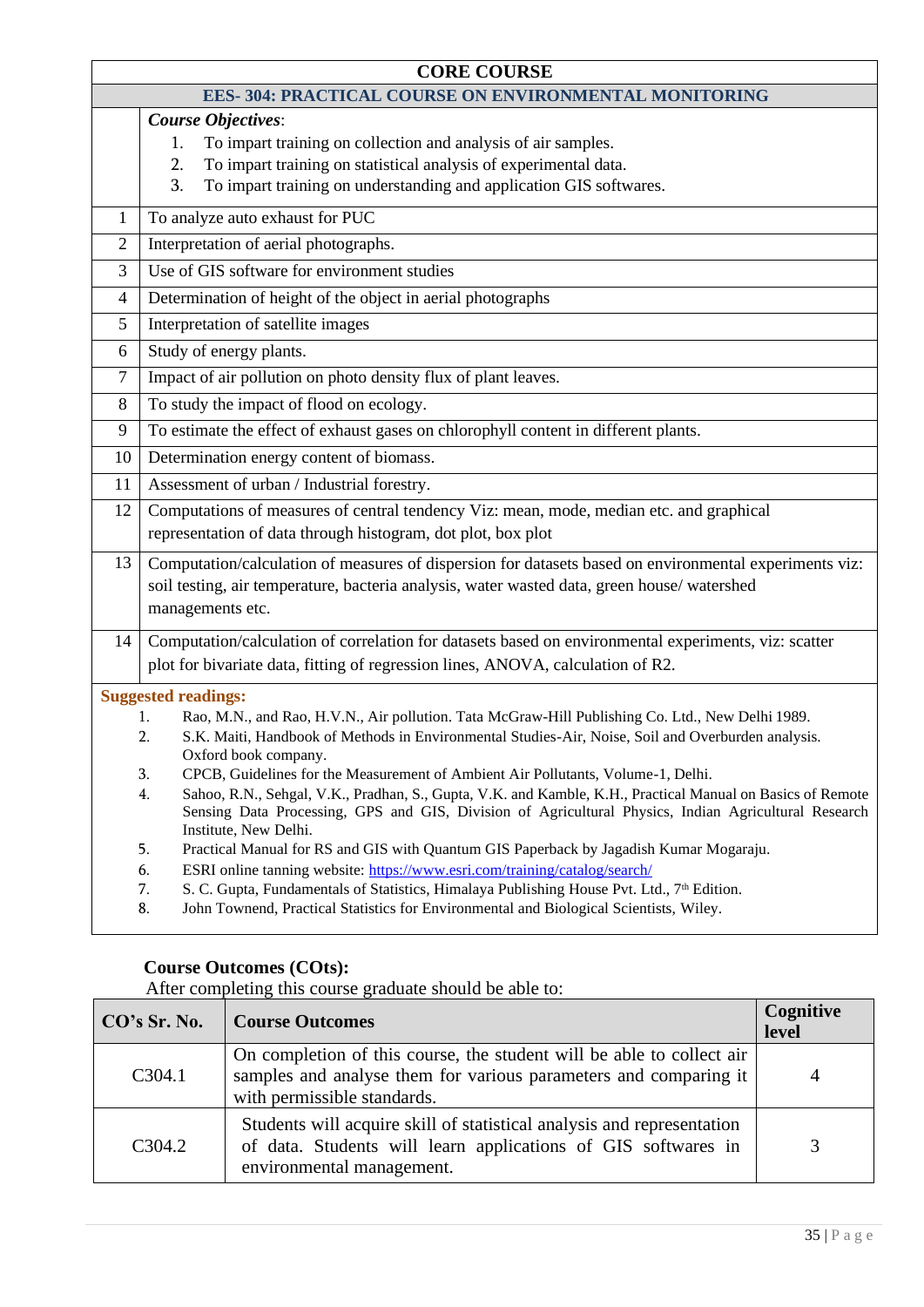| <b>ELECTIVE COURSE</b>                                                     |                                                                                                                     |  |
|----------------------------------------------------------------------------|---------------------------------------------------------------------------------------------------------------------|--|
| <b>EES-305: PRACTICAL COURSE ON POLLUTION CONTROL AND WASTE MANAGEMENT</b> |                                                                                                                     |  |
|                                                                            | <b>Course Objectives:</b>                                                                                           |  |
|                                                                            | To impart training on collection and analysis of air and water samples.<br>1.                                       |  |
|                                                                            | To impart training on noise monitoring and impact evaluation.<br>2.                                                 |  |
|                                                                            | To learn about water and wastewater treatment processes.<br>3.                                                      |  |
| 1                                                                          | To determine the ambient air quality in industrial belt.                                                            |  |
| $\overline{2}$                                                             | Study on noise and dust pollution in flourmills.                                                                    |  |
| 3                                                                          | To evaluate the impact of traffic density on mix environment.                                                       |  |
| $\overline{4}$                                                             | To study the effluent characteristics of pulp and paper industry.                                                   |  |
| 5                                                                          | To study pollution potential of dairy effluent.                                                                     |  |
| 6                                                                          | Analysis of textile mill effluent.                                                                                  |  |
| 7                                                                          | Estimation of MLSS, MLVSS from the sewage.                                                                          |  |
| 8                                                                          | Determination of chlorine demand for drinking water.                                                                |  |
| 9                                                                          | To study environmental status of thermal power plant.                                                               |  |
| 10                                                                         | To draw the flow chart for industrial effluent treatment.                                                           |  |
| 11                                                                         | Design of settling tank.                                                                                            |  |
| 12                                                                         | Design of aeration tank.                                                                                            |  |
| 13                                                                         | To compare the impact of chemical pesticides v/s bio-pesticides on micro flora.                                     |  |
| 14                                                                         | To examine the effect of chemical v/s bio-fertilizers on root ramification and plant growth.                        |  |
|                                                                            | <b>Suggested readings:</b>                                                                                          |  |
| 1.                                                                         | American Public Health Association (APHA), Standard methods for examination of water and wastewater.                |  |
| 2.                                                                         | S.K. Maiti, Handbook of Methods in Environmental Studies-Water and waste water analysis, Oxford book                |  |
| 3.                                                                         | company.<br>Metcalf & Eddy, Wastewater Engineering-Treatment and Reuse, Fourth Edition (Indian), McGraw-Hill Higher |  |
|                                                                            | Education.                                                                                                          |  |
| 4.                                                                         | Water Supply and Sanitary Engineering: S. C. Rangwala, Charotar publishing house, Anand (1992)                      |  |
| 5.                                                                         | Environmental Pollution Control Engineering: C.S.Rao, New Age International (P) Ltd. (1991)                         |  |
| 6.                                                                         | Sewage Disposal and Air pollution engineering: S. K. Garg, Khanna publishers, New Delhi (1998)                      |  |
| 7.                                                                         | Ian L. Pepper and Charles P. Gerba, Environmental Microbiology: A Laboratory Manual.                                |  |

| CO's Sr. No.                                                                                                                                         | <b>Course Outcomes</b>                                                                                                              | Cognitive<br>level |
|------------------------------------------------------------------------------------------------------------------------------------------------------|-------------------------------------------------------------------------------------------------------------------------------------|--------------------|
| C305.1                                                                                                                                               | On completion of this course, the student will be able to collect air<br>and water samples and analyse them for pollution potential |                    |
| Students will acquire skill of noise monitoring and impact evaluation.<br>C <sub>3</sub> 05.2<br>Students will learn wastewater treatment processes. |                                                                                                                                     |                    |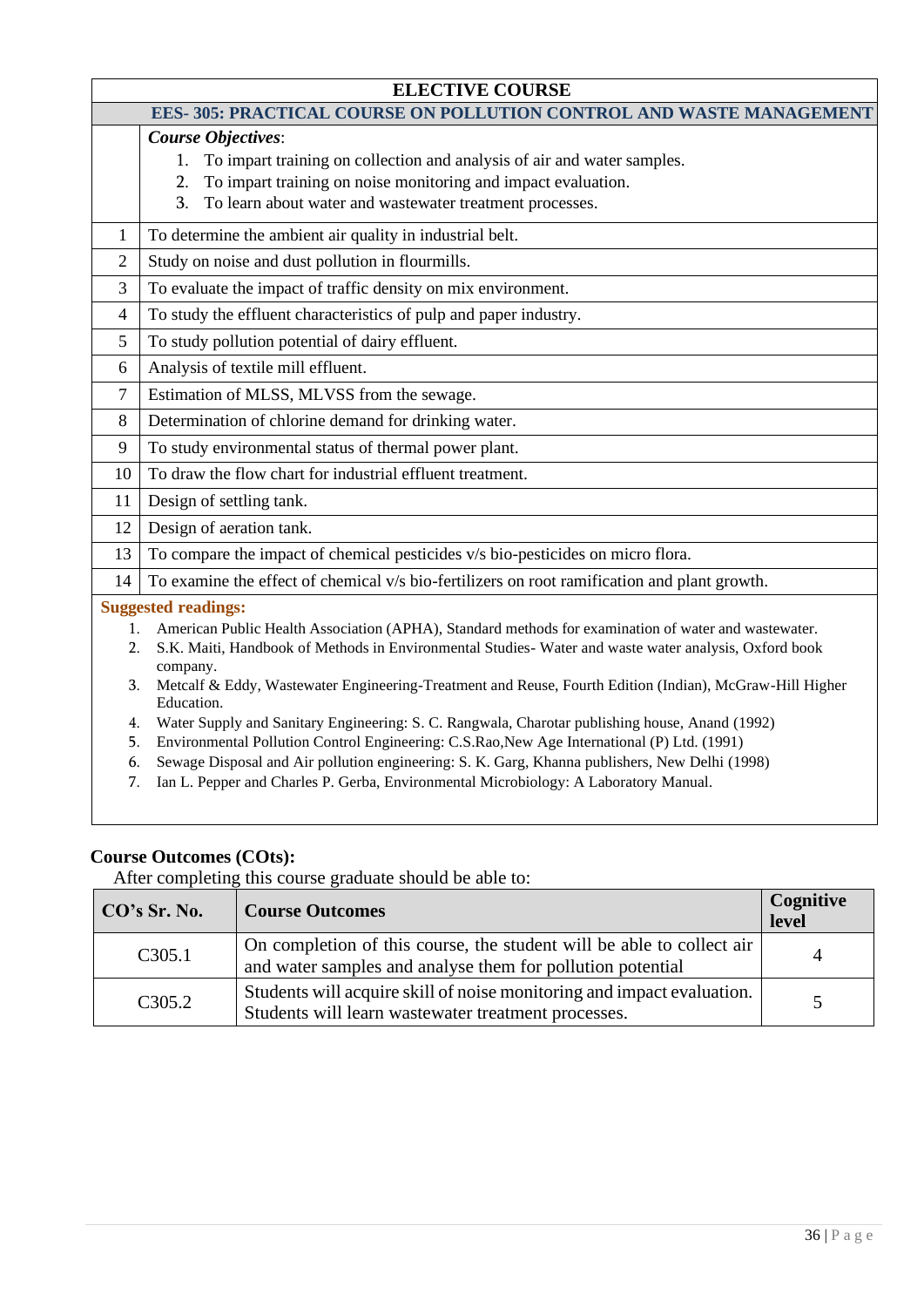# **M.Sc. Part II Semester III (Environmental Science): Audit Courses**

| $AC-301(A)$ : Computer Skills                                 |                                                                                                                                                                         |       |
|---------------------------------------------------------------|-------------------------------------------------------------------------------------------------------------------------------------------------------------------------|-------|
| (Technology + Value added Audit course; Practical; 2 Credits) |                                                                                                                                                                         |       |
| (Optional: Campus + Program level)                            |                                                                                                                                                                         |       |
|                                                               | Course Objectives (CObs):                                                                                                                                               |       |
|                                                               | To inculcate different daily useful computer skills among students.                                                                                                     |       |
|                                                               |                                                                                                                                                                         |       |
| Unit 1                                                        | <b>Elements of Information Technology</b>                                                                                                                               | 2 hrs |
|                                                               | Information Types: Text, Audio, Video, and Image, storage formats<br>❖                                                                                                  |       |
|                                                               | Components: Operating System, Hardware and Software, firmware<br>❖                                                                                                      |       |
|                                                               | Devices: Computer, Mobile Phones, Tablet, Touch Screen, Scanner, Printer,                                                                                               |       |
|                                                               | Projector, smart boards                                                                                                                                                 |       |
|                                                               | ❖ Processor & Memory: Processor functions, speed, Memory types: RAM /ROM                                                                                                |       |
| Unit 2                                                        | /HDD /DVD-ROM/Flash drives, memory measurement metrics                                                                                                                  | 5 hrs |
|                                                               | <b>Office Automation-Text Processing</b>                                                                                                                                |       |
|                                                               | Views: Normal View, Web Layout View, Print Layout View, Outline View,<br>ReadingLayout View                                                                             |       |
|                                                               | Working with Files: Create New Documents, Open Existing Documents,                                                                                                      |       |
|                                                               | SaveDocuments to different formats, Rename Documents, Close Documents                                                                                                   |       |
|                                                               | ❖ Working with Text: Type and Insert Text, Highlight Text, Formatting Text, Delete                                                                                      |       |
|                                                               | Text, Spelling and Grammar, paragraphs, indentation, margins                                                                                                            |       |
|                                                               | ❖ Lists: Bulleted and Numbered Lists,                                                                                                                                   |       |
|                                                               | * Tables: Insert Tables, Draw Tables, Nested Tables, Insert Rows and Columns,                                                                                           |       |
|                                                               | Moveand Resize Tables, Moving the order of the column and/or rows inside a table,                                                                                       |       |
|                                                               | TableProperties                                                                                                                                                         |       |
|                                                               | ❖ Page Margins, Gutter Margins, Indentations, Columns, Graphics, Print Documents,                                                                                       |       |
|                                                               | * Paragraph Formatting, Paragraph Attributes, Non-printing characters                                                                                                   |       |
|                                                               | Types of document files: RTF, PDF, DOCX etc.                                                                                                                            |       |
| Unit 3                                                        | <b>Office Automation-Worksheet Data Processing</b>                                                                                                                      | 5 hrs |
|                                                               | 3.1 Spreadsheet Basics: Adding and Renaming Worksheets, Modifying Worksheets,                                                                                           |       |
|                                                               | 3.1 Spreadsheet Basics: Adding and Renaming Worksheets, Modifying Worksheets,                                                                                           |       |
|                                                               | 3.2 Moving Through Cells, Adding Rows, Columns, and Cells, Resizing Rows and                                                                                            |       |
|                                                               | Columns, Selecting Cells, Moving and Copying Cells                                                                                                                      |       |
|                                                               | 3.3 Formulas and Functions: Formulas, Linking Worksheets, Basic Functions,                                                                                              |       |
|                                                               | AutoSum, Sorting and Filtering: Basic Sorts, Complex Sorts, Auto-fill, Deleting                                                                                         |       |
|                                                               | Rows, Columns, and Cells                                                                                                                                                |       |
|                                                               | 3.4 Charting: Chart Types, drawing charts, Ranges, formatting charts                                                                                                    |       |
| Unit 4                                                        | fice Automation-Presentation Techniques and slide shows                                                                                                                 | 6 hrs |
|                                                               | 4.1 Create a new presentation, AutoContent Wizard, Design Template, Blank                                                                                               |       |
|                                                               | Presentation, Open an Existing Presentation, PowerPoint screen, Screen Layout                                                                                           |       |
|                                                               | 4.2 Working with slides: Insert a new slide, Notes, Slide layout, Apply a design                                                                                        |       |
|                                                               | template, Reorder Slides, Hide Slides, Hide Slide text, Add content, resize a                                                                                           |       |
|                                                               | placeholder or textbox, Move a placeholder or text box, Delete a placeholder or text                                                                                    |       |
|                                                               | box, Placeholder orText box properties, Bulleted and numbered lists, Adding notes                                                                                       |       |
|                                                               | 4.3 Work with text: Add text and edit options, Format text, Copy text formatting,                                                                                       |       |
|                                                               | Replacefonts, Line spacing, Change case, Spelling check, Spelling options                                                                                               |       |
|                                                               | 4.4 Working with tables: Adding a table, Entering text, Deleting a table, Changing<br>rowwidth, Adding a row/column, Deleting a row/column, Combining cells , Splitting |       |
|                                                               | a cell, Adding color to cells, To align text vertically in cells, To change table                                                                                       |       |
|                                                               | borders, Graphics, Add clip art, Add an image from a file, Save & Print, slide shows,                                                                                   |       |
|                                                               | slideanimation/transitions.                                                                                                                                             |       |
| Unit 5                                                        | <b>Internet &amp; Applications:</b>                                                                                                                                     | 4 hrs |
|                                                               | 5.1 Computer Network Types: LAN, PAN, MAN, CAN, WAN, Defining and                                                                                                       |       |
|                                                               | describing theInternet, Brief history, Browsing the Web, Hypertext and hyperlinks,                                                                                      |       |
|                                                               | browsers, Uniform resource locator                                                                                                                                      |       |
|                                                               | 5.2 Internet Resources: Email, Parts of email,                                                                                                                          |       |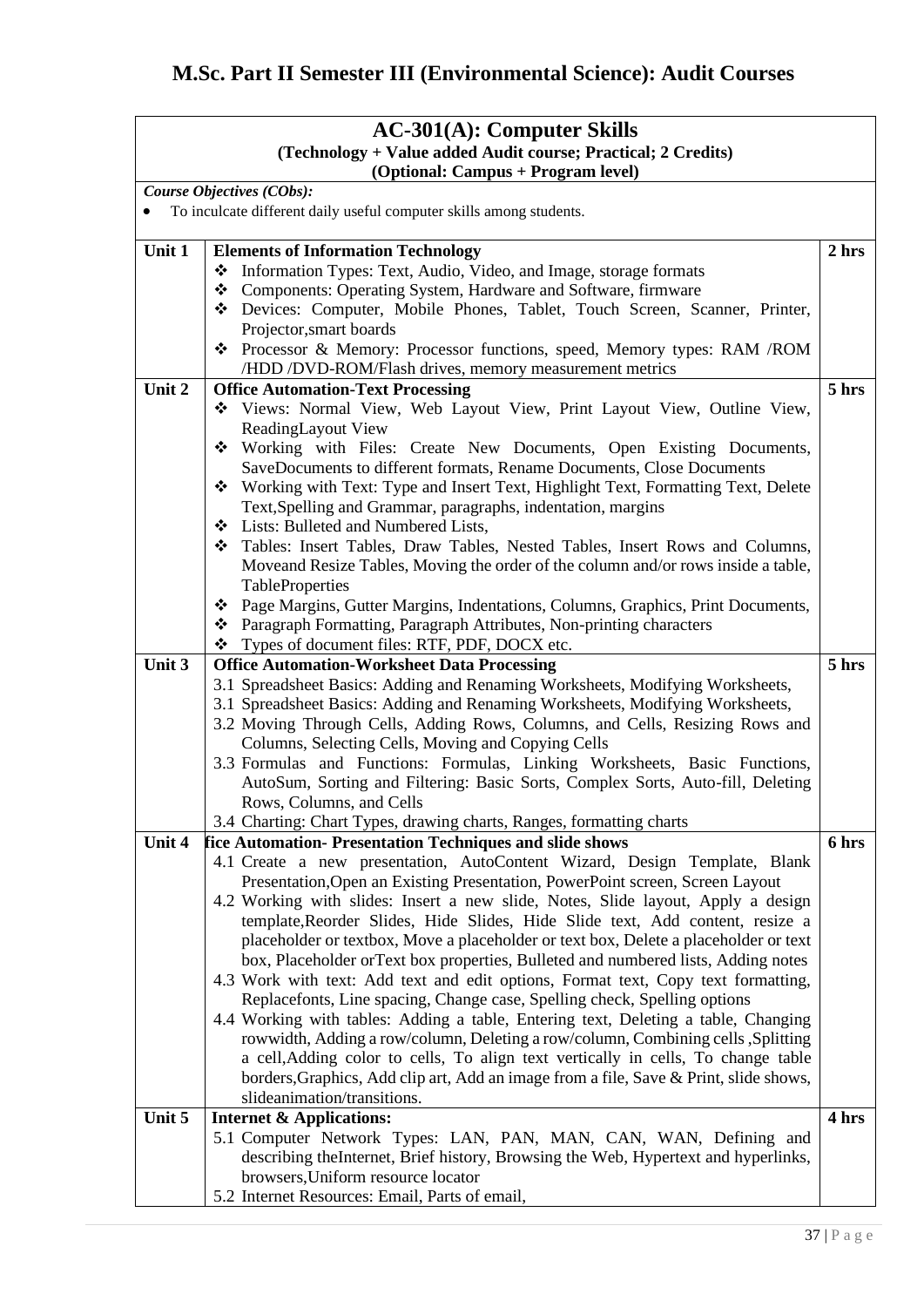|                                                                                                     | 5.3 Protecting the computer: Password protection, Viruses, Virus protection     |  |  |
|-----------------------------------------------------------------------------------------------------|---------------------------------------------------------------------------------|--|--|
|                                                                                                     | software, Updating the software, Scanning files, Net banking precautions.       |  |  |
|                                                                                                     | 5.4 Social Networking: Features, Social impact, emerging trends, issues, Social |  |  |
|                                                                                                     | Networking sites: Facebook, Twitter, linkedin, orkut, online booking services   |  |  |
|                                                                                                     | 5.5 Online Resources: Wikipedia, Blog, Job portals, C.V. writing                |  |  |
|                                                                                                     | 5.6 e-learning: e-Books, e-Magazines, e-News papers, OCW(open course wares):    |  |  |
|                                                                                                     | Sakshat(NPTEL) portal, MIT courseware                                           |  |  |
| Unit 6                                                                                              | <b>Cloud Computing Basics</b><br>3 hrs                                          |  |  |
|                                                                                                     | 6.1 Introduction to cloud computing                                             |  |  |
|                                                                                                     | 6.1 Introduction to cloud computing                                             |  |  |
|                                                                                                     | 6.2 Cloud computing models: SAS, AAS, PAS                                       |  |  |
|                                                                                                     | 6.3 Examples of SAS, AAS, PAS (DropBox, Google Drive, Google Docs, Office 365   |  |  |
|                                                                                                     | Prezi, etc.)                                                                    |  |  |
| <b>Suggested readings:</b>                                                                          |                                                                                 |  |  |
| 1. TCI, "Introduction to Computers and Application Software", Publisher: Jones & Bartlett Learning, |                                                                                 |  |  |
| 2010, ISBN: 1449609821, 9781449609825                                                               |                                                                                 |  |  |

- 2. Laura Story, Dawna Walls, "Microsoft Office 2010 Fundamentals", Publisher: Cengage Learning, 2010, ISBN: 0538472464, 9780538472463
- 3. June Jamrich Parsons, Dan Oja, "Computer Concepts Illustrated series", Edition 5, Publisher Course Technology, 2005, ISBN 0619273550, 9780619273552
- 4. Cloud computing online resources

On completion of this course, the student will be able to:

| COt No. | Cognitive<br><b>Course Outcomes</b>                                                                      |  |  |  |
|---------|----------------------------------------------------------------------------------------------------------|--|--|--|
|         | <b>AC301A.1</b> Identify their lacunas about some computer skills and try to overcome the same.          |  |  |  |
|         | <b>AC301A.2</b> Practice the learned computer skills in real life and do their jobs more<br>effectively. |  |  |  |

| $AC-301(B)$ : Cyber Security                     |
|--------------------------------------------------|
| slagy + Value added Audit course: Drastical: 2.6 |

#### **(Technology + Value added Audit course; Practical; 2 Credits) (Optional: Campus + Program level)**

*Course Objectives (CObs):* 

• To make students aware of different daily useful cyber security skills/rules.

|                                                                                  | 3 hrs                                                                                                                                                                                                                                                                                                                                                                                                                                                                                                                                                                                                                                       |
|----------------------------------------------------------------------------------|---------------------------------------------------------------------------------------------------------------------------------------------------------------------------------------------------------------------------------------------------------------------------------------------------------------------------------------------------------------------------------------------------------------------------------------------------------------------------------------------------------------------------------------------------------------------------------------------------------------------------------------------|
| Basics of Communication Systems, Transmission Media, ISO/OSI and TCP/IP          |                                                                                                                                                                                                                                                                                                                                                                                                                                                                                                                                                                                                                                             |
|                                                                                  |                                                                                                                                                                                                                                                                                                                                                                                                                                                                                                                                                                                                                                             |
|                                                                                  |                                                                                                                                                                                                                                                                                                                                                                                                                                                                                                                                                                                                                                             |
|                                                                                  |                                                                                                                                                                                                                                                                                                                                                                                                                                                                                                                                                                                                                                             |
| Internet                                                                         |                                                                                                                                                                                                                                                                                                                                                                                                                                                                                                                                                                                                                                             |
| <b>Security Concepts</b>                                                         | 7 hrs                                                                                                                                                                                                                                                                                                                                                                                                                                                                                                                                                                                                                                       |
| Information Security Overview, Information Security Services, Types of Attacks,  |                                                                                                                                                                                                                                                                                                                                                                                                                                                                                                                                                                                                                                             |
| Goals for Security, E-commerce Security, Computer Forensics, Steganography.      |                                                                                                                                                                                                                                                                                                                                                                                                                                                                                                                                                                                                                                             |
| Importance of Physical Security, Biometric security & its types, Risk associated |                                                                                                                                                                                                                                                                                                                                                                                                                                                                                                                                                                                                                                             |
| with improper physical access, Physical Security equipments.                     |                                                                                                                                                                                                                                                                                                                                                                                                                                                                                                                                                                                                                                             |
|                                                                                  |                                                                                                                                                                                                                                                                                                                                                                                                                                                                                                                                                                                                                                             |
| Windows & Linux.                                                                 |                                                                                                                                                                                                                                                                                                                                                                                                                                                                                                                                                                                                                                             |
| <b>Security Threats and vulnerabilities</b>                                      | 7 hrs                                                                                                                                                                                                                                                                                                                                                                                                                                                                                                                                                                                                                                       |
| Overview of Security threats, Hacking Techniques, Password Cracking, Types of    |                                                                                                                                                                                                                                                                                                                                                                                                                                                                                                                                                                                                                                             |
|                                                                                  |                                                                                                                                                                                                                                                                                                                                                                                                                                                                                                                                                                                                                                             |
| countermeasures, Information Warfare and Surveillance.                           |                                                                                                                                                                                                                                                                                                                                                                                                                                                                                                                                                                                                                                             |
|                                                                                  |                                                                                                                                                                                                                                                                                                                                                                                                                                                                                                                                                                                                                                             |
|                                                                                  |                                                                                                                                                                                                                                                                                                                                                                                                                                                                                                                                                                                                                                             |
|                                                                                  |                                                                                                                                                                                                                                                                                                                                                                                                                                                                                                                                                                                                                                             |
|                                                                                  | <b>Networking Concepts Overview</b><br>models, Network types: Local Area Networks, Wide Area Networks,<br>Internetworking, Packet Formats, Wireless Networks: Wireless concepts,<br>Advantages of Wireless, Wireless network architecture, Reasons to use wireless,<br>Passwords: Define passwords, Types of passwords, Passwords Storage –<br>password attacks, Insecure Network connections, Wi-Fi attacks &<br>Cyber crime: e-mail related cyber crimes, Social network related cyber crimes,<br>Desktop related cyber crimes, Social Engineering related cyber crimes, Network<br>related cyber crimes, Cyber terrorism, Banking crimes |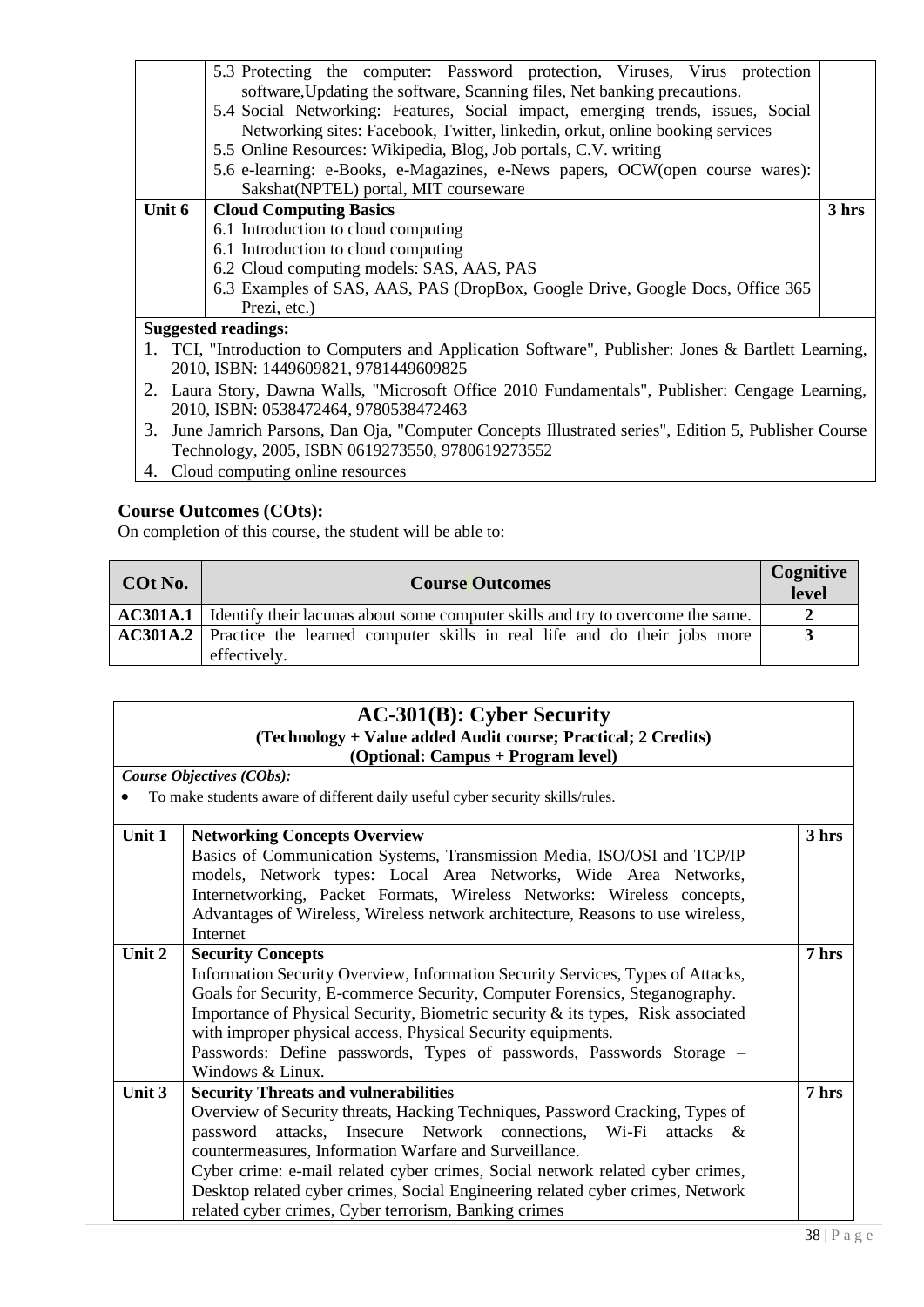| Unit 4       | Cryptography                                                                                                                     | 5 hrs |  |
|--------------|----------------------------------------------------------------------------------------------------------------------------------|-------|--|
|              | Understanding cryptography, Goals of cryptography, Types of cryptography,                                                        |       |  |
|              | Applications of Cryptography, Use of Hash function in cryptography, Digital                                                      |       |  |
|              | signature in cryptography, Public Key infrastructure                                                                             |       |  |
| Unit 5       | <b>System &amp; Network Security</b>                                                                                             | 3 hrs |  |
|              | System Security: Desktop Security, email security: PGP and SMIME, Web                                                            |       |  |
|              | Security: web authentication, Security certificates, SSL and SET, Network                                                        |       |  |
|              | Security: Overview of IDS, Intrusion Detection Systems and Intrusion Prevention                                                  |       |  |
|              | Systems, Overview of Firewalls, Types of Firewalls, VPN Security, Security in                                                    |       |  |
|              | Multimedia Networks, Fax Security.                                                                                               |       |  |
| Unit 6       | <b>OS Security</b>                                                                                                               | 2 hrs |  |
|              | OS Security Vulnerabilities updates and patches, OS integrity checks, Anti-virus                                                 |       |  |
|              | software, Design of secure OS and OS hardening, configuring the OS for security,                                                 |       |  |
|              | Trusted OS.                                                                                                                      |       |  |
| Unit 7       | <b>Security Laws and Standards</b>                                                                                               | 3 hrs |  |
|              | Security laws genesis, International Scenario, Security Audit, IT Act 2000 and its                                               |       |  |
|              | amendments.                                                                                                                      |       |  |
|              | <b>Suggested readings:</b>                                                                                                       |       |  |
| 1.           | Skills Factory, Certificate in Cyber Security, Text Book Special edition, Specially published for KBC                            |       |  |
| NMU, Jalgaon |                                                                                                                                  |       |  |
| 2.           | BPB Publication, "Fundamentals of Cyber Security", Mayank Bhushan, Rajkumar Singh Rathore,                                       |       |  |
|              | Aatif Jamshed                                                                                                                    |       |  |
| 3.           | CreateSpace Independent Publishing Platform, "Cyber Security Basics", Don Franke, ISBN-13: 978-<br>1522952190ISBN-10: 1522952195 |       |  |

4. Online references

### **Course Outcomes (COts):**

On completion of this course, the student will be able to:

| COt No. | <b>Course Outcomes</b>                                                                                         | <b>Cognitive</b><br>level |
|---------|----------------------------------------------------------------------------------------------------------------|---------------------------|
|         | <b>AC301B.1</b> Practice learned cyber security skills/rules in real life.                                     |                           |
|         | <b>AC301B.2</b> Provide guidance about cyber security skills/rules to their friends, parents and<br>relatives. | 2                         |
|         |                                                                                                                |                           |

#### **AC-301(C): RAINWATER HARVESTING (Technology + Value added Audit course; Practical; 2 Credits) (Optional: Campus + Program level)**

*Course Objectives (CObs):* 

**1.** To make students aware of water scarcity and individuals' role to save and conserve the most precious water resource.

| <b>CONTENT OF THE SYLLABUS</b> |                                                                          |  |  |  |
|--------------------------------|--------------------------------------------------------------------------|--|--|--|
| 1.                             | Water – Science & Hydrology                                              |  |  |  |
| 2.                             | Integrated Water Resource Management                                     |  |  |  |
| 3.                             | Water Harvesting Techniques & Management                                 |  |  |  |
|                                | 4. DEMONSTRATION: Demonstration of Success stories, Practicing Rainwater |  |  |  |
|                                | Harvesting and visit to Rainwater Harvesting structure.                  |  |  |  |

#### **Course Outcomes (COts):**

On completion of this course, the student will be able to:

| COt No.         | <b>Course Outcomes</b>                                                                | <b>Cognitive level</b> |  |
|-----------------|---------------------------------------------------------------------------------------|------------------------|--|
| <b>AC301C.1</b> | Practice learned on field rainwater harvesting.                                       |                        |  |
| AC301C.2        | Provide guidance about awareness about importance of harvesting to<br>local community |                        |  |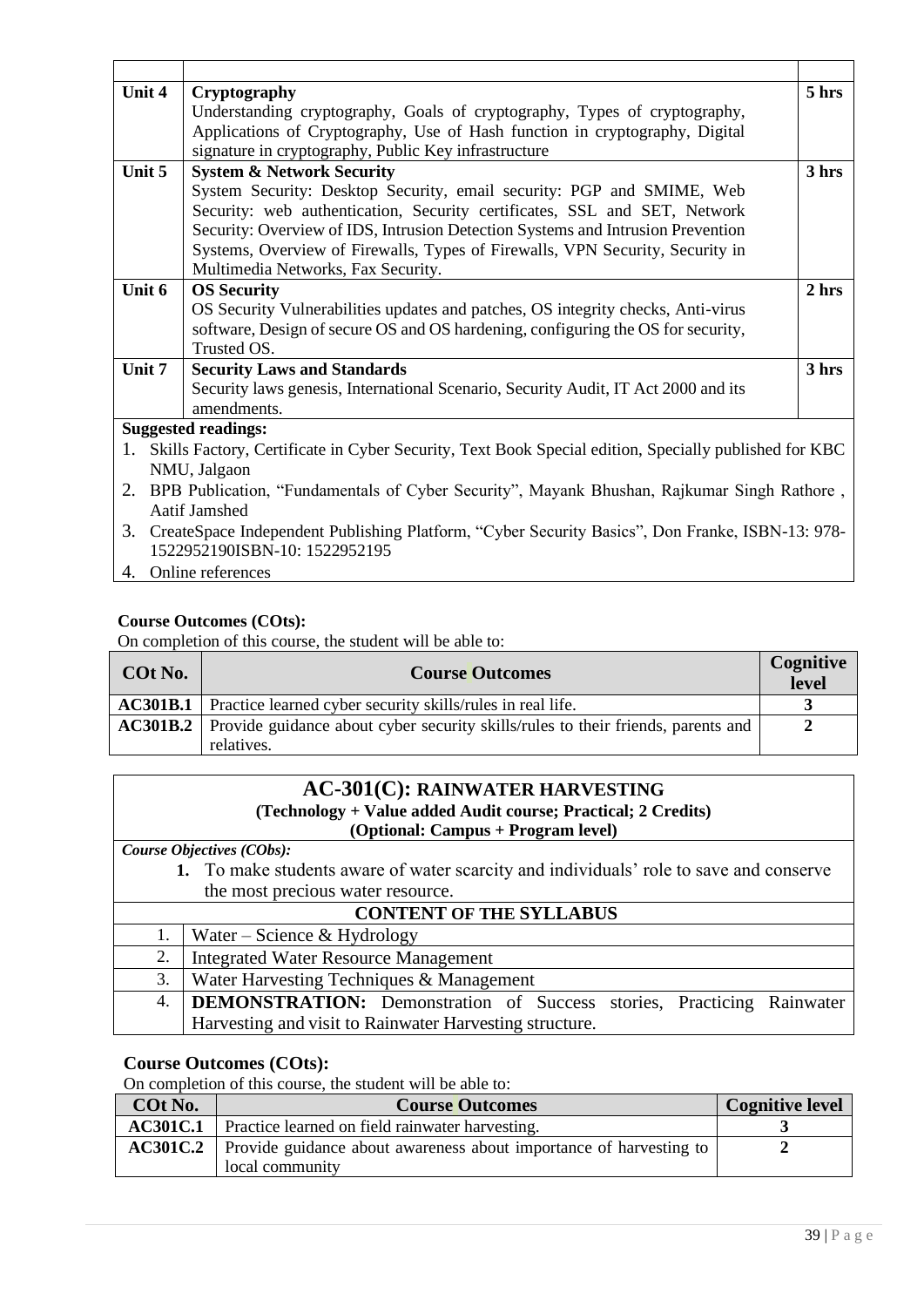#### **AC-301(D): ECOTOURISM (Value added Audit course; Practical; 2 Credits) (Optional: Campus + Program level)**

*Course Objectives (CObs):* 

- 1. To evaluate the ecotourism potential of given tourism site.
- 2. A student has to study and submit the report onsite.

| <b>CONTENT OF THE SYLLABUS</b> |                                                                                   |  |
|--------------------------------|-----------------------------------------------------------------------------------|--|
| 1.                             | Ecotourism: Concept, definition                                                   |  |
| 2.                             | Social and ecological impacts of tourism.                                         |  |
| 3.                             | Strategies and tools for ecotourism development                                   |  |
| 4.                             | Components of ecotourism                                                          |  |
| 5.                             | Ecotourism practices                                                              |  |
| 6.                             | <b>ASSIGNMENT:</b> Assignment to evaluate the potential of given tourism site for |  |
|                                | development as ecotourism site. Students has to study and submit report.          |  |

### **Course Outcomes (COts):**

On completion of this course, the student will be able to:

| COt No.         | <b>Course Outcomes</b>                                                                                                                      | <b>Cognitive level</b> |
|-----------------|---------------------------------------------------------------------------------------------------------------------------------------------|------------------------|
| <b>AC301D.1</b> | Understand importance of environment and ecology.                                                                                           |                        |
| <b>AC301D.2</b> | Acquire knowledge and understanding of resources, products,<br>best management practices and opportunities in the ecotourism<br>sub-sector. |                        |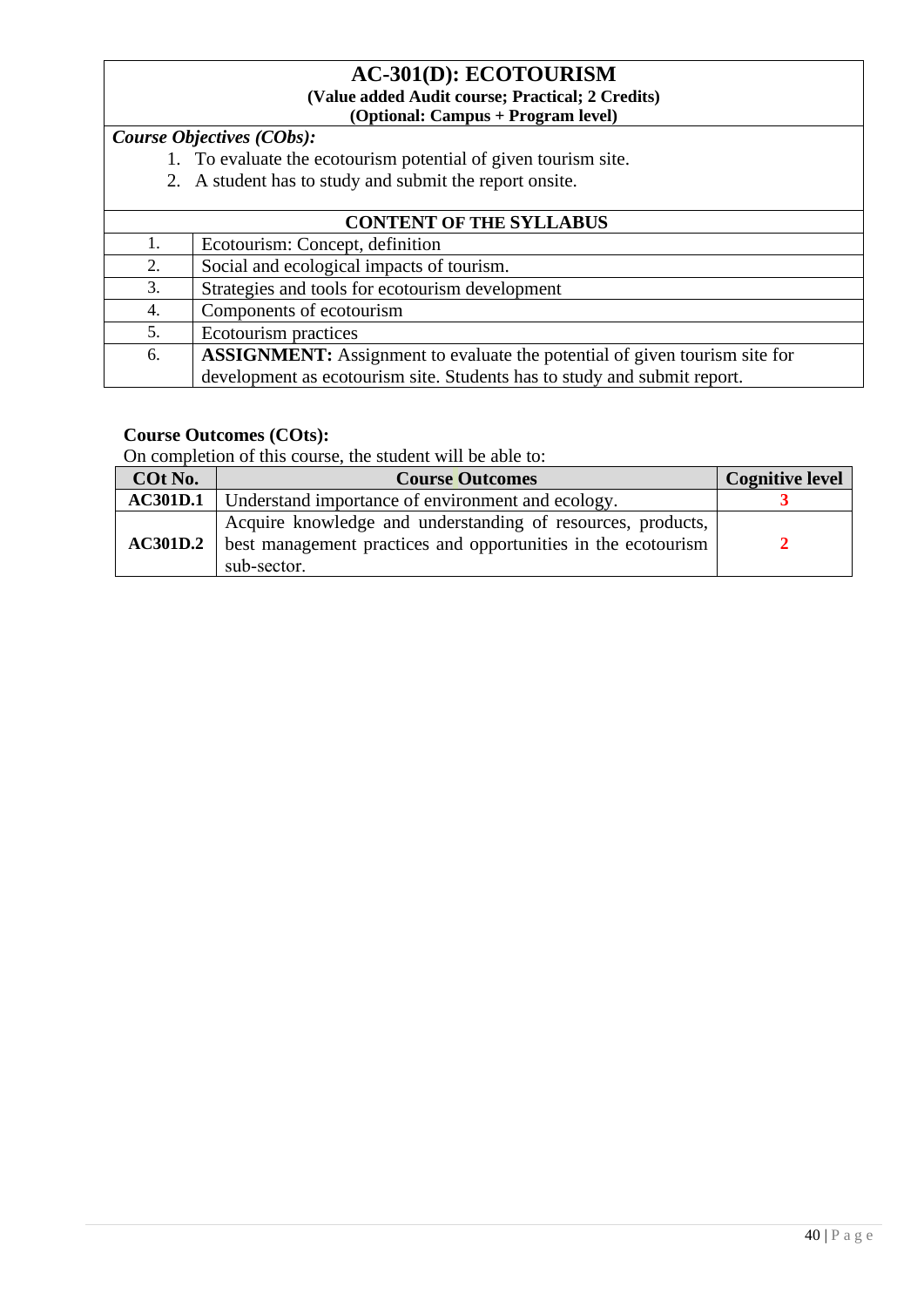| <b>CORE COURSE</b> |                                                                                                                                                                                                                                                                                                                                                                                                                                                                                                                                                                           |     |  |
|--------------------|---------------------------------------------------------------------------------------------------------------------------------------------------------------------------------------------------------------------------------------------------------------------------------------------------------------------------------------------------------------------------------------------------------------------------------------------------------------------------------------------------------------------------------------------------------------------------|-----|--|
|                    | EES-401: INDUSTRIAL SAFETY, HYGIENE AND TOXICOLOGY                                                                                                                                                                                                                                                                                                                                                                                                                                                                                                                        |     |  |
|                    | <b>Course Objectives:</b><br>1. To impart knowledge about concepts of workplace hazards and industrial hygiene<br>along with practices to prevent occupational diseases and protect the health.<br>To impart knowledge about management of occupational safety and health.<br>2.<br>To impart knowledge about theory, types, control and prevention strategies for<br>3.<br>accidents in an industrial sector.<br>4. To impart knowledge about understanding the toxicology of substances in an<br>occupational setting.                                                  |     |  |
| Unit 1             | Industrial safety: History and development of safety movement; Safety legislation, Acts<br>and Rules; Safety standards and codes, Safety policy; Safety organization and<br>responsibilities and authorities of different levels; Accidents- Sequence theory, Causes &<br>Prevention, Plant safety inspections, Job safety Analysis and Investigation of accidents,<br>Safety committee- Role & Formation; Safety awareness programme- Motivation,<br>Education and Training; Total loss control concept; Productivity,<br>Quality, Reliability and Safety (PQRS) theory. | 12L |  |
| Unit 2             | Risk assessment and management: Checklist procedure; Preliminary hazard analysis;<br>What if analysis; Failure mode effect analysis; Hazard and Operability (HAZOP) studies;<br>Hazard analysis techniques-Fault tree & Event tree analysis; DOW index;<br>Risk estimation and management; On-site and Off-site emergency preparedness.                                                                                                                                                                                                                                   | 08L |  |
| Unit 3             | Specific hazards: Identification of hazard; Categorization methods for elimination of<br>hazard; Mechanical hazards- Machine guarding, Safety with hand tools/ portable power<br>tools, Pressure vessel hazards and their control; Safety in material handling; Safety with<br>storage of materials; Electrical hazards- classification, Safe work practices; Chemical<br>hazards- Laboratory safety, Bulk handling of chemicals; Fire and<br>explosion hazards- Fire detection, Prevention, Control & extinguishments.                                                   | 12L |  |
| Unit 4             | Industrial hygiene: Principles of industrial hygiene; Environmental stresses- Physical,<br>Chemical, Biological and Ergonomic stresses; Physical stresses- Heat, Heat balance,<br>Health effects, WBGT index & Control measures, Gases under high pressure; Chemical<br>stresses- Chemical agents, IS/UN classification, Flammables, Explosives, Irritants,<br>Oxidants, Asphyxiants, Anaesthetics, Toxic & Carcinogenic chemicals; Air sampling and<br>evaluation methods, Occupational exposure limits, Engineering control<br>measures.                                | 10L |  |
| Unit 5             | Elementary industrial toxicology: Introduction; Definitions; Environmental agents<br>causing public concern; Factors affecting toxicity; LD <sub>50</sub> - Definition and uses, Dose<br>response curve, Extrapolation of animal studies results to human, Probit factor;<br>Carcinogenesis- Initiation, Promotion and Progression, Chemicals carcinogenesis,<br>Threshold limit value (TLV); Morphological, functional and biochemical changes in<br>Acute and Chronic exposures.                                                                                        | 10L |  |
| Unit 6             | Occupational health: WHO definition of health, Concept of occupational health;                                                                                                                                                                                                                                                                                                                                                                                                                                                                                            | 08L |  |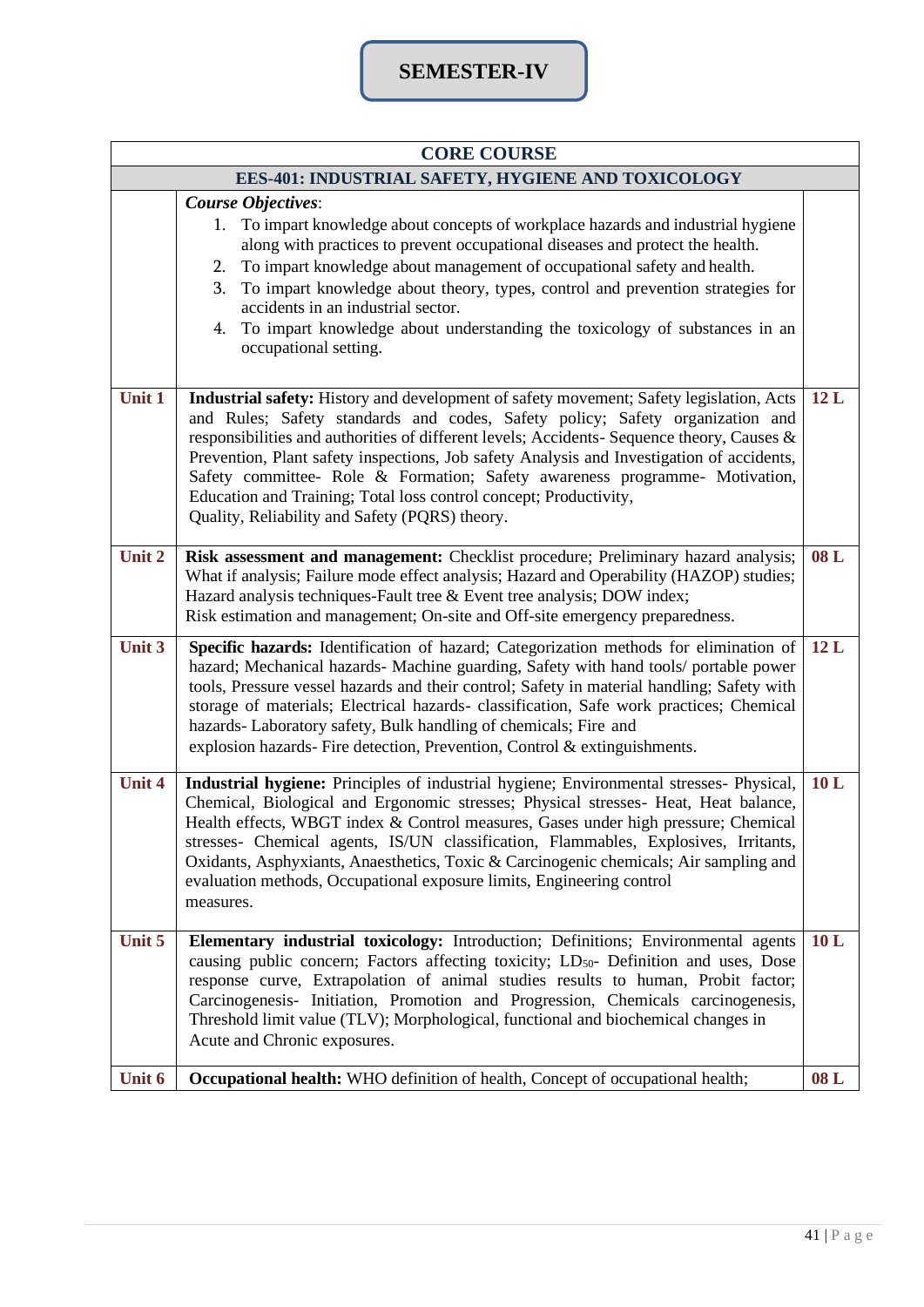|    | History of occupational health; Occupational and work-related diseases; Prevention of<br>occupational diseases, Occupational health service; Personal<br>protective<br>equipments-Respiratory and Non-respiratory. |  |  |
|----|--------------------------------------------------------------------------------------------------------------------------------------------------------------------------------------------------------------------|--|--|
|    | <b>Suggested readings:</b>                                                                                                                                                                                         |  |  |
| 1. | Industrial Safety and pollution control handbook: National Safety Council and Associate publishers Pvt.<br>Ltd, Hyderabad (1993).                                                                                  |  |  |
|    | Handbook of Environmental Health and Safety: Herman Koren and Michel Bisesi, Jaico Publishing<br>2.<br>House, Delhi (1999).                                                                                        |  |  |
| 3. | Environmental Toxicology and Chemistry: Donald G. Crosby, Oxford University Press, USA (1998).                                                                                                                     |  |  |
| 4. | Handbook of Environmental Risk Assessment and Management: Peter Calow, Blackwell Science Ltd.<br>USA (1998).                                                                                                       |  |  |
| 5. | Principals of Environmental Toxicology: Ian C. Shaw and John Chadwick, Taylor and Francis, USA<br>(1998).                                                                                                          |  |  |
| 6. | The Factories Act-1948, Government Printing Press, Civil lines, Delhi (1994).                                                                                                                                      |  |  |
| 7. | Risk Assessment and Environmental Management: D. Kofi Asvite- Dualy, John Willey & Sons, West<br>Sussex, England (1998).                                                                                           |  |  |
| 8. | Introduction to Environmental Engineering & Science: Gilbert M. M., Pearson Education, Singapore<br>(2004).                                                                                                        |  |  |
|    |                                                                                                                                                                                                                    |  |  |

| CO's<br>Sr. No.     | <b>Course Outcomes</b>                                                                                                                           | Cognitive<br>level |
|---------------------|--------------------------------------------------------------------------------------------------------------------------------------------------|--------------------|
| C <sub>401.1</sub>  | The students will gain knowledge to identify and resolve problems<br>related with hygiene and safety at the industrial workplace.                |                    |
| C <sub>4</sub> 01.2 | They will also be oriented to produce toxicological inputs in<br>occupational safety assessments.                                                | <sub>0</sub>       |
| C <sub>401.3</sub>  | The students will develop an ability to work in teams that establish<br>goals, plan tasks and analyze risks for the various industrial projects. |                    |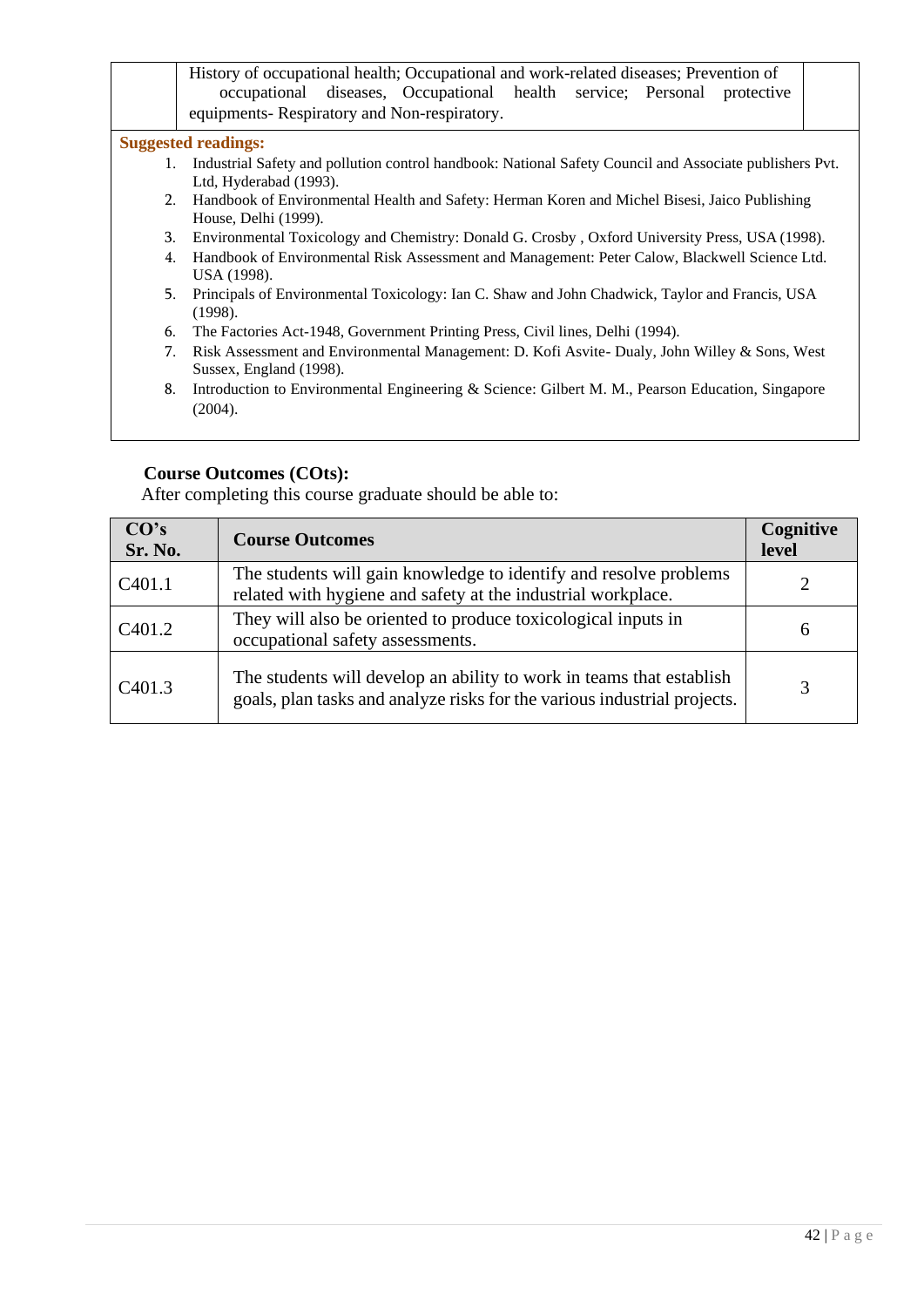| <b>ELECTIVE COURSE</b>                              |                                                                                                                                                                                                                                                                                                                                                                                                             |     |  |
|-----------------------------------------------------|-------------------------------------------------------------------------------------------------------------------------------------------------------------------------------------------------------------------------------------------------------------------------------------------------------------------------------------------------------------------------------------------------------------|-----|--|
| EES-402 (A): ENVIRONMENTAL POLICIES AND LEGISLATION |                                                                                                                                                                                                                                                                                                                                                                                                             |     |  |
|                                                     | <b>Course Objectives:</b><br>1. To study need of laws, importance of environmental legislations, governmental<br>policies for protection and development of environment.<br>2. To analysed various strategies of pollution control techniques, NCEP and<br>environmental policies resolutions.<br>To understand the rearrange prevention and control rules, regulations and<br>3.<br>governmental policies. |     |  |
| Unit 1                                              | Environmental policy: Population, industrialization and urbanization policies of GOI,<br>International and Government of India's policies in the protection of environment;<br>Environment action plan (EAP); Making of environmental laws;<br>implementing the laws. National Forest Policy, 1989, National Water Policy, 2002.                                                                            | 10L |  |
| Unit 2                                              | Policy statement for abatement of pollution: Introduction, problems, objectives and<br>future directions; Critical polluted areas and their standards; Constitutional provision<br>regarding Environmental Protection (article 48 and 58 AG)                                                                                                                                                                | 10L |  |
| Unit 3                                              | Leading case studies: The Environmental concern in India, Silent valley; Sardar                                                                                                                                                                                                                                                                                                                             | 10L |  |
|                                                     | Sarovar; Tehri Dam and Chipko Movement.                                                                                                                                                                                                                                                                                                                                                                     |     |  |
| <b>Unit 4</b>                                       | Global environmental awareness and action plan: Stockholm Conference (UNCHE);<br>Montreal Protocol; UN conference on environment and development, Rio (UNCED)<br>Summit; Population conference, Cairo and climatic change conference, Kyoto;<br>International union for conservation of nature and natural resources (IUCN); UN<br>environmental programmers (UNEP); World-wide fund for nature (WWF).      | 12L |  |
| Unit 5                                              | <b>Environmental laws in India:</b> The Factories Act, 1948 and Amendment thereof; The<br>Water (prevention and control of pollution) Act, 1974; The Forest (conservation)<br>Act, 1980; The Air (prevention and control of pollution) Act, 1981; The Environment<br>(protection) Act, 1986, Public Liability Insurance Act, 1991, The Wildlife (protection)<br>Act, 1972.                                  | 10L |  |
| Unit 6                                              | Environmental rules in India: Hazardous Waste (management and handling)<br>Rules, 1989; Rules framed under industrial waste; Biomedical waste management rules;<br>Noise and Environmental Pollution under Motor Vehicles Rules, 1989; Noise<br>Pollution (regulation and control) Rules, 2000; Coastal Zone Regulation, 1991.                                                                              | 08L |  |
|                                                     | <b>Suggested readings:</b>                                                                                                                                                                                                                                                                                                                                                                                  |     |  |
| 1.<br>2.                                            | A Text book in Environmental Sciences: Subramanian, Narosa Publishing House, New Delhi (2000).<br>Environment and Pollution Law Manual: Mohanty S. K., Universal Law Publishing Co. Pvt. Ltd., New Delhi<br>(2000).                                                                                                                                                                                         |     |  |
| 3.                                                  | Environmental Policies: Sinha P. C., Anmol Publications Pvt. Ltd, New Delhi (1998).                                                                                                                                                                                                                                                                                                                         |     |  |
| 4.                                                  | Environmental Geography: Savindra Singh, Prayag Pustak Bhawan, Allahabad (2002).                                                                                                                                                                                                                                                                                                                            |     |  |
| 5.<br>6.                                            | Climate Change in Asia and Brazil: James G. Speth and Mohaned EL-Ashry, TERI, New Delhi (1994).<br>Environmental Guidelines and Standards in India: Goel P. K and Sharma K. P, Techno Science Publications,                                                                                                                                                                                                 |     |  |

### Jaipur (1996).

#### **Course Outcomes (COts):**

| CO's Sr.<br>No. | <b>Course Outcomes</b>                                                                                                       | Cognitive<br>level |
|-----------------|------------------------------------------------------------------------------------------------------------------------------|--------------------|
| C402(A).1       | Students will be able to understand Need of Law, Importance of<br>Environmental Legislation.                                 |                    |
| C402(A).2       | To recognize Prevention and Control Rules & Regulations, Government<br>Policies for Protection & Development of Environment. |                    |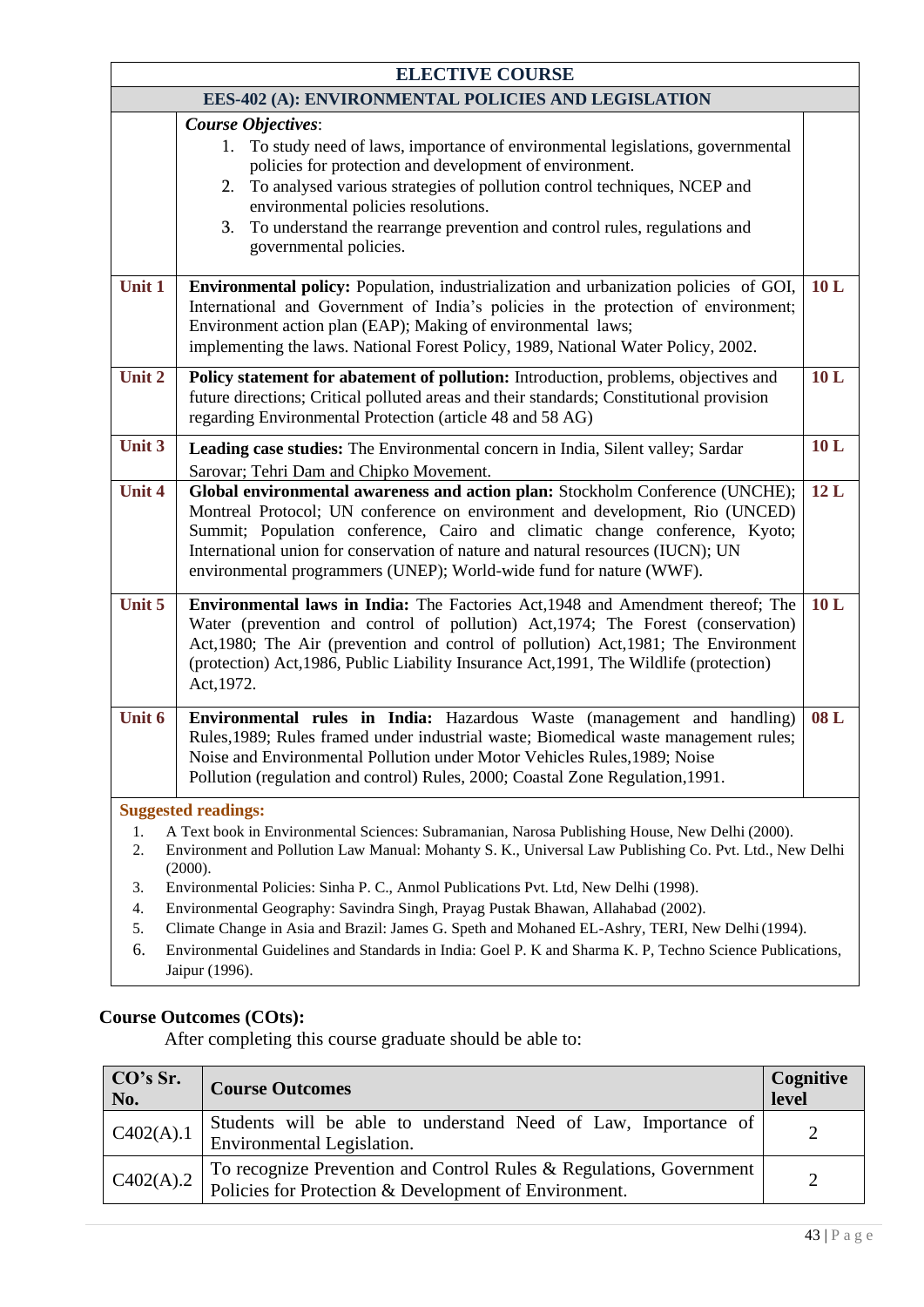|               | <b>ELECTIVE COURSE</b>                                                                                                                                                                                                                                                                                                                                                                                                                                                                                                                                                                                                                                                                                                                                                                                                                                                                                                                                                                 |     |
|---------------|----------------------------------------------------------------------------------------------------------------------------------------------------------------------------------------------------------------------------------------------------------------------------------------------------------------------------------------------------------------------------------------------------------------------------------------------------------------------------------------------------------------------------------------------------------------------------------------------------------------------------------------------------------------------------------------------------------------------------------------------------------------------------------------------------------------------------------------------------------------------------------------------------------------------------------------------------------------------------------------|-----|
|               | EES-402 (B): SAFETY LEGISLATIONS AND MANAGEMENT                                                                                                                                                                                                                                                                                                                                                                                                                                                                                                                                                                                                                                                                                                                                                                                                                                                                                                                                        |     |
|               | <b>Course Objectives:</b><br>1. To study need of laws, importance of industrial safety legislations, governmental<br>policies for industrial safety and environmental protection.<br>2. To analysed various strategies of industrial Safety and Management.<br>3. To understand the rearrange prevention and control rules, regulations and<br>governmental policies.                                                                                                                                                                                                                                                                                                                                                                                                                                                                                                                                                                                                                  |     |
| Unit 1        | Industrial Safety Legislations: Legislative measures in industrial safety: Factories Act,<br>1948, Workman's Compensation Act, 1943, Employees State Insurance Act, 1948. Mines<br>Act, Air (Prevention and control) Pollution Act, 1981, Water (Prevention and Control)<br>Pollution Act, 1974, Boiler Vessels Act. Child Labour and Women Employee Act. The<br>factories rules, History, Provisions under the factories Act and rules made there under<br>with amendments, Functions of safety management. ILO<br>Convention and Recommendations in the furtherance of safety, health and welfare.                                                                                                                                                                                                                                                                                                                                                                                   | 12L |
| Unit 2        | Occupational Safety, Health and Environment Management: Bureau of Indian<br>standards on safety and health 14489 - 1998 and 15001 - 2000 OSHA, Process Safety<br>Management (PSM) as per OSHA, PSM principles, OHSAS - 18001, EPA Standards,<br>Performance measurements to determine effectiveness of PSM.                                                                                                                                                                                                                                                                                                                                                                                                                                                                                                                                                                                                                                                                            | 08L |
| Unit 3        | Industrial Safety Management: Management: Concept, definition, nature and<br>importance, Role and functions of a manager, Elements and functions of Management.<br>Management Principles: Authority, responsibility & power of Management, Span of<br>Control. Delegation and decentralization of authority. General<br>principles of Management.                                                                                                                                                                                                                                                                                                                                                                                                                                                                                                                                                                                                                                      | 10L |
| <b>Unit 4</b> | <b>Employee Participation in Safety Awareness &amp; Training:</b> Purpose, nature, scope and<br>methods. Safety committee and union participation. Trade Unions: History of trade unions<br>in India. Role of trade unions in safety and health. Collective bargaining and safety. Safety<br>Promotion & Publicity: Safety suggestion schemes. Safety competitions, Safety incentive<br>Schemes. Audio Visual Publicity, other promotional<br>methods.                                                                                                                                                                                                                                                                                                                                                                                                                                                                                                                                 | 10L |
| Unit 5        | <b>Human behavior and safety:</b> Human factors contributing to accidents. Individual<br>differences. Behaviour as function of self and situation. Perception of danger and<br>acceptance of risks. Knowledge and responsibility vis-a-vis safety performance. A.<br>Maslow's, Herzberg's, Douglas Mcgregore's and Adam's equity theories of motivation<br>and their application to safety. Role of management, Supervisors and safety<br>department in motivation.                                                                                                                                                                                                                                                                                                                                                                                                                                                                                                                    | 08L |
| Unit 6        | <b>Plant Cleanliness and Worker Safety:</b><br>Concept of workplace and its design. Improving safety and productivity through work<br>place design control measures. Technical and engineering control measures. Control<br>measures against human error. Preventive maintenance. Role of Preventive maintenance<br>in safety and health. Standards and code of practices for plant and equipment.<br>Standardization and its benefits, Purchasing policy. Safety and good housekeeping. Need<br>for planning and follow-up. Typical accidents due to poor housekeeping. Disposal of<br>scrap and other trade wastes. Prevention of spillage. Marking of gangways and other<br>locations. Use of colour as an aid for good housekeeping. Clean-up campaigns. Cleaning<br>methods, employee assignment. Inspections and check-list. Result of good housekeeping.<br>Plant safety observation,<br>Plant Safety Inspections. Safety Sampling. Safety Surveys. Job Safety Analysis. Safety | 12L |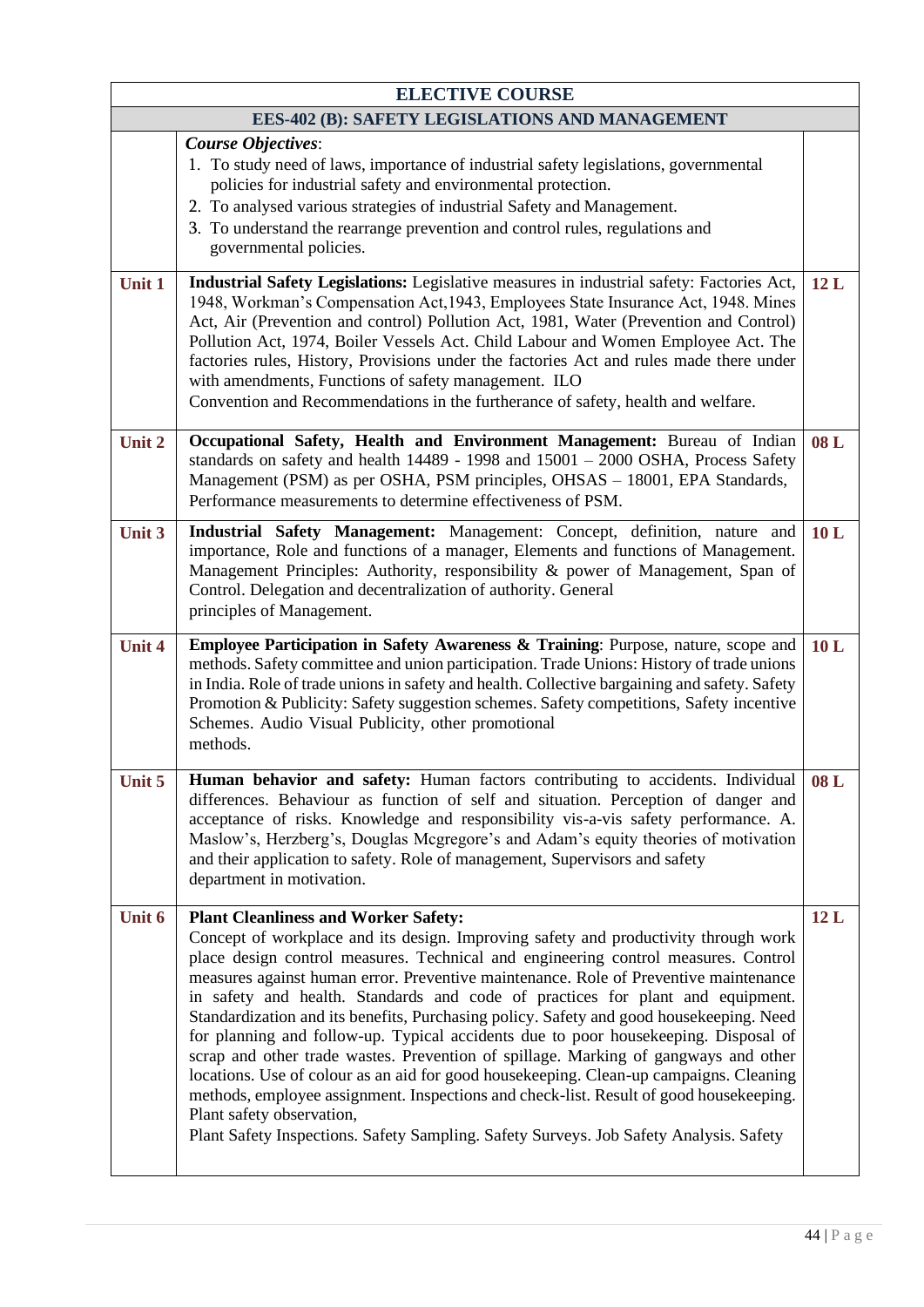|    | Inventory System. Product Safety. Permit to work systems. Safety tag systems. Loss                                                |  |
|----|-----------------------------------------------------------------------------------------------------------------------------------|--|
|    | Control: Damage control & system safety.                                                                                          |  |
|    | <b>Suggested readings:</b>                                                                                                        |  |
| 1. | R. K. Jain and Sunil S. Rao, Industrial Safety, Health and Environment Management Systems, Khanna<br>publishers, New Delhi (2006) |  |
| 2. | Slote. L. Handbook of Occupational Safety and Health, John Willey and Sons, New York.                                             |  |
| 3. | Frank P. Lees, Loss of prevention in Process Industries, Vol. 1 and 2, Butterworth-Heinemann Ltd.,                                |  |
|    | London (1991).                                                                                                                    |  |
| 4. | Industrial Safety - National Safety Council of India.                                                                             |  |
| 5. | The Factories Act with amendments 1987, Govt. of India Publications DGFASLI, Mumbai.                                              |  |
| 6. | Industrial Safety Management, L. M. Daeshmukh, Mcgraw Hill.                                                                       |  |
| 7. | Environment and Pollution Law Manual: Mohanty S. K., Universal Law Publishing Co. Pvt. Ltd.,                                      |  |
|    | New Delhi (2000).                                                                                                                 |  |
| 8. | Environmental Policies: Sinha P. C., Anmol Publications Pvt. Ltd, New Delhi (1998).                                               |  |
| 9. | Environmental Guidelines and Standards in India: Goel P. K and Sharma K. P. Techno Science                                        |  |
|    | Publications, Jaipur (1996).                                                                                                      |  |
|    |                                                                                                                                   |  |

| CO's Sr.<br>No.                | <b>Course Outcomes</b>                                                                                                                                                    | Cognitive<br>level |
|--------------------------------|---------------------------------------------------------------------------------------------------------------------------------------------------------------------------|--------------------|
| $\vert$ C <sub>402</sub> (B).1 | Students will be able to identify Need of Law, Importance of<br>Environmental Legislation.                                                                                |                    |
|                                | To recognize Industrial Safety Laws, Rules & Regulations,<br>$\mathcal{C}$ 402(B).2 Government Policies for Industrial Safety management &<br>Development of Environment. | $\mathcal{D}$      |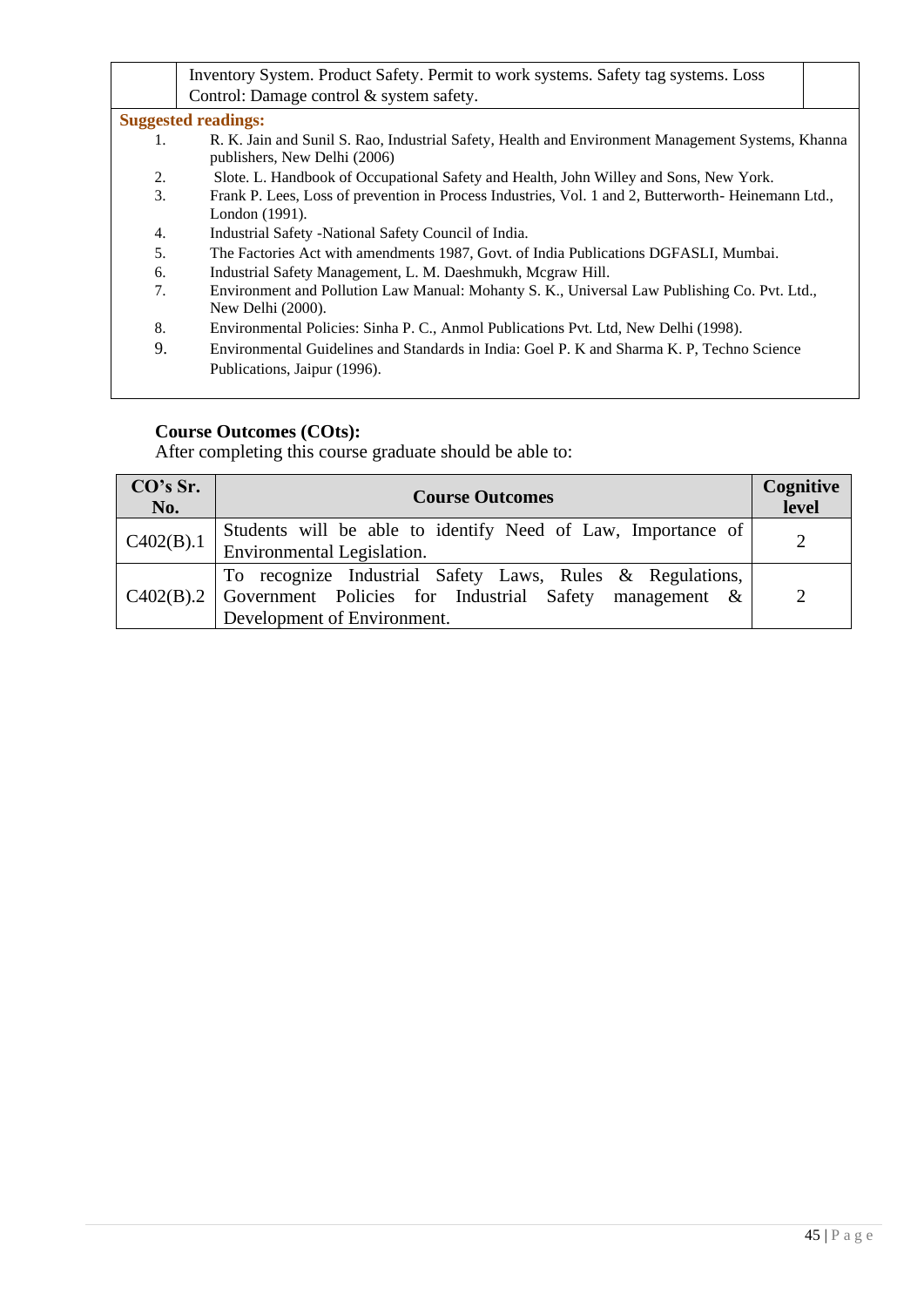|                                                                                                                                                                                                                                                                                                                                                                                                                                                                                                                                                                         | <b>CORE COURSE</b>                                                                                                                                                                                                                                                                                                                                                                                                                                                                                                                   |     |
|-------------------------------------------------------------------------------------------------------------------------------------------------------------------------------------------------------------------------------------------------------------------------------------------------------------------------------------------------------------------------------------------------------------------------------------------------------------------------------------------------------------------------------------------------------------------------|--------------------------------------------------------------------------------------------------------------------------------------------------------------------------------------------------------------------------------------------------------------------------------------------------------------------------------------------------------------------------------------------------------------------------------------------------------------------------------------------------------------------------------------|-----|
|                                                                                                                                                                                                                                                                                                                                                                                                                                                                                                                                                                         | <b>EES-403: NATURE RESOURCES AND BIODIVERSITY CONSERVATION</b>                                                                                                                                                                                                                                                                                                                                                                                                                                                                       |     |
|                                                                                                                                                                                                                                                                                                                                                                                                                                                                                                                                                                         | <b>Course Objectives:</b><br>1. To study different types of biodiversity and natural resources and to develop broad<br>understanding of related key issues.<br>2. To analysed different approaches for conservation and management of biodiversity<br>and natural resource.<br>3. To understand the natural resource and biodiversity in India and Northeast India.                                                                                                                                                                  |     |
| Unit 1                                                                                                                                                                                                                                                                                                                                                                                                                                                                                                                                                                  | Natural resource: Introduction, types of natural resources and their classification value,<br>extraction and uses of natural resources. Conservation and management of natural<br>resources, Conservation and protection, sustainable use of natural resources. Natural<br>resource management approaches, Community based natural resource management<br>(CBNRM) and Integrated natural resource management (INRM).                                                                                                                 | 10L |
| Unit 2                                                                                                                                                                                                                                                                                                                                                                                                                                                                                                                                                                  | Conservation of resources: What are resources, types of resources, why soil<br>forest covers,<br>conservation,<br>forest resources,<br>deforestation,<br>desertification,<br>afforestation, agroforestry, social forestry and forest conservation through law.                                                                                                                                                                                                                                                                       | 10L |
| Unit 3                                                                                                                                                                                                                                                                                                                                                                                                                                                                                                                                                                  | Non-conventional energy sources and their programs in India: Biogas, Wind Mill<br>(wind farm, Advantages and limitation, wind energy), Solar energy (SPV, ST),<br>Geothermal energy, Nuclear energy (Nuclear reactor, Status of Nuclear power, Cost<br>befit analysis) Hydro power (small hydel project), Tidal power.                                                                                                                                                                                                               | 10L |
| <b>Unit 4</b>                                                                                                                                                                                                                                                                                                                                                                                                                                                                                                                                                           | Biodiversity: Importance of biodiversity, threats to biodiversity, causes and<br>consequences of biodiversity loss, biodiversity and vulnerability to climate change,<br>biodiversity and human health, measuring biodiversity, ecology and economy, bioethics<br>and conservation, causes of extinction, in situ and ex situ, selection criteria for protection<br>of species, IUCN conservation status, Red Data book, Biodiversity related national and<br>international conventions and organizations.<br>Biodiversity hotspots. | 12L |
| Unit 5                                                                                                                                                                                                                                                                                                                                                                                                                                                                                                                                                                  | Conservation of biodiversity: Ethics in conservation of biodiversity. Management of<br>biodiversity, Community reserve forest, Reserve forests, National Parks, Wildlife<br>Sanctuary, Biosphere Reserve, Private/corporate forest. Traditional ecological<br>knowledge, CBD, Participatory Rural Appraisal (PRA), Constrains of conservation.                                                                                                                                                                                       | 10L |
| Unit 6                                                                                                                                                                                                                                                                                                                                                                                                                                                                                                                                                                  | Environmental Education: Concept, Definition, History, Objectives, Teacher training<br>program, Environmental aspects need to be highlighted in EE, EE at various levels, Role<br>of NGO's in EE.                                                                                                                                                                                                                                                                                                                                    | 08L |
| <b>Suggested readings:</b><br>1. K.C. Agrawal, Environmental Biology, Agro-Botanical publishers, Bikaner. (1993)<br>P. S. Verma, V. K. Agrawal, Environmental Ecology S. Chand & Co., New Delhi. (1998)<br>2.<br>3. P. D. Sharma, Ecology & Environment, Rastogi Publications, Meerat. (VII Edi.2000)<br>4. Krishnamurthy K. V., An Advanced Textbook on Biodiversity: principles and Practice, Oxford & IBH Pub.<br>Co. Pvt. Ltd., 2008.<br>5. Maiti Prabodh K. and Maiti Paulami., Biodiversity: Perception, Peril and Preservation, PHI, New Delhi,<br>2001. pp.560. |                                                                                                                                                                                                                                                                                                                                                                                                                                                                                                                                      |     |

| $\begin{array}{c}\n\text{CO's} \\ \text{Sr. No.}\n\end{array}$ | <b>Course Outcomes</b>                                                                                                                                                    | Cognitive<br>level |
|----------------------------------------------------------------|---------------------------------------------------------------------------------------------------------------------------------------------------------------------------|--------------------|
| C <sub>4</sub> 03.1                                            | Apply basic natural resource sampling techniques in different<br>biodiversity areas and be proficient in summarizing and reporting data<br>of present and extinct species | 2                  |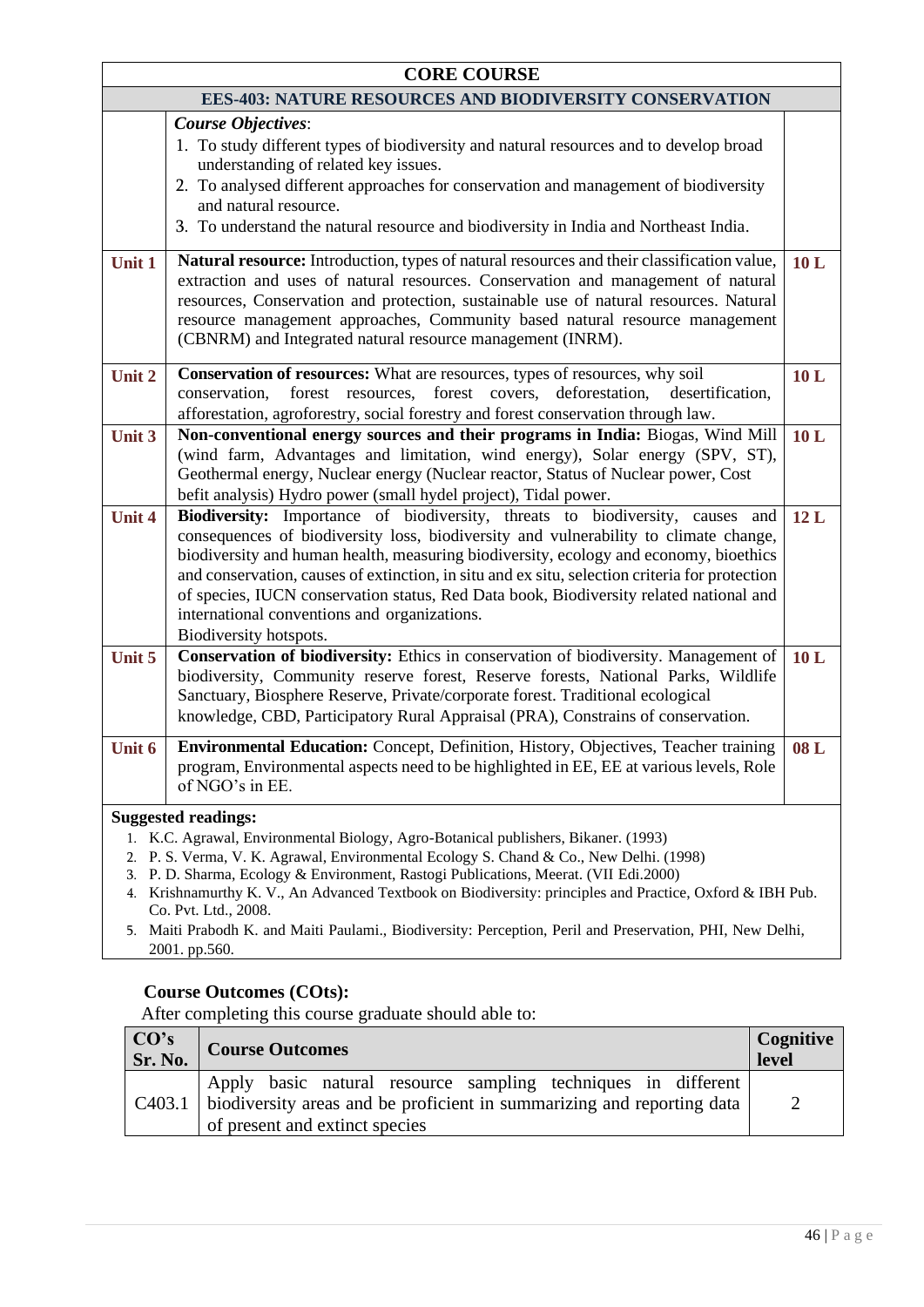### **CORE COURSE**

#### **EES-404: PRACTICAL COURSE ON INDUSTRIAL VISITS**

*Course Objectives*:

- 1. To provide students an insight regarding internal working of industries.
- 2. To provide an exposure to students about practical working environment.
- 3. This interaction gave the students an exposure to current work practices as opposed to possibly theoretical knowledge being taught at University department level.

**Industrial visits:** Sugar, Distillery, Dairy, Foundry, Textile, Pulp and Paper, Pharmaceutical, Chemical, Food Processing Agrochemical, Fertilizer, etc. Writing of report on the local industrial visits and long tour report.

**Case study on EIA:** Any one case study from the followings: Mining, Hydel, Irrigation and Thermal Power Plant

#### **Course Outcomes (COts):**

| CO's Sr.<br>No.     | <b>Course Outcomes</b>                                                                                                                                                                                                                                                        | Cognitive<br>devel <sup>-1</sup> |
|---------------------|-------------------------------------------------------------------------------------------------------------------------------------------------------------------------------------------------------------------------------------------------------------------------------|----------------------------------|
| C <sub>4</sub> 04.1 | Theoretical knowledge but it is not enough for making a good<br>professional career, so with aim to go beyond academics, industrial<br>visit provides student a practical perspective. This will get good<br>opportunity to develop full awareness about industrial practices |                                  |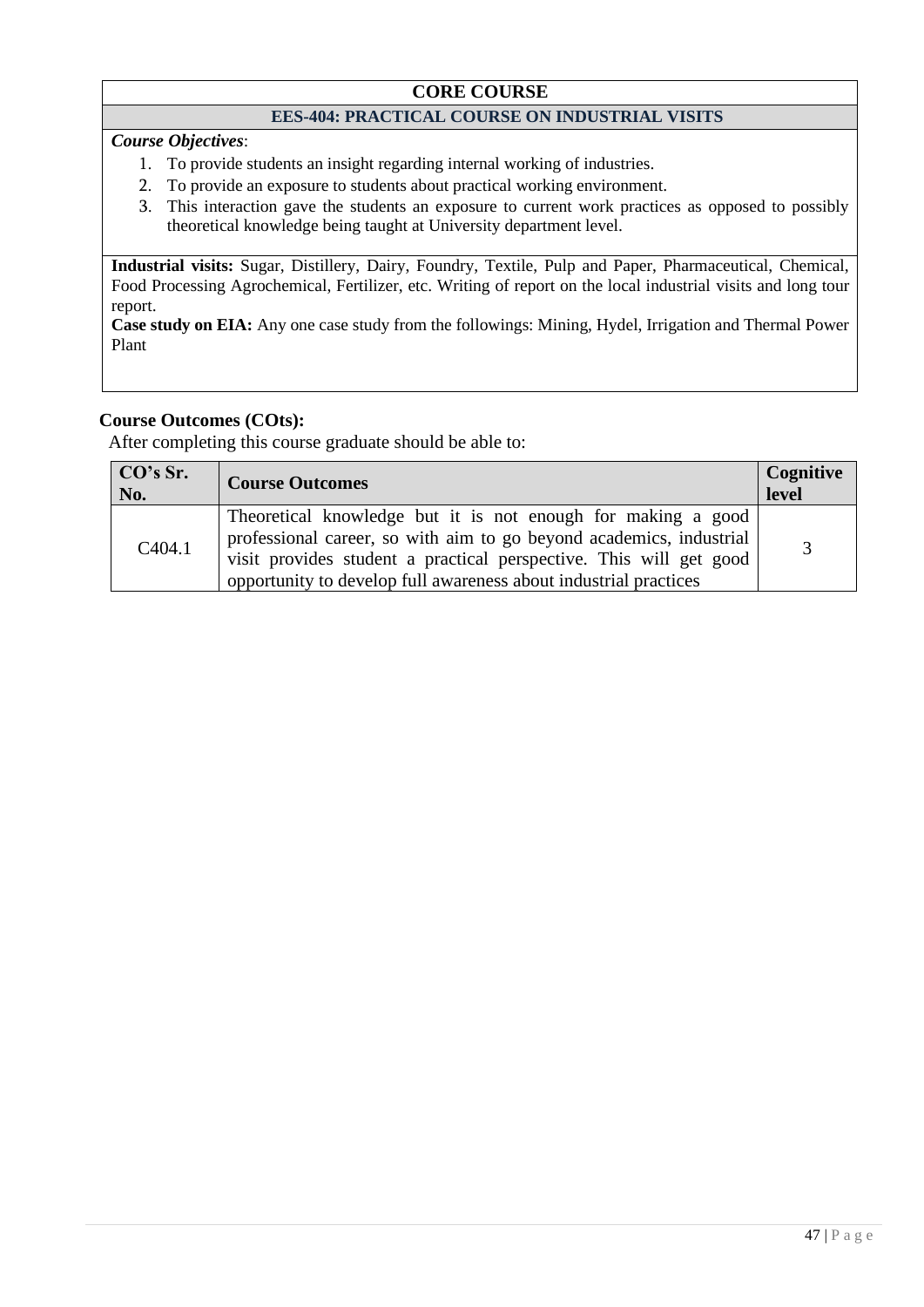### **CORE COURSE**

#### **EES-405: PRACTICAL COURSE ON RESEARCH DISSERTATION**

### *Course Objectives*:

- 1. To prepare students for carrying out independent research on a topic of their choice within the field of environmental science and presenting an account of the research in the form of a dissertation.
- 2. To demonstrate skills and knowledge acquired throughout the taught component of the MSc programme.
- 3. Projects can take several forms, including a quantitative analysis of environmental data.
- 4. Students will be provided with guidance and support by teaching staff as a dissertation supervisor.

ach student is required to work for on a research project assigned by a teacher. The project report is required to be submitted before the end IV semester examination. The evaluation includes a presentation and vivavoce examination by the students before external examiner.

Dissertation topic on environmental protection and nature conservation. The students are expected to study the local environmental problems related to the following aspects during their dissertation.

- a. Urban environmental problems.
- b. Quality of water resources.
- c. Industrial wastewater treatment technologies.
- d. Watershed management.
- e. Biodiversity.
- f. Reclamation of problematic soil.
- g. Bioremediation.
- h. Health effects of pollution.
- i. Environmental and socio-economic impacts of various human activities.

#### **Course Outcomes (COts):**

| CO's Sr.<br>No.     | <b>Course Outcomes</b>                                                                                                                                                                              | Cognitive<br>level |
|---------------------|-----------------------------------------------------------------------------------------------------------------------------------------------------------------------------------------------------|--------------------|
| C <sub>4</sub> 05.1 | Identify key research questions within the field of environmental<br>science on which they will carry out independent research.                                                                     |                    |
| C <sub>4</sub> 05.2 | Manage their time effectively while working on their independent<br>research. Demonstrate and understanding appropriate referencing<br>and develop skills in other aspects of dissertation writing. | 6                  |
| C <sub>4</sub> 05.3 | To learn or describe the process of carrying out independent<br>research in written format and report your results and conclusions<br>with reference to existing literature and research findings   |                    |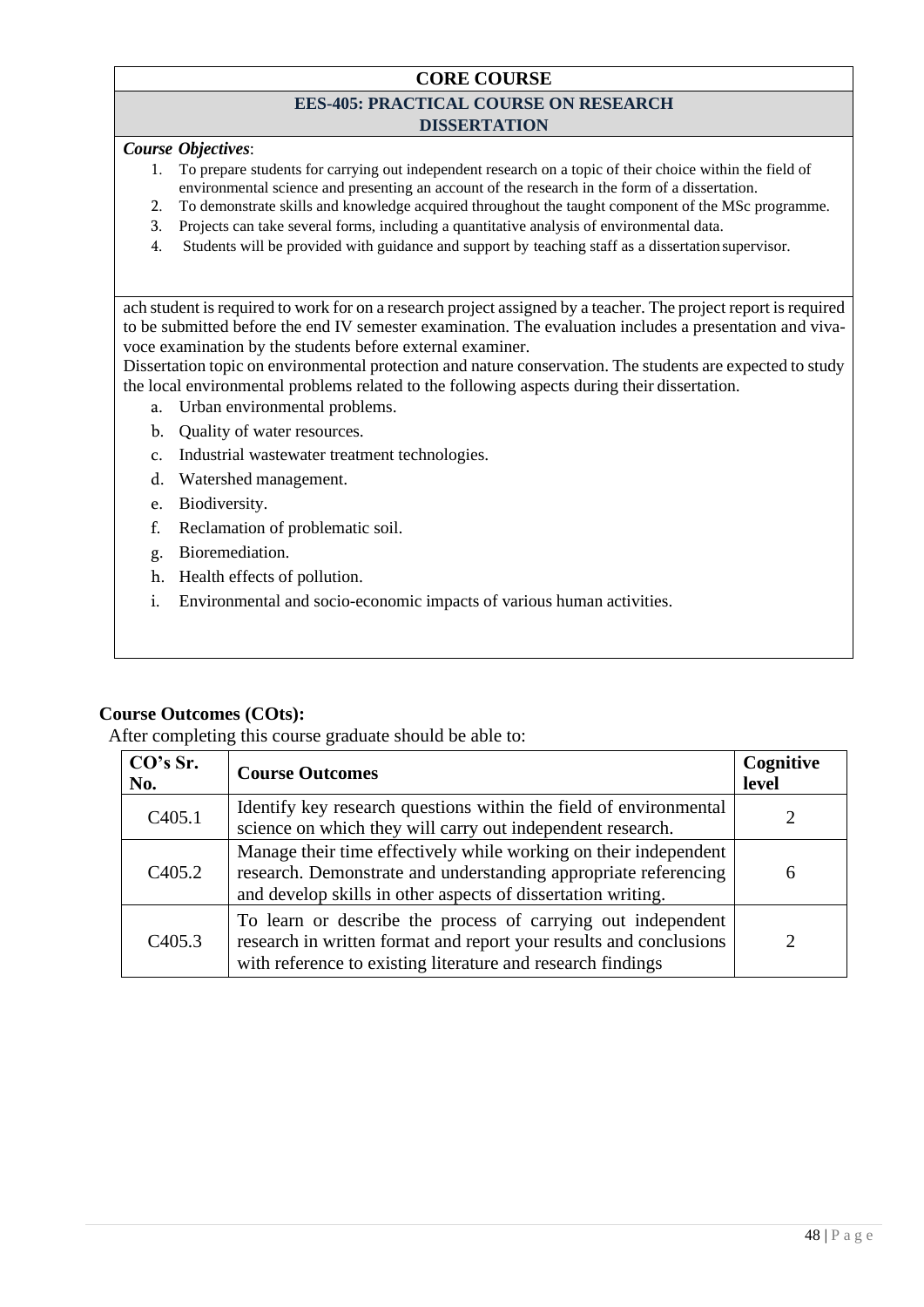# **M.Sc. Part II Semester IV (Environmental Science): Audit Courses**

|        | $AC-401(A)$ : Human Rights<br>(Professional and Social + Value Added Audit course; Practical; 2 Credits)<br>(Optional: Campus-level) |        |
|--------|--------------------------------------------------------------------------------------------------------------------------------------|--------|
|        | Course Objectives (CObs):                                                                                                            |        |
|        | • To make students aware about human rights and human values.                                                                        |        |
|        |                                                                                                                                      |        |
| Unit 1 | <b>Introduction to Human Rights</b>                                                                                                  | 6 hrs. |
|        | 1.1 Concept of Human Rights                                                                                                          |        |
|        | 1.2 Nature and Scope of Human Rights                                                                                                 |        |
|        | 1.3 Fundamental Rights and Fundamental Duties                                                                                        |        |
|        | 1.4 Interrelation of Rights and Duties                                                                                               |        |
|        |                                                                                                                                      |        |
| Unit 2 | <b>Human Rights in India</b>                                                                                                         | 8 hrs. |
|        | 2.1 Meaning and Significance of:                                                                                                     |        |
|        | 1) Right to Equality 2) Right to Freedom, 3) Right against Exploitation, 4) Right to                                                 |        |
|        | Freedom of Religion, 5) Cultural and Educational Rights, and 6) Right to                                                             |        |
|        | <b>Constitutional Remedies.</b>                                                                                                      |        |
|        | 2.2 Constitutional Provisions for Human Rights                                                                                       |        |
|        | 2.3 Declaration of Human Rights                                                                                                      |        |
|        | 2.4: National Human Rights Commission                                                                                                |        |
| Unit 3 | <b>Human Values</b>                                                                                                                  | 8 hrs. |
|        | 3.1: Meaning and Definitions of Values                                                                                               |        |
|        | 3.2: Importance of values in the life of Individual                                                                                  |        |
|        | 3.3: Types of Values                                                                                                                 |        |
|        | 3.4: Programmes for conservation of Values                                                                                           |        |
| Unit 4 | Status of Social and Economically Disadvantaged people and their rights                                                              | 8 hrs. |
|        | Rights of women and children in the context of Social status                                                                         |        |
|        | The Minorities and Human Rights                                                                                                      |        |
|        | Status of SC/ST and other Indigenous People in the Indian Scenario                                                                   |        |
|        | 4.4: Human rights of economically disadvantaged Society                                                                              |        |
|        | <b>Suggested readings:</b>                                                                                                           |        |
| 1.     | Human rights education - YCMOU, Nasik                                                                                                |        |
|        | 2. Value education – SCERT, Pune                                                                                                     |        |
|        | 3. Human rights reference handbook - Lucille whare                                                                                   |        |

#### *Course Outcomes (COts):*

On completion of this course, the student will be able to:

| COt No.  | <b>Course Outcomes</b>                                                                                                            | Cognitive<br>level |
|----------|-----------------------------------------------------------------------------------------------------------------------------------|--------------------|
|          | <b>AC401A.1</b> Practice the learned issues under human rights and human values in real life.                                     |                    |
| AC401A.2 | Provide social justices to people around them and provide guidance about<br>human rights to their friends, parents and relatives. | $\sim$             |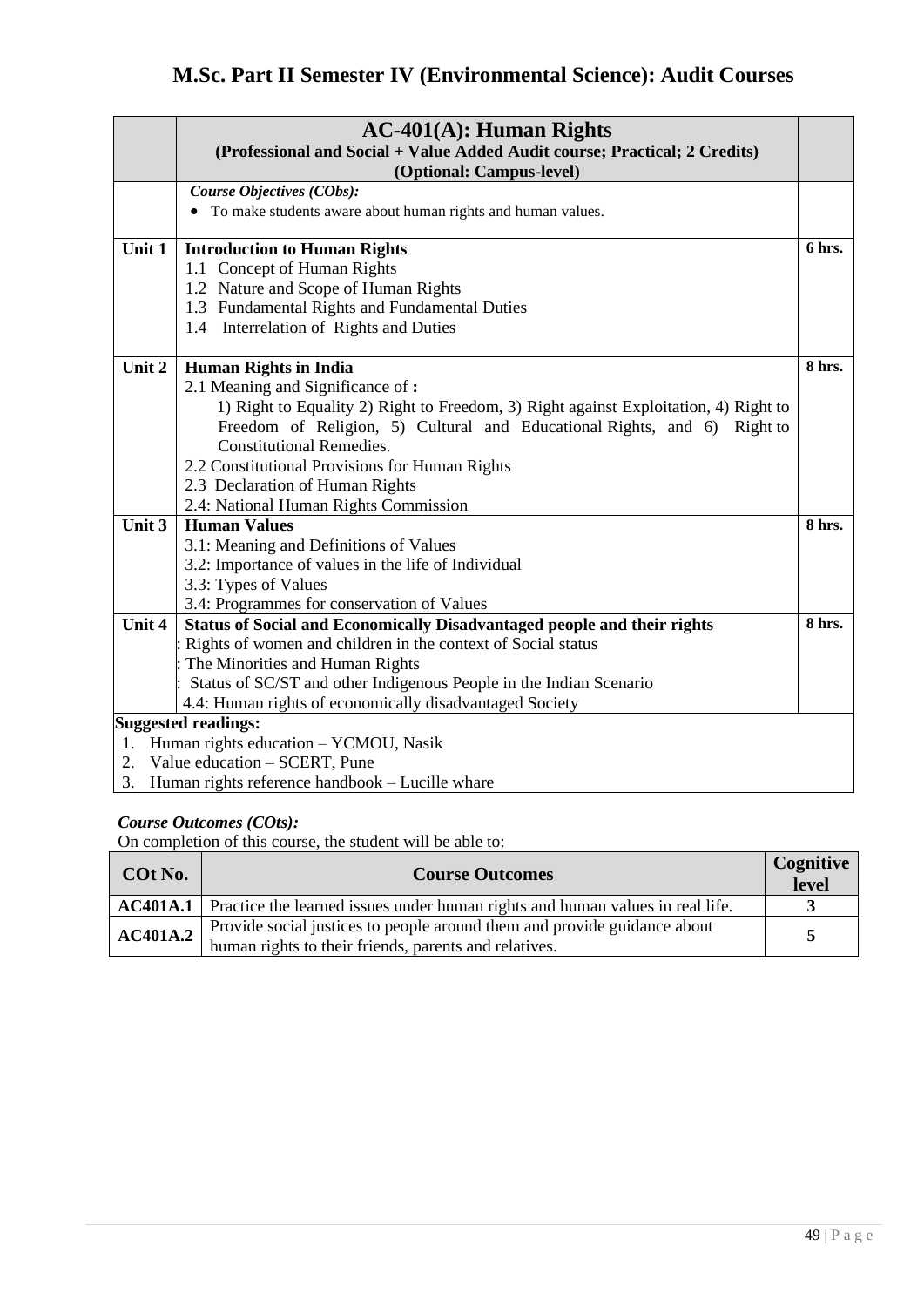|        |                                                                                                                    | $AC-401(B)$ : Current Affairs<br>(Professional and Social + Value Added Audit course; Practical; 2 Credits)<br>(Optional: Campus-level) |              |
|--------|--------------------------------------------------------------------------------------------------------------------|-----------------------------------------------------------------------------------------------------------------------------------------|--------------|
|        | Course Objectives (CObs):                                                                                          |                                                                                                                                         |              |
|        |                                                                                                                    | To make students updated about current affairs of India and world.                                                                      |              |
|        | Title                                                                                                              | <b>Content</b>                                                                                                                          | <b>Hours</b> |
| Unit 1 | Politics &                                                                                                         | • National & International Political Activity, Organization.                                                                            | 08           |
|        | Economy                                                                                                            | Economy & Business, Corporate world                                                                                                     |              |
| Unit 2 | Awards and                                                                                                         | National & International Awards and recognitions                                                                                        | 07           |
|        | recognitions                                                                                                       | Books and authors                                                                                                                       |              |
| Unit 3 | Science &                                                                                                          | Software, Automobile, Space Research                                                                                                    | 07           |
|        | Technology                                                                                                         | New inventions and discoveries                                                                                                          |              |
| Unit 4 | Environment &                                                                                                      | Summit & conference, Ecology & Climate, Organization.                                                                                   | 08           |
|        | <b>Sports</b>                                                                                                      | National & International Games, Olympics, commonwealth etc.                                                                             |              |
|        | Suggested readings (Use recent years' data and current literature):<br>$1$ $1$ $2010$ $1$ $11$ $1$ $1$ $1$ $1$ $1$ |                                                                                                                                         |              |

- 1. India 2019, by Publications Division Government of India
- 2. Manorama Year Book by Philip Mathew,
- 3. India 2019, Rajiv Maharshi
- 4. Quick General Knowledge 2018 with Current Affairs Update, Disha Experts
- 5. General Knowledge 2018: Latest Who's Who & Current Affairs by RPH Editorial Board.

On completion of this course, the student will be able to:

| COt No. | <b>Course Outcomes</b>                                                                       | Cognitive<br><b>level</b> |
|---------|----------------------------------------------------------------------------------------------|---------------------------|
|         | <b>AC401B.1</b> I Identify important issues currently/ recently happening in India or world. |                           |
|         | <b>AC401B.2</b> Summarize current affairs regularly.                                         |                           |

#### **AC-401(C): GREEN AUDIT (Professional and Social + Value Added Audit course; Practical; 2 Credits) (Optional: Campus-level)**

#### *Course Objectives (CObs):*

1. To conduct the Green/Environmental Audit of given educational Institute/ Industry and submit the report.

|    | <b>CONTENT OF THE SYLLABUS</b>                                                        |
|----|---------------------------------------------------------------------------------------|
| 1. | Green audit; Scope, applicability and objectives.                                     |
|    | Procedure of conducting green audit.                                                  |
| 3. | Water, raw material and energy balance.                                               |
| 4. | Hazardous waste audit                                                                 |
| 5. | <b>ASSIGNMENT:</b> Assignment to students for conducting Green/Environmental audit of |
|    | educational institutes/industries.                                                    |